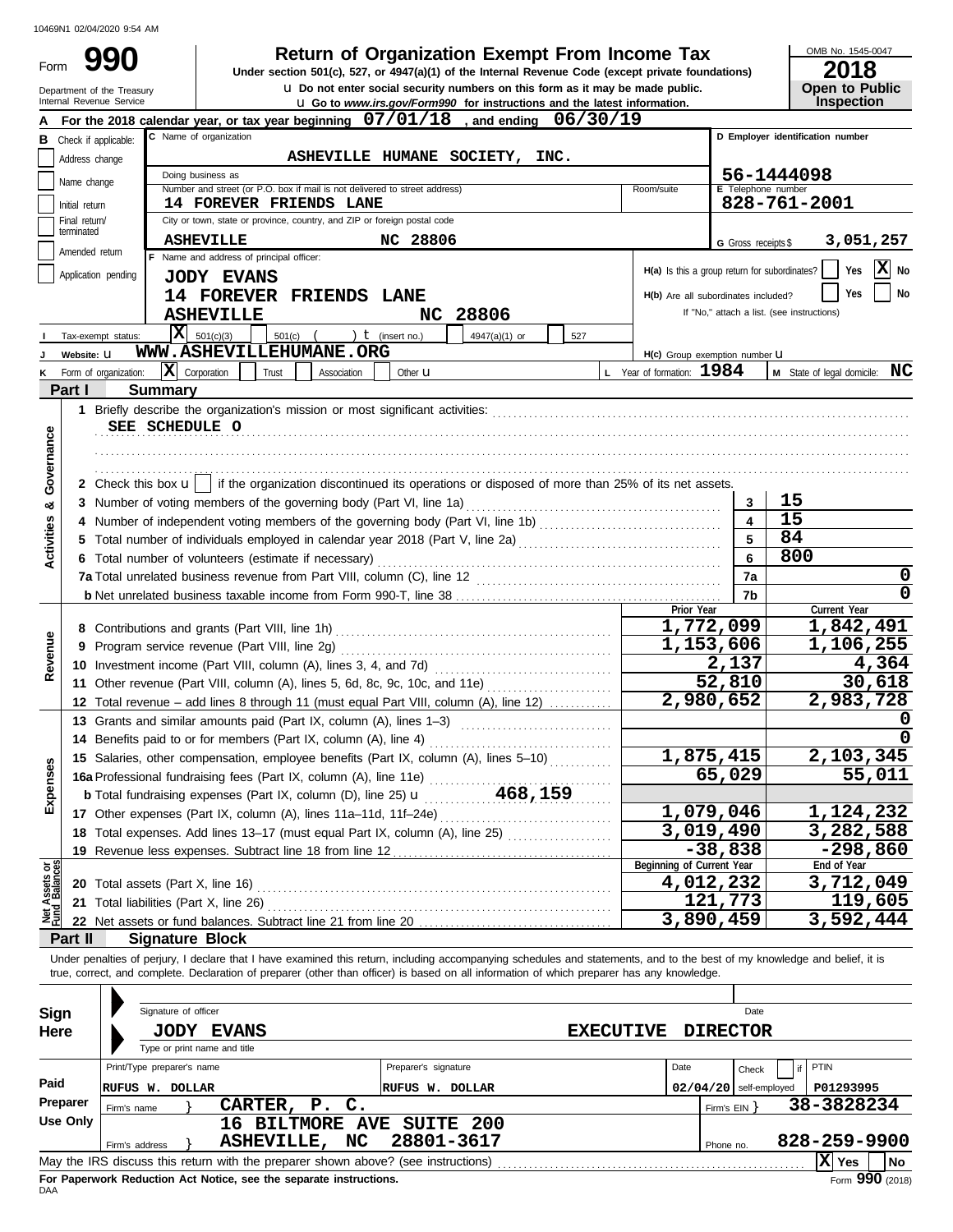|                           | Form 990 (2018) ASHEVILLE HUMANE SOCIETY, INC.                                                                                                                                                                                                                                                                                              |                            | 56-1444098                                                                                                                                       | Page 2                |
|---------------------------|---------------------------------------------------------------------------------------------------------------------------------------------------------------------------------------------------------------------------------------------------------------------------------------------------------------------------------------------|----------------------------|--------------------------------------------------------------------------------------------------------------------------------------------------|-----------------------|
| Part III                  | <b>Statement of Program Service Accomplishments</b>                                                                                                                                                                                                                                                                                         |                            |                                                                                                                                                  | $\boxed{\mathbf{x}}$  |
| ADOPTION.                 | 1 Briefly describe the organization's mission:                                                                                                                                                                                                                                                                                              |                            | ASHEVILLE HUMANE SOCIETY IS DEDICATED TO PROMOTING THE COMPASSIONATE<br>TREATMENT OF ANIMALS IN OUR COMMUNITY THROUGH EDUCATION, SHELTERING, AND |                       |
|                           | 2 Did the organization undertake any significant program services during the year which were not listed on the<br>prior Form 990 or 990-EZ?<br>If "Yes," describe these new services on Schedule O.                                                                                                                                         |                            |                                                                                                                                                  | Yes $ X $ No          |
| 3<br>services?            | Did the organization cease conducting, or make significant changes in how it conducts, any program<br>If "Yes," describe these changes on Schedule O.                                                                                                                                                                                       |                            |                                                                                                                                                  | Yes $\overline{X}$ No |
| 4                         | Describe the organization's program service accomplishments for each of its three largest program services, as measured by<br>expenses. Section 501(c)(3) and 501(c)(4) organizations are required to report the amount of grants and allocations to others,<br>the total expenses, and revenue, if any, for each program service reported. |                            |                                                                                                                                                  |                       |
| 4a (Code:                 | SEE SCHEDULE O                                                                                                                                                                                                                                                                                                                              |                            | ) (Expenses \$2,725,197 including grants of \$ (Revenue \$1,106,255)                                                                             |                       |
|                           |                                                                                                                                                                                                                                                                                                                                             |                            |                                                                                                                                                  |                       |
|                           |                                                                                                                                                                                                                                                                                                                                             |                            |                                                                                                                                                  |                       |
|                           |                                                                                                                                                                                                                                                                                                                                             |                            |                                                                                                                                                  |                       |
| 4b (Code: $\ldots$<br>N/A |                                                                                                                                                                                                                                                                                                                                             |                            |                                                                                                                                                  |                       |
|                           |                                                                                                                                                                                                                                                                                                                                             |                            |                                                                                                                                                  |                       |
|                           |                                                                                                                                                                                                                                                                                                                                             |                            |                                                                                                                                                  |                       |
|                           |                                                                                                                                                                                                                                                                                                                                             |                            |                                                                                                                                                  |                       |
| 4c (Code:<br>N/A          | ) (Expenses \$                                                                                                                                                                                                                                                                                                                              | including grants of \$     | ) (Revenue \$                                                                                                                                    |                       |
|                           |                                                                                                                                                                                                                                                                                                                                             |                            |                                                                                                                                                  |                       |
|                           |                                                                                                                                                                                                                                                                                                                                             |                            |                                                                                                                                                  |                       |
|                           |                                                                                                                                                                                                                                                                                                                                             |                            |                                                                                                                                                  |                       |
| (Expenses \$              | 4d Other program services (Describe in Schedule O.)                                                                                                                                                                                                                                                                                         | including grants of \$     | (Revenue \$                                                                                                                                      |                       |
|                           | 4e Total program service expenses u                                                                                                                                                                                                                                                                                                         | ,725.197<br>$\overline{2}$ |                                                                                                                                                  |                       |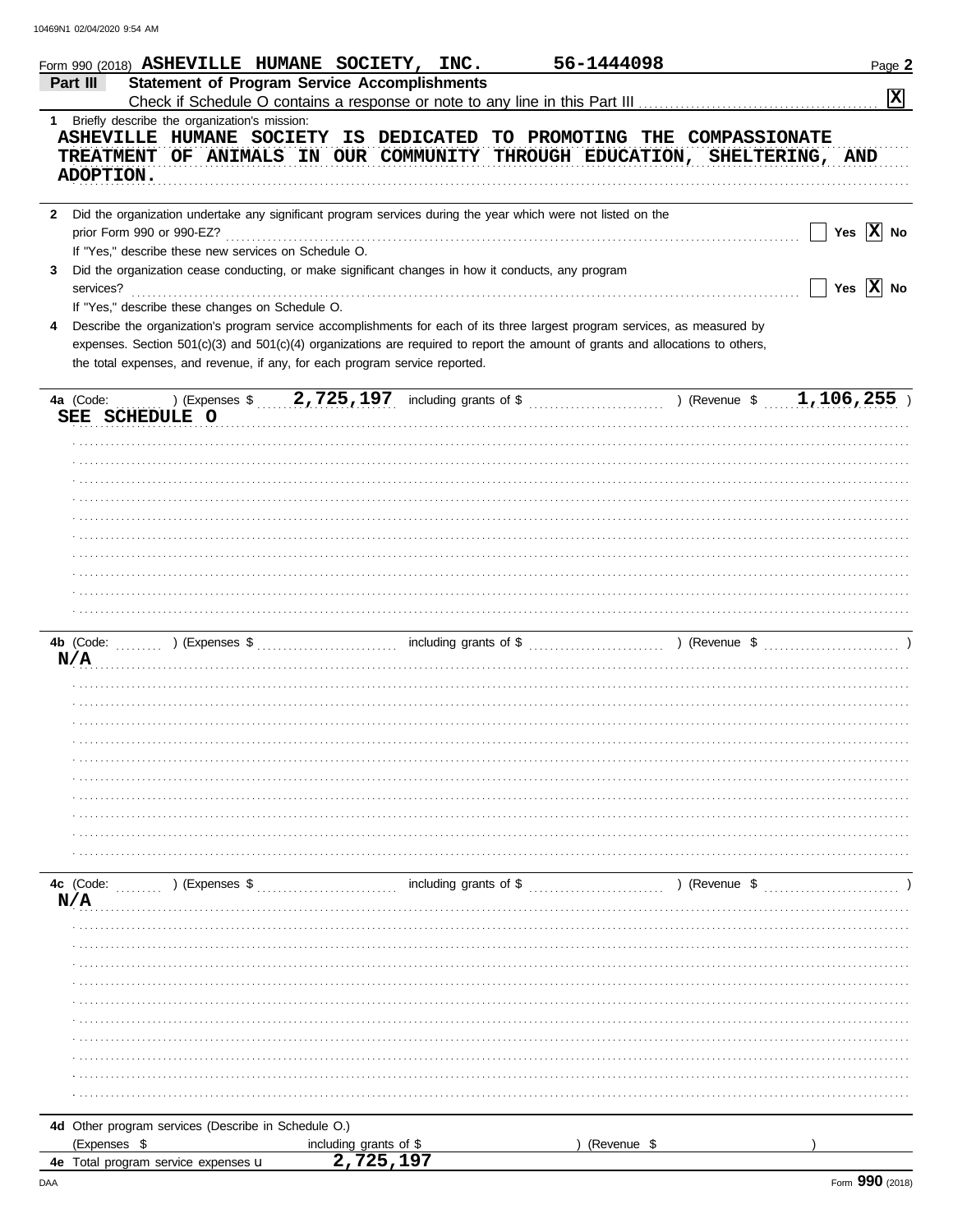|     | <b>Checklist of Required Schedules</b><br>Part IV                                                                       |                 |             |             |
|-----|-------------------------------------------------------------------------------------------------------------------------|-----------------|-------------|-------------|
|     |                                                                                                                         |                 | Yes         | No          |
| 1   | Is the organization described in section 501(c)(3) or 4947(a)(1) (other than a private foundation)? If "Yes,"           |                 |             |             |
|     | complete Schedule A                                                                                                     | 1               | x           |             |
| 2   |                                                                                                                         | $\mathbf{2}$    | $\mathbf x$ |             |
| 3   | Did the organization engage in direct or indirect political campaign activities on behalf of or in opposition to        |                 |             |             |
|     | candidates for public office? If "Yes," complete Schedule C, Part I                                                     | 3               |             | X           |
| 4   | Section 501(c)(3) organizations. Did the organization engage in lobbying activities, or have a section 501(h)           |                 |             |             |
|     | election in effect during the tax year? If "Yes," complete Schedule C, Part II                                          | 4               |             | x           |
| 5   | Is the organization a section $501(c)(4)$ , $501(c)(5)$ , or $501(c)(6)$ organization that receives membership dues,    |                 |             |             |
|     | assessments, or similar amounts as defined in Revenue Procedure 98-19? If "Yes," complete Schedule C, Part III          | 5               |             | X           |
| 6   | Did the organization maintain any donor advised funds or any similar funds or accounts for which donors                 |                 |             |             |
|     | have the right to provide advice on the distribution or investment of amounts in such funds or accounts? If             |                 |             |             |
|     | "Yes," complete Schedule D, Part I                                                                                      | 6               |             | X           |
|     | Did the organization receive or hold a conservation easement, including easements to preserve open space,               |                 |             |             |
| 7   |                                                                                                                         |                 |             | X           |
|     |                                                                                                                         | 7               |             |             |
| 8   | Did the organization maintain collections of works of art, historical treasures, or other similar assets? If "Yes,"     |                 |             |             |
|     | complete Schedule D, Part III                                                                                           | 8               |             | X           |
| 9   | Did the organization report an amount in Part X, line 21, for escrow or custodial account liability, serve as a         |                 |             |             |
|     | custodian for amounts not listed in Part X; or provide credit counseling, debt management, credit repair, or            |                 |             |             |
|     | debt negotiation services? If "Yes," complete Schedule D, Part IV                                                       | 9               |             | X           |
| 10  | Did the organization, directly or through a related organization, hold assets in temporarily restricted                 |                 |             |             |
|     | endowments, permanent endowments, or quasi-endowments? If "Yes," complete Schedule D, Part V                            | 10              | х           |             |
| 11  | If the organization's answer to any of the following questions is "Yes," then complete Schedule D, Parts VI,            |                 |             |             |
|     | VII, VIII, IX, or X as applicable.                                                                                      |                 |             |             |
| а   | Did the organization report an amount for land, buildings, and equipment in Part X, line 10? If "Yes,"                  |                 |             |             |
|     | complete Schedule D, Part VI                                                                                            | 11a             | x           |             |
| b   | Did the organization report an amount for investments—other securities in Part X, line 12 that is 5% or more            |                 |             |             |
|     |                                                                                                                         | 11b             |             | x           |
| c   | Did the organization report an amount for investments—program related in Part X, line 13 that is 5% or more             |                 |             |             |
|     |                                                                                                                         | 11c             |             | X           |
| d   | Did the organization report an amount for other assets in Part X, line 15 that is 5% or more of its total assets        |                 |             |             |
|     | reported in Part X, line 16? If "Yes," complete Schedule D, Part IX                                                     | 11d             |             | X           |
| е   |                                                                                                                         | 11e             | х           |             |
| f   | Did the organization's separate or consolidated financial statements for the tax year include a footnote that addresses |                 |             |             |
|     | the organization's liability for uncertain tax positions under FIN 48 (ASC 740)? If "Yes," complete Schedule D, Part X  | 11f             | X           |             |
| 12a | Did the organization obtain separate, independent audited financial statements for the tax year? If "Yes," complete     |                 |             |             |
|     | Schedule D. Parts XI and XII                                                                                            | 12a l           | X           |             |
|     | <b>b</b> Was the organization included in consolidated, independent audited financial statements for the tax year? If   |                 |             |             |
|     | "Yes," and if the organization answered "No" to line 12a, then completing Schedule D, Parts XI and XII is optional      | 12 <sub>b</sub> |             | <u>x</u>    |
| 13  |                                                                                                                         | 13              |             | $\mathbf x$ |
| 14a |                                                                                                                         | 14a             |             | $\mathbf X$ |
| b   | Did the organization have aggregate revenues or expenses of more than \$10,000 from grantmaking,                        |                 |             |             |
|     | fundraising, business, investment, and program service activities outside the United States, or aggregate               |                 |             |             |
|     | foreign investments valued at \$100,000 or more? If "Yes," complete Schedule F, Parts I and IV [[[[[[[[[[[[[[[[         | 14b             |             | x           |
|     |                                                                                                                         |                 |             |             |
| 15  | Did the organization report on Part IX, column (A), line 3, more than \$5,000 of grants or other assistance to or       |                 |             | x           |
|     | for any foreign organization? If "Yes," complete Schedule F, Parts II and IV [[[[[[[[[[[[[[[[[[[[[[[[[[[[[[[[           | 15              |             |             |
| 16  | Did the organization report on Part IX, column (A), line 3, more than \$5,000 of aggregate grants or other              |                 |             |             |
|     |                                                                                                                         | 16              |             | x           |
| 17  | Did the organization report a total of more than \$15,000 of expenses for professional fundraising services on          |                 | X           |             |
|     |                                                                                                                         | 17              |             |             |
| 18  | Did the organization report more than \$15,000 total of fundraising event gross income and contributions on             |                 |             |             |
|     |                                                                                                                         | 18              | X           |             |
| 19  | Did the organization report more than \$15,000 of gross income from gaming activities on Part VIII, line 9a?            |                 |             |             |
|     |                                                                                                                         | 19              |             | X           |
| 20a |                                                                                                                         | 20a             |             | x           |
| b   |                                                                                                                         | 20 <sub>b</sub> |             |             |
| 21  | Did the organization report more than \$5,000 of grants or other assistance to any domestic organization or             |                 |             |             |

domestic government on Part IX, column (A), line 1? If "Yes," complete Schedule I, Parts I and II.

**X**

 $|21|$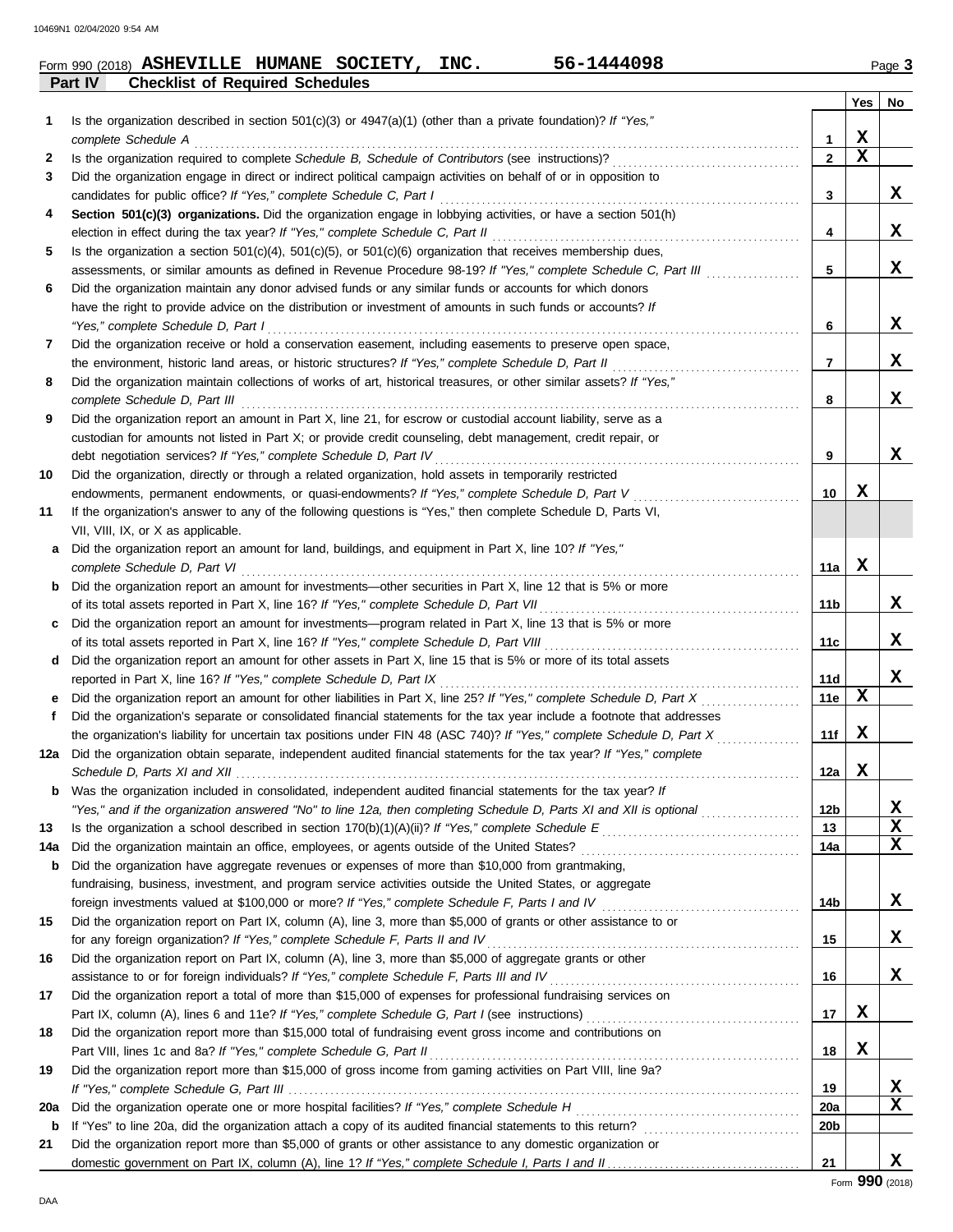|             | Part IV<br><b>Checklist of Required Schedules (continued)</b>                                                                                                               |                |             |           |                 |             |
|-------------|-----------------------------------------------------------------------------------------------------------------------------------------------------------------------------|----------------|-------------|-----------|-----------------|-------------|
|             |                                                                                                                                                                             |                |             |           | Yes             | No          |
| 22          | Did the organization report more than \$5,000 of grants or other assistance to or for domestic individuals on                                                               |                |             |           |                 |             |
|             | Part IX, column (A), line 2? If "Yes," complete Schedule I, Parts I and III                                                                                                 |                |             | 22        |                 | x           |
| 23          | Did the organization answer "Yes" to Part VII, Section A, line 3, 4, or 5 about compensation of the                                                                         |                |             |           |                 |             |
|             | organization's current and former officers, directors, trustees, key employees, and highest compensated                                                                     |                |             | 23        |                 | x           |
| 24a         | employees? If "Yes," complete Schedule J<br>Did the organization have a tax-exempt bond issue with an outstanding principal amount of more than                             |                |             |           |                 |             |
|             | \$100,000 as of the last day of the year, that was issued after December 31, 2002? If "Yes," answer lines 24b                                                               |                |             |           |                 |             |
|             | through 24d and complete Schedule K. If "No," go to line 25a                                                                                                                |                |             | 24a       |                 | x           |
| b           |                                                                                                                                                                             |                |             | 24b       |                 |             |
| с           | Did the organization maintain an escrow account other than a refunding escrow at any time during the year                                                                   |                |             |           |                 |             |
|             | to defease any tax-exempt bonds?                                                                                                                                            |                |             | 24c       |                 |             |
| d           |                                                                                                                                                                             |                |             | 24d       |                 |             |
| 25a         | Section 501(c)(3), 501(c)(4), and 501(c)(29) organizations. Did the organization engage in an excess benefit                                                                |                |             |           |                 |             |
|             | transaction with a disqualified person during the year? If "Yes," complete Schedule L, Part I                                                                               |                |             | 25a       |                 | x           |
| b           | Is the organization aware that it engaged in an excess benefit transaction with a disqualified person in a prior                                                            |                |             |           |                 |             |
|             | year, and that the transaction has not been reported on any of the organization's prior Forms 990 or 990-EZ?                                                                |                |             |           |                 |             |
|             | If "Yes," complete Schedule L, Part I                                                                                                                                       |                |             | 25b       |                 | x           |
| 26          | Did the organization report any amount on Part X, line 5, 6, or 22 for receivables from or payables to any                                                                  |                |             |           |                 |             |
|             | current or former officers, directors, trustees, key employees, highest compensated employees, or                                                                           |                |             |           |                 |             |
|             | disqualified persons? If "Yes," complete Schedule L, Part II                                                                                                                |                |             | 26        |                 | x           |
| 27          | Did the organization provide a grant or other assistance to an officer, director, trustee, key employee,                                                                    |                |             |           |                 |             |
|             | substantial contributor or employee thereof, a grant selection committee member, or to a 35% controlled                                                                     |                |             |           |                 |             |
|             | entity or family member of any of these persons? If "Yes," complete Schedule L, Part III                                                                                    |                |             | 27        |                 | X           |
| 28          | Was the organization a party to a business transaction with one of the following parties (see Schedule L,                                                                   |                |             |           |                 |             |
|             | Part IV instructions for applicable filing thresholds, conditions, and exceptions):                                                                                         |                |             |           |                 |             |
| а           | A current or former officer, director, trustee, or key employee? If "Yes," complete Schedule L, Part IV                                                                     |                |             | 28a       |                 | x           |
| b           | A family member of a current or former officer, director, trustee, or key employee? If "Yes," complete                                                                      |                |             |           |                 |             |
|             | Schedule L, Part IV                                                                                                                                                         |                |             | 28b       |                 | x           |
| c           | An entity of which a current or former officer, director, trustee, or key employee (or a family member thereof)                                                             |                |             |           |                 | X           |
|             | was an officer, director, trustee, or direct or indirect owner? If "Yes," complete Schedule L, Part IV                                                                      |                |             | 28c<br>29 | х               |             |
| 29          |                                                                                                                                                                             |                |             |           |                 |             |
| 30          | Did the organization receive contributions of art, historical treasures, or other similar assets, or qualified<br>conservation contributions? If "Yes," complete Schedule M |                |             | 30        |                 | X           |
| 31          | Did the organization liquidate, terminate, or dissolve and cease operations? If "Yes," complete Schedule N, Part I                                                          |                |             | 31        |                 | $\mathbf x$ |
| 32          | Did the organization sell, exchange, dispose of, or transfer more than 25% of its net assets? If "Yes,"                                                                     |                |             |           |                 |             |
|             | complete Schedule N, Part II                                                                                                                                                |                |             | 32        |                 | х           |
| 33          | Did the organization own 100% of an entity disregarded as separate from the organization under Regulations                                                                  |                |             |           |                 |             |
|             | sections 301.7701-2 and 301.7701-3? If "Yes," complete Schedule R, Part I                                                                                                   |                |             | 33        |                 | X           |
| 34          | Was the organization related to any tax-exempt or taxable entity? If "Yes," complete Schedule R, Part II, III,                                                              |                |             |           |                 |             |
|             | or IV, and Part V, line 1                                                                                                                                                   |                |             | 34        |                 | X           |
| 35a         |                                                                                                                                                                             |                |             | 35a       |                 | $\mathbf x$ |
| b           | If "Yes" to line 35a, did the organization receive any payment from or engage in any transaction with a                                                                     |                |             |           |                 |             |
|             |                                                                                                                                                                             |                |             | 35b       |                 |             |
| 36          | Section 501(c)(3) organizations. Did the organization make any transfers to an exempt non-charitable                                                                        |                |             |           |                 |             |
|             |                                                                                                                                                                             |                |             | 36        |                 | X           |
| 37          | Did the organization conduct more than 5% of its activities through an entity that is not a related organization                                                            |                |             |           |                 |             |
|             |                                                                                                                                                                             |                |             | 37        |                 | x           |
| 38          | Did the organization complete Schedule O and provide explanations in Schedule O for Part VI, lines 11b and                                                                  |                |             |           |                 |             |
|             | 19? Note. All Form 990 filers are required to complete Schedule O.                                                                                                          |                |             | 38        | X               |             |
|             | <b>Statements Regarding Other IRS Filings and Tax Compliance</b><br>Part V                                                                                                  |                |             |           |                 |             |
|             |                                                                                                                                                                             |                |             |           |                 |             |
|             |                                                                                                                                                                             |                |             |           | <b>Yes</b>      | No          |
| 1а          | Enter the number reported in Box 3 of Form 1096. Enter -0- if not applicable                                                                                                | 1a             | 9           |           |                 |             |
| $\mathbf b$ | Enter the number of Forms W-2G included in line 1a. Enter -0- if not applicable                                                                                             | 1 <sub>b</sub> | $\mathbf 0$ |           |                 |             |
| с           | Did the organization comply with backup withholding rules for reportable payments to vendors and                                                                            |                |             |           |                 |             |
|             |                                                                                                                                                                             |                |             | 1c        | X               |             |
|             |                                                                                                                                                                             |                |             |           | Form 990 (2018) |             |
| DAA         |                                                                                                                                                                             |                |             |           |                 |             |

 $F$ orm 990 (2018) **ASHEVILLE HUMANE SOCIETY, INC.** 56-1444098  $P$ age 4 **ASHEVILLE HUMANE SOCIETY, INC. 56-1444098**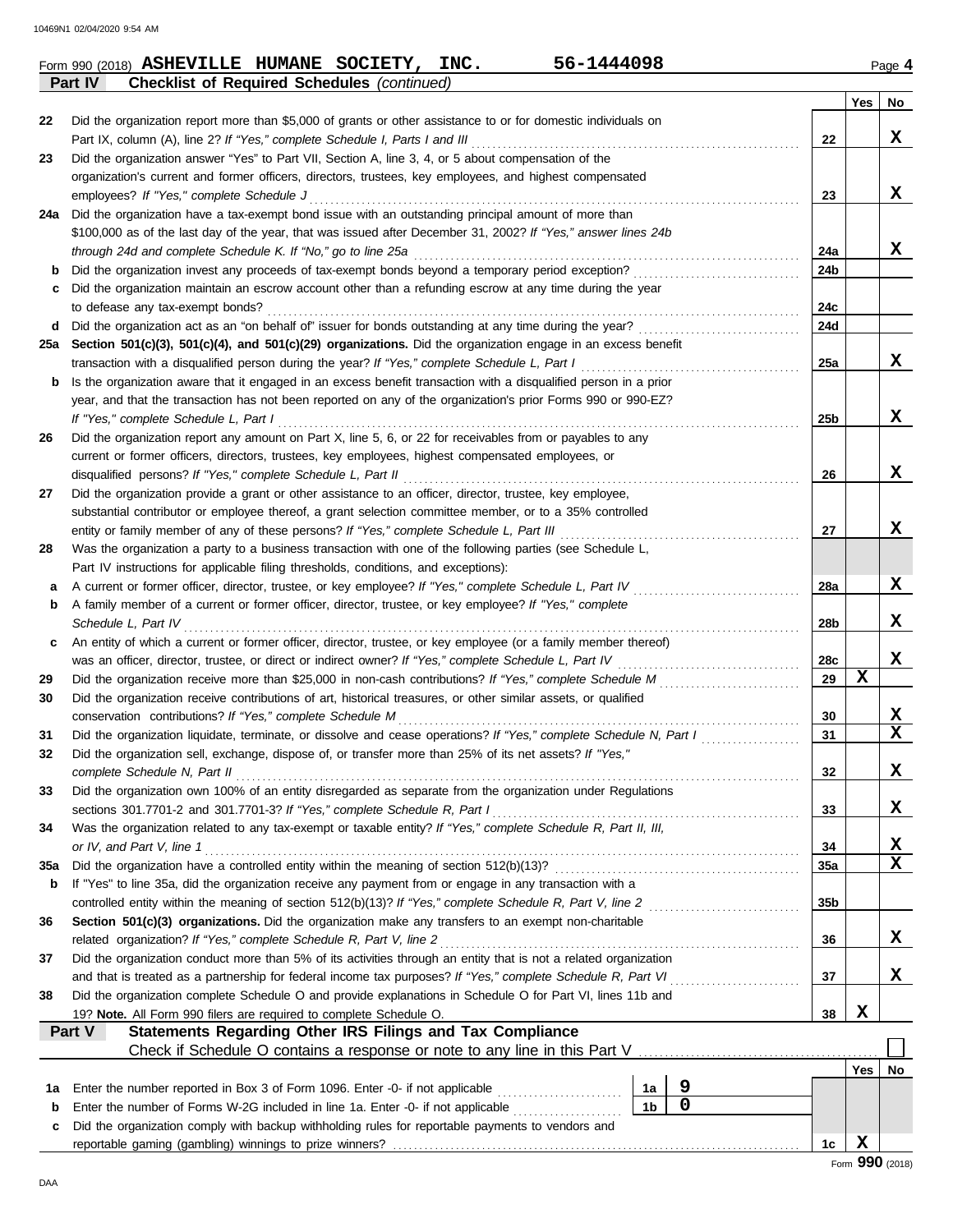|        |                                                                                                                                                                                                                                                                        |                 |    |                | Yes | No              |
|--------|------------------------------------------------------------------------------------------------------------------------------------------------------------------------------------------------------------------------------------------------------------------------|-----------------|----|----------------|-----|-----------------|
| 2a     | Enter the number of employees reported on Form W-3, Transmittal of Wage and Tax                                                                                                                                                                                        |                 |    |                |     |                 |
|        | Statements, filed for the calendar year ending with or within the year covered by this return                                                                                                                                                                          | 2a              | 84 |                |     |                 |
| b      | If at least one is reported on line 2a, did the organization file all required federal employment tax returns?                                                                                                                                                         |                 |    | 2b             | X   |                 |
|        | Note. If the sum of lines 1a and 2a is greater than 250, you may be required to e-file (see instructions)                                                                                                                                                              |                 |    |                |     |                 |
| За     | Did the organization have unrelated business gross income of \$1,000 or more during the year?                                                                                                                                                                          |                 |    | За             |     | x               |
| b      | If "Yes," has it filed a Form 990-T for this year? If "No" to line 3b, provide an explanation in Schedule O                                                                                                                                                            |                 |    | 3b             |     |                 |
| 4a     | At any time during the calendar year, did the organization have an interest in, or a signature or other authority over,                                                                                                                                                |                 |    |                |     |                 |
|        | a financial account in a foreign country (such as a bank account, securities account, or other financial account)?                                                                                                                                                     |                 |    | 4a             |     | х               |
| b      | If "Yes," enter the name of the foreign country: $\mathbf u$                                                                                                                                                                                                           |                 |    |                |     |                 |
|        | See instructions for filing requirements for FinCEN Form 114, Report of Foreign Bank and Financial Accounts (FBAR).                                                                                                                                                    |                 |    |                |     |                 |
| 5a     | Was the organization a party to a prohibited tax shelter transaction at any time during the tax year?                                                                                                                                                                  |                 |    | 5a             |     | X               |
| b      | Did any taxable party notify the organization that it was or is a party to a prohibited tax shelter transaction?                                                                                                                                                       |                 |    | 5 <sub>b</sub> |     | X               |
| c      | If "Yes" to line 5a or 5b, did the organization file Form 8886-T?                                                                                                                                                                                                      |                 |    | 5c             |     |                 |
| 6a     | Does the organization have annual gross receipts that are normally greater than \$100,000, and did the                                                                                                                                                                 |                 |    |                |     |                 |
|        | organization solicit any contributions that were not tax deductible as charitable contributions?                                                                                                                                                                       |                 |    | 6a             |     | X               |
| b      | If "Yes," did the organization include with every solicitation an express statement that such contributions or                                                                                                                                                         |                 |    |                |     |                 |
|        | gifts were not tax deductible?                                                                                                                                                                                                                                         |                 |    | 6b             |     |                 |
| 7      | Organizations that may receive deductible contributions under section 170(c).                                                                                                                                                                                          |                 |    |                |     |                 |
| а      | Did the organization receive a payment in excess of \$75 made partly as a contribution and partly for goods                                                                                                                                                            |                 |    |                |     |                 |
|        | and services provided to the payor?                                                                                                                                                                                                                                    |                 |    | 7a             | X   |                 |
| b      |                                                                                                                                                                                                                                                                        |                 |    | 7b             | x   |                 |
| c      | Did the organization sell, exchange, or otherwise dispose of tangible personal property for which it was                                                                                                                                                               |                 |    |                |     |                 |
|        | required to file Form 8282?                                                                                                                                                                                                                                            |                 |    | 7c             |     | x               |
| d      |                                                                                                                                                                                                                                                                        | 7d              |    |                |     |                 |
| е      |                                                                                                                                                                                                                                                                        |                 |    | 7e             |     | X<br>X          |
| f      | Did the organization, during the year, pay premiums, directly or indirectly, on a personal benefit contract?                                                                                                                                                           |                 |    | 7f             |     |                 |
| g<br>h | If the organization received a contribution of qualified intellectual property, did the organization file Form 8899 as required?<br>If the organization received a contribution of cars, boats, airplanes, or other vehicles, did the organization file a Form 1098-C? |                 |    | 7g<br>7h       |     |                 |
| 8      | Sponsoring organizations maintaining donor advised funds. Did a donor advised fund maintained by the                                                                                                                                                                   |                 |    |                |     |                 |
|        |                                                                                                                                                                                                                                                                        |                 |    | 8              |     |                 |
| 9      | Sponsoring organizations maintaining donor advised funds.                                                                                                                                                                                                              |                 |    |                |     |                 |
| а      | Did the sponsoring organization make any taxable distributions under section 4966?                                                                                                                                                                                     |                 |    | 9a             |     |                 |
| b      |                                                                                                                                                                                                                                                                        |                 |    | 9b             |     |                 |
| 10     | Section 501(c)(7) organizations. Enter:                                                                                                                                                                                                                                |                 |    |                |     |                 |
| а      | Initiation fees and capital contributions included on Part VIII, line 12                                                                                                                                                                                               | 10a             |    |                |     |                 |
| b      | Gross receipts, included on Form 990, Part VIII, line 12, for public use of club facilities                                                                                                                                                                            | 10 <sub>b</sub> |    |                |     |                 |
| 11     | Section 501(c)(12) organizations. Enter:                                                                                                                                                                                                                               |                 |    |                |     |                 |
| а      | Gross income from members or shareholders                                                                                                                                                                                                                              | 11a             |    |                |     |                 |
| b      | Gross income from other sources (Do not net amounts due or paid to other sources                                                                                                                                                                                       |                 |    |                |     |                 |
|        |                                                                                                                                                                                                                                                                        | 11 <sub>b</sub> |    |                |     |                 |
| 12a    | Section 4947(a)(1) non-exempt charitable trusts. Is the organization filing Form 990 in lieu of Form 1041?                                                                                                                                                             |                 |    | 12a            |     |                 |
| b      | If "Yes," enter the amount of tax-exempt interest received or accrued during the year                                                                                                                                                                                  | 12b             |    |                |     |                 |
| 13     | Section 501(c)(29) qualified nonprofit health insurance issuers.                                                                                                                                                                                                       |                 |    |                |     |                 |
| a      | Is the organization licensed to issue qualified health plans in more than one state?                                                                                                                                                                                   |                 |    | 13a            |     |                 |
|        | Note. See the instructions for additional information the organization must report on Schedule O.                                                                                                                                                                      |                 |    |                |     |                 |
| b      | Enter the amount of reserves the organization is required to maintain by the states in which                                                                                                                                                                           |                 |    |                |     |                 |
|        |                                                                                                                                                                                                                                                                        | 13 <sub>b</sub> |    |                |     |                 |
| c      | Enter the amount of reserves on hand                                                                                                                                                                                                                                   | 13 <sub>c</sub> |    |                |     |                 |
| 14a    | Did the organization receive any payments for indoor tanning services during the tax year?                                                                                                                                                                             |                 |    | 14a            |     | x               |
| b      |                                                                                                                                                                                                                                                                        |                 |    | 14b            |     |                 |
| 15     | Is the organization subject to the section 4960 tax on payment(s) of more than \$1,000,000 in remuneration or                                                                                                                                                          |                 |    |                |     |                 |
|        | excess parachute payment(s) during the year?                                                                                                                                                                                                                           |                 |    | 15             |     | x               |
|        | If "Yes," see instructions and file Form 4720, Schedule N.                                                                                                                                                                                                             |                 |    |                |     |                 |
| 16     | Is the organization an educational institution subject to the section 4968 excise tax on net investment income?                                                                                                                                                        |                 |    | 16             |     | x               |
|        | If "Yes," complete Form 4720, Schedule O.                                                                                                                                                                                                                              |                 |    |                |     | Form 990 (2018) |

**Statements Regarding Other IRS Filings and Tax Compliance** (continued)

**Form 990 (2018) ASHEVILLE HUMANE SOCIETY, INC.** 56-1444098 Page 5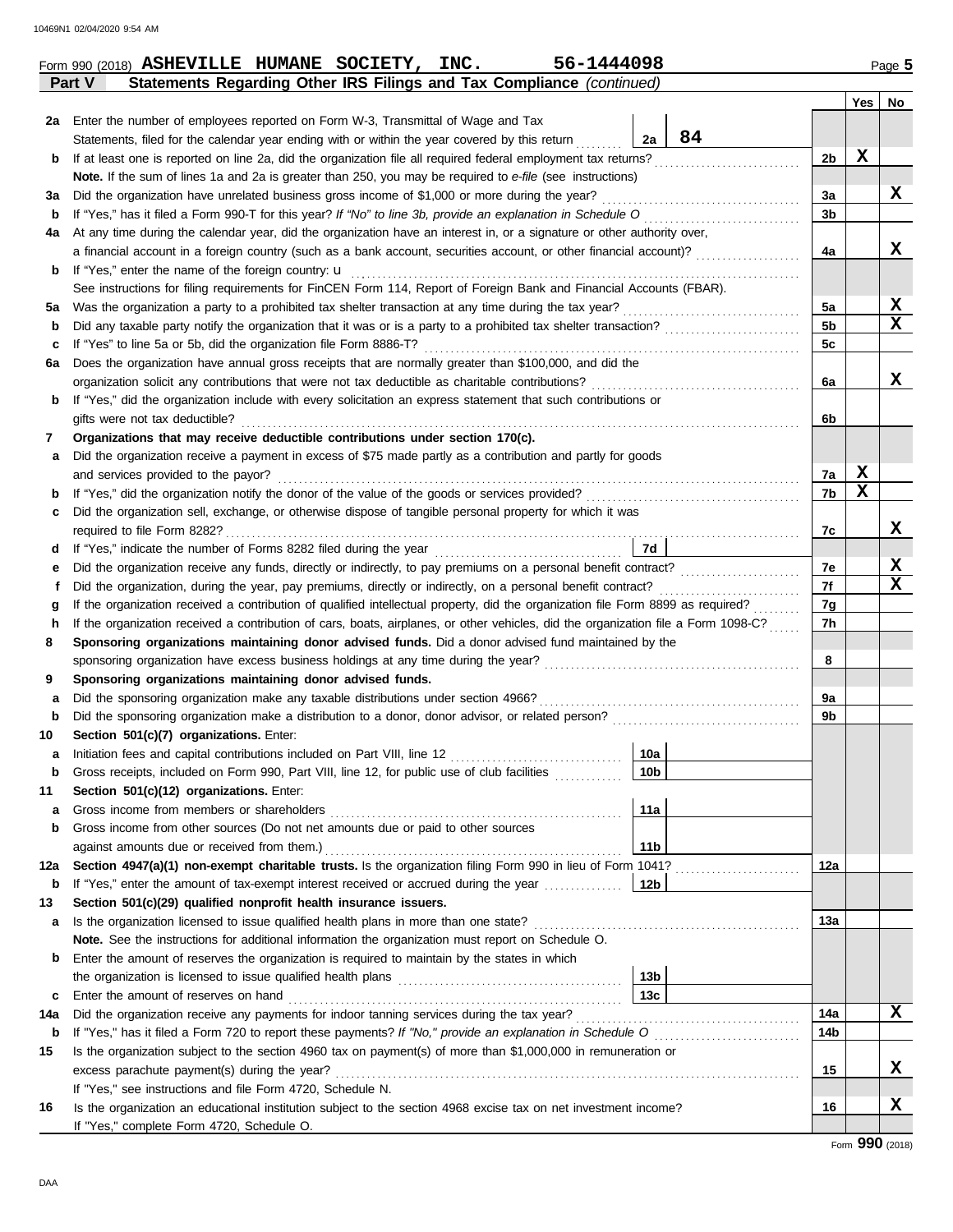|             | Part VI<br>Governance, Management, and Disclosure For each "Yes" response to lines 2 through 7b below, and for a "No"               |    |    |                 |             |                 |
|-------------|-------------------------------------------------------------------------------------------------------------------------------------|----|----|-----------------|-------------|-----------------|
|             | response to line 8a, 8b, or 10b below, describe the circumstances, processes, or changes in Schedule O. See instructions.           |    |    |                 |             |                 |
|             |                                                                                                                                     |    |    |                 |             | ΙxΙ             |
|             | Section A. Governing Body and Management                                                                                            |    |    |                 |             |                 |
|             |                                                                                                                                     |    |    |                 | Yes         | No              |
| 1а          | Enter the number of voting members of the governing body at the end of the tax year                                                 | 1a | 15 |                 |             |                 |
|             | If there are material differences in voting rights among members of the governing body, or                                          |    |    |                 |             |                 |
|             | if the governing body delegated broad authority to an executive committee or similar                                                |    |    |                 |             |                 |
|             | committee, explain in Schedule O.                                                                                                   |    |    |                 |             |                 |
| $\mathbf b$ | Enter the number of voting members included in line 1a, above, who are independent                                                  | 1b | 15 |                 |             |                 |
| 2           | Did any officer, director, trustee, or key employee have a family relationship or a business relationship with                      |    |    |                 |             |                 |
|             | any other officer, director, trustee, or key employee?                                                                              |    |    | 2               |             | x               |
| 3           | Did the organization delegate control over management duties customarily performed by or under the direct                           |    |    |                 |             |                 |
|             | supervision of officers, directors, or trustees, or key employees to a management company or other person?                          |    |    | 3               |             | X               |
| 4           | Did the organization make any significant changes to its governing documents since the prior Form 990 was filed?                    |    |    | 4               |             | $\mathbf x$     |
| 5           |                                                                                                                                     |    |    | 5               |             | X               |
| 6           | Did the organization have members or stockholders?                                                                                  |    |    | 6               |             | $\mathbf x$     |
| 7a          | Did the organization have members, stockholders, or other persons who had the power to elect or appoint                             |    |    |                 |             |                 |
|             | one or more members of the governing body?                                                                                          |    |    | 7a              |             | х               |
| b           | Are any governance decisions of the organization reserved to (or subject to approval by) members,                                   |    |    |                 |             |                 |
|             | stockholders, or persons other than the governing body?                                                                             |    |    | 7b              |             | x               |
| 8           | Did the organization contemporaneously document the meetings held or written actions undertaken during the year by the following:   |    |    |                 |             |                 |
| а           | The governing body?                                                                                                                 |    |    | 8a              | X           |                 |
|             | Each committee with authority to act on behalf of the governing body?                                                               |    |    | 8b              | X           |                 |
| $\mathbf b$ |                                                                                                                                     |    |    |                 |             |                 |
| 9           | Is there any officer, director, trustee, or key employee listed in Part VII, Section A, who cannot be reached at                    |    |    | 9               |             | x               |
|             |                                                                                                                                     |    |    |                 |             |                 |
|             | <b>Section B. Policies</b> (This Section B requests information about policies not required by the Internal Revenue Code.)          |    |    |                 |             |                 |
|             |                                                                                                                                     |    |    |                 | Yes         | No<br>x         |
| 10a         | Did the organization have local chapters, branches, or affiliates?                                                                  |    |    | 10a             |             |                 |
| b           | If "Yes," did the organization have written policies and procedures governing the activities of such chapters,                      |    |    |                 |             |                 |
|             | affiliates, and branches to ensure their operations are consistent with the organization's exempt purposes?                         |    |    | 10b             |             |                 |
| 11a         | Has the organization provided a complete copy of this Form 990 to all members of its governing body before filing the form?         |    |    | 11a             | X           |                 |
| b           | Describe in Schedule O the process, if any, used by the organization to review this Form 990.                                       |    |    |                 |             |                 |
| 12a         | Did the organization have a written conflict of interest policy? If "No," go to line 13                                             |    |    | 12a             | X           |                 |
| b           | Were officers, directors, or trustees, and key employees required to disclose annually interests that could give rise to conflicts? |    |    | 12 <sub>b</sub> | X           |                 |
|             | Did the organization regularly and consistently monitor and enforce compliance with the policy? If "Yes,"                           |    |    |                 |             |                 |
|             | describe in Schedule O how this was done                                                                                            |    |    | 12c             | X           |                 |
| 13          | Did the organization have a written whistleblower policy?                                                                           |    |    | 13              | $\mathbf x$ |                 |
| 14          | Did the organization have a written document retention and destruction policy?                                                      |    |    | 14              | X           |                 |
| 15          | Did the process for determining compensation of the following persons include a review and approval by                              |    |    |                 |             |                 |
|             | independent persons, comparability data, and contemporaneous substantiation of the deliberation and decision?                       |    |    |                 |             |                 |
| a           | The organization's CEO, Executive Director, or top management official                                                              |    |    | 15a             | X           |                 |
| b           | Other officers or key employees of the organization                                                                                 |    |    | 15b             |             | х               |
|             | If "Yes" to line 15a or 15b, describe the process in Schedule O (see instructions).                                                 |    |    |                 |             |                 |
| 16а         | Did the organization invest in, contribute assets to, or participate in a joint venture or similar arrangement                      |    |    |                 |             |                 |
|             | with a taxable entity during the year?                                                                                              |    |    | 16a             |             | X               |
| b           | If "Yes," did the organization follow a written policy or procedure requiring the organization to evaluate its                      |    |    |                 |             |                 |
|             | participation in joint venture arrangements under applicable federal tax law, and take steps to safeguard the                       |    |    |                 |             |                 |
|             |                                                                                                                                     |    |    | 16b             |             |                 |
|             | <b>Section C. Disclosure</b>                                                                                                        |    |    |                 |             |                 |
| 17          | List the states with which a copy of this Form 990 is required to be filed $\mathbf u$ NONE                                         |    |    |                 |             |                 |
| 18          | Section 6104 requires an organization to make its Forms 1023 (1024 or 1024-A if applicable), 990, and 990-T (Section 501(c)         |    |    |                 |             |                 |
|             | (3)s only) available for public inspection. Indicate how you made these available. Check all that apply.                            |    |    |                 |             |                 |
|             | $ \mathbf{X} $ Own website<br>Another's website $ \mathbf{X} $ Upon request<br>Other (explain in Schedule O)                        |    |    |                 |             |                 |
| 19          | Describe in Schedule O whether (and if so, how) the organization made its governing documents, conflict of interest policy, and     |    |    |                 |             |                 |
|             | financial statements available to the public during the tax year.                                                                   |    |    |                 |             |                 |
| 20          | State the name, address, and telephone number of the person who possesses the organization's books and records u                    |    |    |                 |             |                 |
|             | 14 FOREVER FRIENDS LANE<br><b>TERESSA WARREN</b>                                                                                    |    |    |                 |             |                 |
|             | 28806<br>NC<br><b>ASHEVILLE</b>                                                                                                     |    |    | 828-761-2001    |             |                 |
| DAA         |                                                                                                                                     |    |    |                 |             | Form 990 (2018) |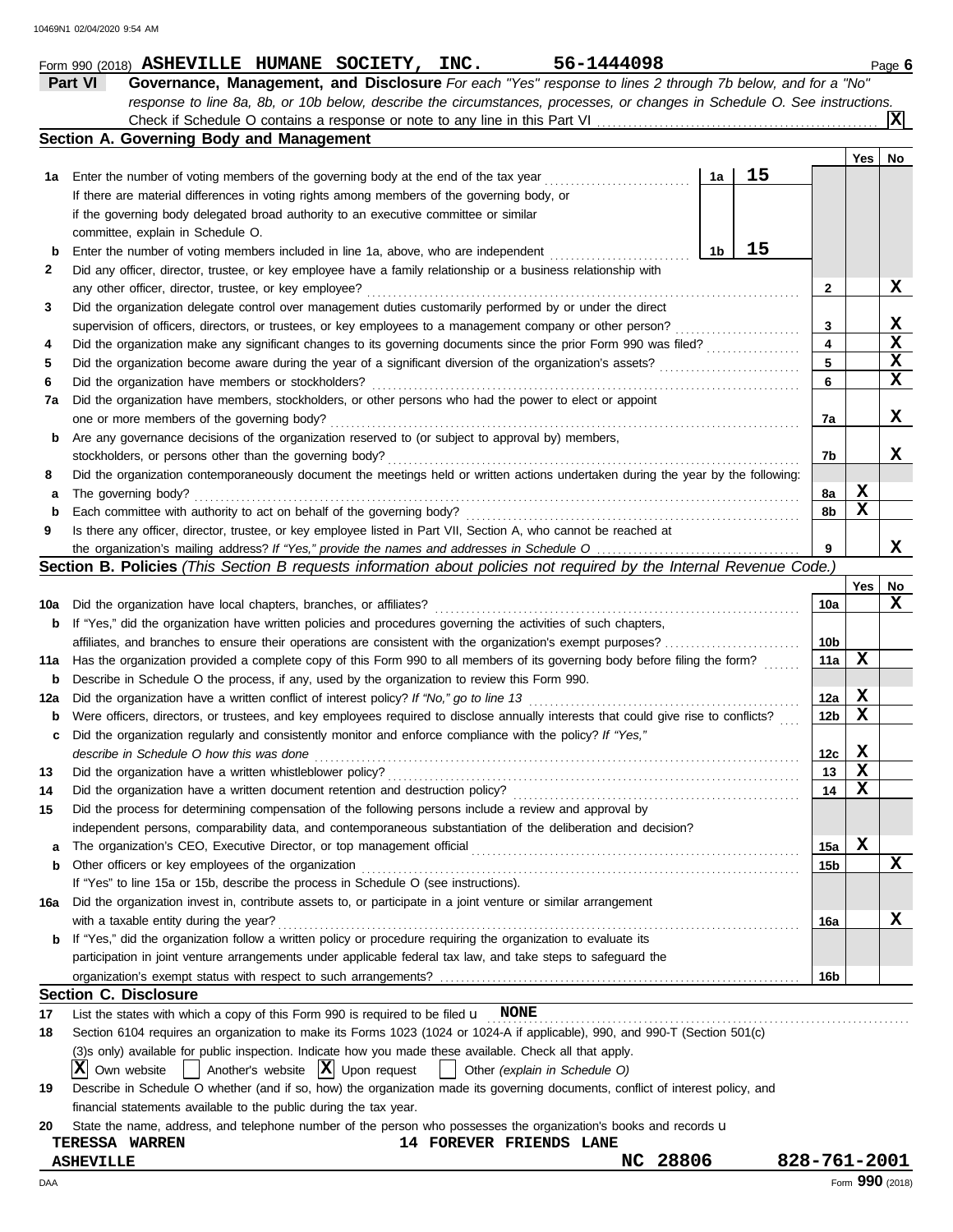| Form 990 (2018) ASHEVILLE HUMANE SOCIETY,                                                                                                                                                                                                                                                                  |                                     | INC.                                                                            | 56-1444098                                                                                       |                                                   | Page 7                                 |  |  |  |  |  |  |  |  |
|------------------------------------------------------------------------------------------------------------------------------------------------------------------------------------------------------------------------------------------------------------------------------------------------------------|-------------------------------------|---------------------------------------------------------------------------------|--------------------------------------------------------------------------------------------------|---------------------------------------------------|----------------------------------------|--|--|--|--|--|--|--|--|
| <b>Part VII</b>                                                                                                                                                                                                                                                                                            |                                     |                                                                                 | Compensation of Officers, Directors, Trustees, Key Employees, Highest Compensated Employees, and |                                                   |                                        |  |  |  |  |  |  |  |  |
|                                                                                                                                                                                                                                                                                                            | <b>Independent Contractors</b>      |                                                                                 |                                                                                                  |                                                   |                                        |  |  |  |  |  |  |  |  |
|                                                                                                                                                                                                                                                                                                            |                                     |                                                                                 |                                                                                                  |                                                   |                                        |  |  |  |  |  |  |  |  |
| Officers, Directors, Trustees, Key Employees, and Highest Compensated Employees<br>Section A.                                                                                                                                                                                                              |                                     |                                                                                 |                                                                                                  |                                                   |                                        |  |  |  |  |  |  |  |  |
| 1a Complete this table for all persons required to be listed. Report compensation for the calendar year ending with or within the<br>organization's tax year.                                                                                                                                              |                                     |                                                                                 |                                                                                                  |                                                   |                                        |  |  |  |  |  |  |  |  |
| • List all of the organization's <b>current</b> officers, directors, trustees (whether individuals or organizations), regardless of amount of<br>compensation. Enter -0- in columns $(D)$ , $(E)$ , and $(F)$ if no compensation was paid.                                                                 |                                     |                                                                                 |                                                                                                  |                                                   |                                        |  |  |  |  |  |  |  |  |
| • List all of the organization's current key employees, if any. See instructions for definition of "key employee."                                                                                                                                                                                         |                                     |                                                                                 |                                                                                                  |                                                   |                                        |  |  |  |  |  |  |  |  |
| • List the organization's five current highest compensated employees (other than an officer, director, trustee, or key employee)<br>who received reportable compensation (Box 5 of Form W-2 and/or Box 7 of Form 1099-MISC) of more than \$100,000 from the<br>organization and any related organizations. |                                     |                                                                                 |                                                                                                  |                                                   |                                        |  |  |  |  |  |  |  |  |
| • List all of the organization's former officers, key employees, and highest compensated employees who received more than<br>\$100,000 of reportable compensation from the organization and any related organizations.                                                                                     |                                     |                                                                                 |                                                                                                  |                                                   |                                        |  |  |  |  |  |  |  |  |
| • List all of the organization's former directors or trustees that received, in the capacity as a former director or trustee of the<br>organization, more than \$10,000 of reportable compensation from the organization and any related organizations.                                                    |                                     |                                                                                 |                                                                                                  |                                                   |                                        |  |  |  |  |  |  |  |  |
| List persons in the following order: individual trustees or directors; institutional trustees; officers; key employees; highest<br>compensated employees; and former such persons.                                                                                                                         |                                     |                                                                                 |                                                                                                  |                                                   |                                        |  |  |  |  |  |  |  |  |
| Check this box if neither the organization nor any related organization compensated any current officer, director, or trustee.                                                                                                                                                                             |                                     |                                                                                 |                                                                                                  |                                                   |                                        |  |  |  |  |  |  |  |  |
| (A)<br>Name and Title                                                                                                                                                                                                                                                                                      | (B)<br>Average<br>hours per<br>week | (C)<br>Position<br>(do not check more than one<br>box, unless person is both an | (D)<br>Reportable<br>compensation<br>from                                                        | (F)<br>Reportable<br>compensation from<br>related | (F)<br>Estimated<br>amount of<br>other |  |  |  |  |  |  |  |  |

| Check this box if neither the organization nor any related organization compensated any current officer, director, or trustee. |                                                                                                                    |                                      |                         |                     |                        |                                                                                                                                    |        |                                                                                     |                                                                                       |                                                                                                                    |
|--------------------------------------------------------------------------------------------------------------------------------|--------------------------------------------------------------------------------------------------------------------|--------------------------------------|-------------------------|---------------------|------------------------|------------------------------------------------------------------------------------------------------------------------------------|--------|-------------------------------------------------------------------------------------|---------------------------------------------------------------------------------------|--------------------------------------------------------------------------------------------------------------------|
| (A)<br>Name and Title                                                                                                          | (B)<br>Average<br>hours per<br>week<br>(list any<br>hours for<br>related<br>organizations<br>below dotted<br>line) | Individual<br>or director<br>trustee | nstitutional<br>trustee | Position<br>Officer | (C)<br>Κęy<br>employee | (do not check more than one<br>box, unless person is both an<br>officer and a director/trustee)<br>Highest compensated<br>employee | Former | (D)<br>Reportable<br>compensation<br>from<br>the<br>organization<br>(W-2/1099-MISC) | (F)<br>Reportable<br>compensation from<br>related<br>organizations<br>(W-2/1099-MISC) | (F)<br>Estimated<br>amount of<br>other<br>compensation<br>from the<br>organization<br>and related<br>organizations |
| (1) KIM EVANS                                                                                                                  |                                                                                                                    |                                      |                         |                     |                        |                                                                                                                                    |        |                                                                                     |                                                                                       |                                                                                                                    |
|                                                                                                                                | 10.00                                                                                                              |                                      |                         |                     |                        |                                                                                                                                    |        |                                                                                     |                                                                                       |                                                                                                                    |
| <b>CHAIR</b>                                                                                                                   | 0.00                                                                                                               | $\mathbf x$                          |                         | $\mathbf x$         |                        |                                                                                                                                    |        | 0                                                                                   | 0                                                                                     | 0                                                                                                                  |
| (2) MURPHY FLETCHER                                                                                                            |                                                                                                                    |                                      |                         |                     |                        |                                                                                                                                    |        |                                                                                     |                                                                                       |                                                                                                                    |
|                                                                                                                                | 5.00                                                                                                               |                                      |                         |                     |                        |                                                                                                                                    |        |                                                                                     |                                                                                       |                                                                                                                    |
| <b>VICE CHAIR</b>                                                                                                              | 0.00                                                                                                               | X                                    |                         | $\mathbf x$         |                        |                                                                                                                                    |        | 0                                                                                   | 0                                                                                     | 0                                                                                                                  |
| (3) AMY SMITH                                                                                                                  |                                                                                                                    |                                      |                         |                     |                        |                                                                                                                                    |        |                                                                                     |                                                                                       |                                                                                                                    |
|                                                                                                                                | 2.00                                                                                                               |                                      |                         |                     |                        |                                                                                                                                    |        |                                                                                     |                                                                                       |                                                                                                                    |
| TREASURER                                                                                                                      | 0.00                                                                                                               | X                                    |                         | $\mathbf x$         |                        |                                                                                                                                    |        | 0                                                                                   | 0                                                                                     | $\mathbf 0$                                                                                                        |
| (4) ANN BARRON                                                                                                                 |                                                                                                                    |                                      |                         |                     |                        |                                                                                                                                    |        |                                                                                     |                                                                                       |                                                                                                                    |
|                                                                                                                                | 2.00                                                                                                               |                                      |                         |                     |                        |                                                                                                                                    |        |                                                                                     |                                                                                       |                                                                                                                    |
| <b>SECRETARY</b>                                                                                                               | 0.00                                                                                                               | $\mathbf x$                          |                         | $\mathbf x$         |                        |                                                                                                                                    |        | 0                                                                                   | 0                                                                                     | $\pmb{0}$                                                                                                          |
| (5) KIM BROPHEY                                                                                                                |                                                                                                                    |                                      |                         |                     |                        |                                                                                                                                    |        |                                                                                     |                                                                                       |                                                                                                                    |
|                                                                                                                                | 1.00                                                                                                               |                                      |                         |                     |                        |                                                                                                                                    |        |                                                                                     |                                                                                       |                                                                                                                    |
| <b>DIRECTOR</b>                                                                                                                | 0.00                                                                                                               | $\mathbf x$                          |                         |                     |                        |                                                                                                                                    |        | 0                                                                                   | 0                                                                                     | 0                                                                                                                  |
| (6) NAN COLE                                                                                                                   |                                                                                                                    |                                      |                         |                     |                        |                                                                                                                                    |        |                                                                                     |                                                                                       |                                                                                                                    |
|                                                                                                                                | 1.00                                                                                                               |                                      |                         |                     |                        |                                                                                                                                    |        |                                                                                     |                                                                                       |                                                                                                                    |
| <b>DIRECTOR</b>                                                                                                                | 0.00                                                                                                               | $\mathbf x$                          |                         |                     |                        |                                                                                                                                    |        | 0                                                                                   | 0                                                                                     | $\mathbf 0$                                                                                                        |
| (7) KRISTEN COLLINS                                                                                                            | 1.00                                                                                                               |                                      |                         |                     |                        |                                                                                                                                    |        |                                                                                     |                                                                                       |                                                                                                                    |
| <b>DIRECTOR</b>                                                                                                                | 0.00                                                                                                               | X                                    |                         |                     |                        |                                                                                                                                    |        | 0                                                                                   | 0                                                                                     | $\mathbf 0$                                                                                                        |
| (8) BRAY CREECH                                                                                                                |                                                                                                                    |                                      |                         |                     |                        |                                                                                                                                    |        |                                                                                     |                                                                                       |                                                                                                                    |
|                                                                                                                                | 1.00                                                                                                               |                                      |                         |                     |                        |                                                                                                                                    |        |                                                                                     |                                                                                       |                                                                                                                    |
| <b>DIRECTOR</b>                                                                                                                | 0.00                                                                                                               | X                                    |                         |                     |                        |                                                                                                                                    |        | 0                                                                                   | 0                                                                                     | $\mathbf 0$                                                                                                        |
| (9) JACQUI FRIEDRICH                                                                                                           |                                                                                                                    |                                      |                         |                     |                        |                                                                                                                                    |        |                                                                                     |                                                                                       |                                                                                                                    |
|                                                                                                                                | 1.00                                                                                                               |                                      |                         |                     |                        |                                                                                                                                    |        |                                                                                     |                                                                                       |                                                                                                                    |
| <b>DIRECTOR</b>                                                                                                                | 0.00                                                                                                               | X                                    |                         |                     |                        |                                                                                                                                    |        | 0                                                                                   | 0                                                                                     | $\mathbf 0$                                                                                                        |
| (10) RON GALLAWAY                                                                                                              |                                                                                                                    |                                      |                         |                     |                        |                                                                                                                                    |        |                                                                                     |                                                                                       |                                                                                                                    |
|                                                                                                                                | 1.00                                                                                                               |                                      |                         |                     |                        |                                                                                                                                    |        |                                                                                     |                                                                                       |                                                                                                                    |
| <b>DIRECTOR</b>                                                                                                                | 0.00                                                                                                               | $\mathbf x$                          |                         |                     |                        |                                                                                                                                    |        | 0                                                                                   | 0                                                                                     | 0                                                                                                                  |
| (11) CARLA HENRY                                                                                                               |                                                                                                                    |                                      |                         |                     |                        |                                                                                                                                    |        |                                                                                     |                                                                                       |                                                                                                                    |
|                                                                                                                                | 1.00                                                                                                               |                                      |                         |                     |                        |                                                                                                                                    |        |                                                                                     |                                                                                       |                                                                                                                    |
| <b>DIRECTOR</b>                                                                                                                | 0.00                                                                                                               | $\mathbf x$                          |                         |                     |                        |                                                                                                                                    |        | 0                                                                                   | 0                                                                                     | 0                                                                                                                  |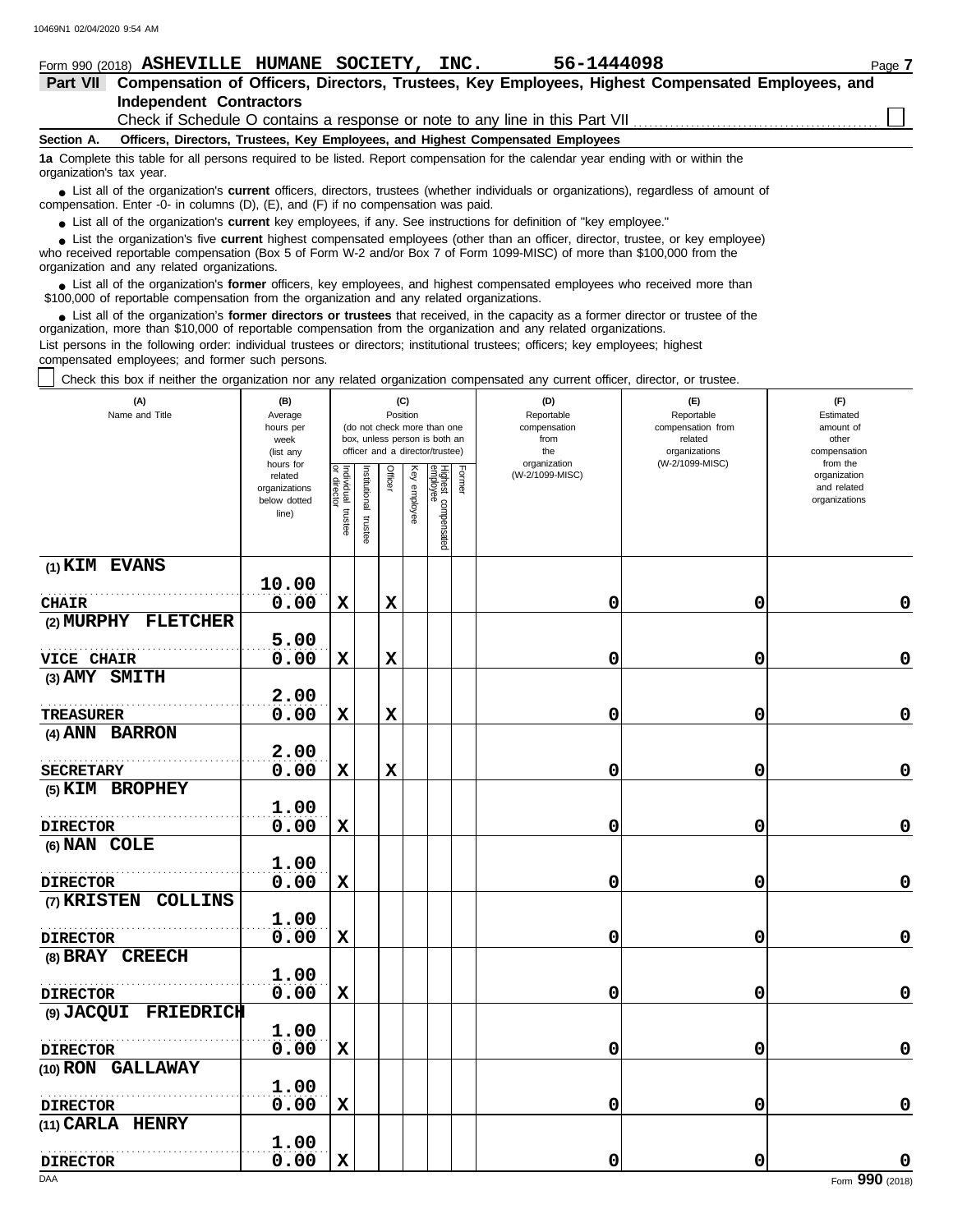| 10469N1 02/04/2020 9:54 AM<br><b>Part VII</b> | Form 990 (2018) ASHEVILLE HUMANE SOCIETY, INC.                                                                                                                                                               |                                                   |                                   |                          |             |                 |                                 |              | 56-1444098<br>Section A. Officers, Directors, Trustees, Key Employees, and Highest Compensated Employees (continued)                                                                                                 |                                                                    |                                                          | Page 8         |
|-----------------------------------------------|--------------------------------------------------------------------------------------------------------------------------------------------------------------------------------------------------------------|---------------------------------------------------|-----------------------------------|--------------------------|-------------|-----------------|---------------------------------|--------------|----------------------------------------------------------------------------------------------------------------------------------------------------------------------------------------------------------------------|--------------------------------------------------------------------|----------------------------------------------------------|----------------|
|                                               | (A)<br>(B)<br>(C)<br>Name and title<br>Position<br>Average<br>(do not check more than one<br>hours per<br>box, unless person is both an<br>week<br>officer and a director/trustee)<br>(list any<br>hours for |                                                   |                                   |                          |             |                 |                                 |              | (D)<br>Reportable<br>compensation<br>from<br>the                                                                                                                                                                     | (E)<br>Reportable<br>compensation from<br>related<br>organizations | (F)<br>Estimated<br>amount of<br>other<br>compensation   |                |
|                                               |                                                                                                                                                                                                              | related<br>organizations<br>below dotted<br>line) | Individual trustee<br>or director | Institutional<br>trustee | Officer     | Key<br>employee | Highest compensated<br>employee | Former       | organization<br>(W-2/1099-MISC)                                                                                                                                                                                      | (W-2/1099-MISC)                                                    | from the<br>organization<br>and related<br>organizations |                |
| (12)                                          | <b>JOE LUNA</b>                                                                                                                                                                                              |                                                   |                                   |                          |             |                 |                                 |              |                                                                                                                                                                                                                      |                                                                    |                                                          |                |
| <b>DIRECTOR</b>                               |                                                                                                                                                                                                              | 1.00<br>0.00                                      | $\mathbf x$                       |                          |             |                 |                                 |              | 0                                                                                                                                                                                                                    | 0                                                                  |                                                          | 0              |
| (13)<br><b>ROBIN</b><br><b>DIRECTOR</b>       | <b>RAMSEY</b>                                                                                                                                                                                                | 1.00<br>0.00                                      | $\mathbf x$                       |                          |             |                 |                                 |              | 0                                                                                                                                                                                                                    | 0                                                                  |                                                          | 0              |
| <b>ANNE</b><br>(14)                           | PEDEN                                                                                                                                                                                                        | <b>SYMONDS</b>                                    |                                   |                          |             |                 |                                 |              |                                                                                                                                                                                                                      |                                                                    |                                                          |                |
| <b>DIRECTOR</b>                               |                                                                                                                                                                                                              | 1.00<br>0.00                                      | $\mathbf x$                       |                          |             |                 |                                 |              | 0                                                                                                                                                                                                                    | 0                                                                  |                                                          | 0              |
| (15)                                          | <b>THERESA</b><br><b>TREBON</b>                                                                                                                                                                              | 1.00                                              |                                   |                          |             |                 |                                 |              |                                                                                                                                                                                                                      |                                                                    |                                                          |                |
| <b>DIRECTOR</b>                               |                                                                                                                                                                                                              | 0.00                                              | $\mathbf x$                       |                          |             |                 |                                 |              | 0                                                                                                                                                                                                                    | 0                                                                  |                                                          | 0              |
| (16)                                          | <b>THERESA</b>                                                                                                                                                                                               | <b>LANDWIRTH</b><br>2.00                          |                                   |                          |             |                 |                                 |              |                                                                                                                                                                                                                      |                                                                    |                                                          |                |
| TREASURER THRU 9/18                           |                                                                                                                                                                                                              | 0.00                                              | $\mathbf x$                       |                          | $\mathbf x$ |                 |                                 |              | 0                                                                                                                                                                                                                    | 0                                                                  |                                                          | 0              |
| (17)                                          | <b>RICHARD</b><br><b>FAST</b>                                                                                                                                                                                | 1.00                                              |                                   |                          |             |                 |                                 |              |                                                                                                                                                                                                                      |                                                                    |                                                          |                |
| DIRECTOR THRU 11/18                           |                                                                                                                                                                                                              | 0.00                                              | $\mathbf x$                       |                          |             |                 |                                 |              | 0                                                                                                                                                                                                                    | 0                                                                  |                                                          | 0              |
| (18)<br>LORI                                  | <b>LASSITER</b>                                                                                                                                                                                              | 1.00                                              |                                   |                          |             |                 |                                 |              |                                                                                                                                                                                                                      |                                                                    |                                                          |                |
| DIRECTOR THRU 9/18<br><b>TRACY</b><br>(19)    | <b>ELLIOTT</b>                                                                                                                                                                                               | 0.00                                              | X                                 |                          |             |                 |                                 |              | 0                                                                                                                                                                                                                    | 0                                                                  |                                                          | 0              |
|                                               |                                                                                                                                                                                                              | 50.00                                             |                                   |                          |             |                 |                                 |              |                                                                                                                                                                                                                      |                                                                    |                                                          |                |
| EXEC DIR THRU 1/19                            |                                                                                                                                                                                                              | 0.00                                              |                                   |                          | $\mathbf x$ |                 |                                 |              | 100,734<br>100,734                                                                                                                                                                                                   | 0                                                                  |                                                          | 6,902<br>6,902 |
| 1b Sub-total                                  | c Total from continuation sheets to Part VII, Section A                                                                                                                                                      |                                                   |                                   |                          |             |                 |                                 | u<br>u       |                                                                                                                                                                                                                      |                                                                    |                                                          |                |
| d                                             |                                                                                                                                                                                                              |                                                   |                                   |                          |             |                 |                                 | $\mathbf{u}$ | 100,734                                                                                                                                                                                                              |                                                                    |                                                          | 6,902          |
| $\mathbf{2}$                                  | reportable compensation from the organization $\bf{u}$ 1                                                                                                                                                     |                                                   |                                   |                          |             |                 |                                 |              | Total number of individuals (including but not limited to those listed above) who received more than \$100,000 of                                                                                                    |                                                                    |                                                          |                |
| 3                                             |                                                                                                                                                                                                              |                                                   |                                   |                          |             |                 |                                 |              | Did the organization list any former officer, director, or trustee, key employee, or highest compensated                                                                                                             |                                                                    | Yes                                                      | No             |
|                                               |                                                                                                                                                                                                              |                                                   |                                   |                          |             |                 |                                 |              |                                                                                                                                                                                                                      |                                                                    | 3                                                        | X              |
| 4                                             |                                                                                                                                                                                                              |                                                   |                                   |                          |             |                 |                                 |              | For any individual listed on line 1a, is the sum of reportable compensation and other compensation from the<br>organization and related organizations greater than \$150,000? If "Yes," complete Schedule J for such |                                                                    |                                                          |                |
| 5                                             |                                                                                                                                                                                                              |                                                   |                                   |                          |             |                 |                                 |              | Did any person listed on line 1a receive or accrue compensation from any unrelated organization or individual                                                                                                        |                                                                    | 4                                                        | X              |
|                                               |                                                                                                                                                                                                              |                                                   |                                   |                          |             |                 |                                 |              |                                                                                                                                                                                                                      |                                                                    | 5                                                        | X              |
| 1                                             | <b>Section B. Independent Contractors</b>                                                                                                                                                                    |                                                   |                                   |                          |             |                 |                                 |              | Complete this table for your five highest compensated independent contractors that received more than \$100,000 of                                                                                                   |                                                                    |                                                          |                |
|                                               |                                                                                                                                                                                                              |                                                   |                                   |                          |             |                 |                                 |              | compensation from the organization. Report compensation for the calendar year ending with or within the organization's tax year.                                                                                     |                                                                    |                                                          |                |
|                                               |                                                                                                                                                                                                              | (A)<br>Name and business address                  |                                   |                          |             |                 |                                 |              |                                                                                                                                                                                                                      | (B)<br>Description of services                                     | (C)<br>Compensation                                      |                |
|                                               |                                                                                                                                                                                                              |                                                   |                                   |                          |             |                 |                                 |              |                                                                                                                                                                                                                      |                                                                    |                                                          |                |
|                                               |                                                                                                                                                                                                              |                                                   |                                   |                          |             |                 |                                 |              |                                                                                                                                                                                                                      |                                                                    |                                                          |                |
|                                               |                                                                                                                                                                                                              |                                                   |                                   |                          |             |                 |                                 |              |                                                                                                                                                                                                                      |                                                                    |                                                          |                |
|                                               |                                                                                                                                                                                                              |                                                   |                                   |                          |             |                 |                                 |              |                                                                                                                                                                                                                      |                                                                    |                                                          |                |
|                                               |                                                                                                                                                                                                              |                                                   |                                   |                          |             |                 |                                 |              |                                                                                                                                                                                                                      |                                                                    |                                                          |                |
|                                               |                                                                                                                                                                                                              |                                                   |                                   |                          |             |                 |                                 |              |                                                                                                                                                                                                                      |                                                                    |                                                          |                |
| 2                                             | received more than \$100,000 of compensation from the organization $\mathbf u$                                                                                                                               |                                                   |                                   |                          |             |                 |                                 |              | Total number of independent contractors (including but not limited to those listed above) who                                                                                                                        | 0                                                                  |                                                          |                |

received more than \$100,000 of compensation from the organization **u** and the compensation **u** and the organization **u** bAA Form **990** (2018) received more than \$100,000 of compensation from the organization u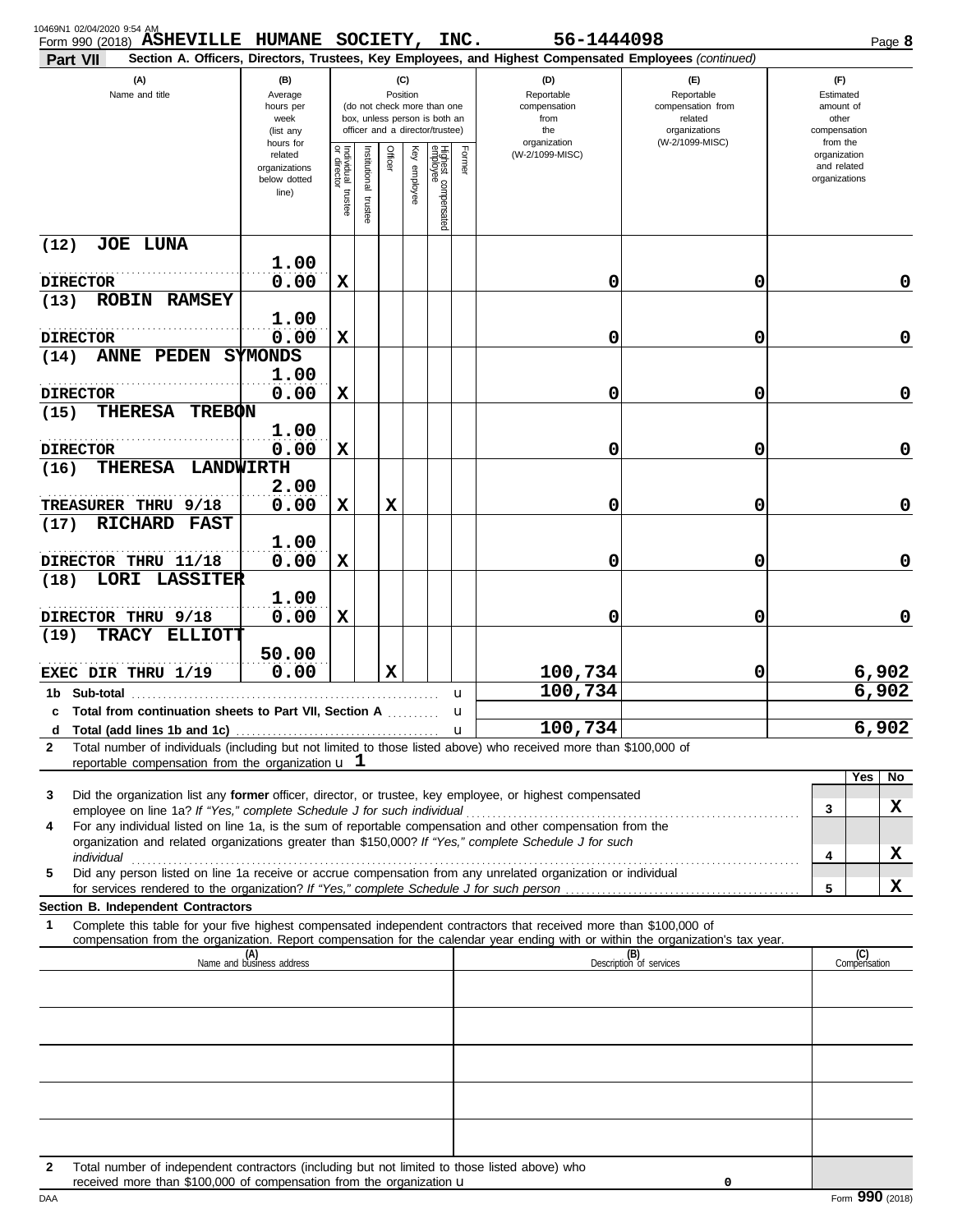## **Form 990 (2018) ASHEVILLE HUMANE SOCIETY, INC.** 56-1444098 Page 9

#### **Part VIII Statement of Revenue** Check if Schedule O contains a response or note to any line in this Part VIII . . . . . . . . . . . . . . . . . . . . . . . . . . . . . . . . . . . . . . . . . . . .

 $\blacksquare$ 

|                                                           |     |                                                                       |               | (A)<br>Total revenue | (B)<br>Related or<br>exempt<br>function | (C)<br>Unrelated<br>business<br>revenue | (D)<br>Revenue<br>excluded from tax<br>under sections |
|-----------------------------------------------------------|-----|-----------------------------------------------------------------------|---------------|----------------------|-----------------------------------------|-----------------------------------------|-------------------------------------------------------|
|                                                           |     |                                                                       |               |                      | revenue                                 |                                         | 512-514                                               |
|                                                           |     | 1a Federated campaigns<br>1a                                          |               |                      |                                         |                                         |                                                       |
|                                                           |     | <b>b</b> Membership dues<br>1b<br>.                                   |               |                      |                                         |                                         |                                                       |
|                                                           |     | c Fundraising events<br>1 <sub>c</sub>                                | 134,464       |                      |                                         |                                         |                                                       |
|                                                           |     | d Related organizations<br>1d                                         |               |                      |                                         |                                         |                                                       |
|                                                           |     | <b>e</b> Government grants (contributions)<br>1e                      |               |                      |                                         |                                         |                                                       |
|                                                           |     | f All other contributions, gifts, grants,                             |               |                      |                                         |                                         |                                                       |
|                                                           |     | and similar amounts not included above<br>1f                          | 1,708,027     |                      |                                         |                                         |                                                       |
| Contributions, Gifts, Grants<br>and Other Similar Amounts |     | $\frac{1}{2}$<br>g Noncash contributions included in lines 1a-1f:     | 94,514        |                      |                                         |                                         |                                                       |
|                                                           |     |                                                                       |               | 1,842,491            |                                         |                                         |                                                       |
|                                                           |     |                                                                       | Busn. Code    |                      |                                         |                                         |                                                       |
|                                                           | 2a  | BUNCOMBE CO. CONTRACTS                                                | 624200        | 948,000              | 948,000                                 |                                         |                                                       |
|                                                           | b   | ADOPTION PLACEMENT FEES                                               | 624200        | 119,685              | 119,685                                 |                                         |                                                       |
| Service Revenue                                           | с   | OTHER SERVICES                                                        | 624200        | 22,765               | 22,765                                  |                                         |                                                       |
|                                                           | d   | RETURN TO OWNER FEES                                                  | 624200        | 15,805               | 15,805                                  |                                         |                                                       |
|                                                           |     |                                                                       |               |                      |                                         |                                         |                                                       |
| Program                                                   |     | f All other program service revenue $\ldots$                          |               | 1,106,255            |                                         |                                         |                                                       |
|                                                           |     | Investment income (including dividends, interest,                     |               |                      |                                         |                                         |                                                       |
|                                                           | 3   | and other similar amounts)                                            | u             | 4,364                |                                         |                                         | 4,364                                                 |
|                                                           | 4   | Income from investment of tax-exempt bond proceeds u                  |               |                      |                                         |                                         |                                                       |
|                                                           | 5   |                                                                       |               |                      |                                         |                                         |                                                       |
|                                                           |     | (i) Real                                                              | (ii) Personal |                      |                                         |                                         |                                                       |
|                                                           |     | 6a Gross rents                                                        |               |                      |                                         |                                         |                                                       |
|                                                           |     | <b>b</b> Less: rental exps.                                           |               |                      |                                         |                                         |                                                       |
|                                                           |     | <b>c</b> Rental inc. or (loss)                                        |               |                      |                                         |                                         |                                                       |
|                                                           | d   |                                                                       | u             |                      |                                         |                                         |                                                       |
|                                                           |     | <b>7a</b> Gross amount from<br>(i) Securities<br>sales of assets      | (ii) Other    |                      |                                         |                                         |                                                       |
|                                                           |     | other than inventory                                                  |               |                      |                                         |                                         |                                                       |
|                                                           |     | <b>b</b> Less: cost or other                                          |               |                      |                                         |                                         |                                                       |
|                                                           |     | basis & sales exps.                                                   |               |                      |                                         |                                         |                                                       |
|                                                           |     | c Gain or (loss)                                                      |               |                      |                                         |                                         |                                                       |
|                                                           |     |                                                                       | u             |                      |                                         |                                         |                                                       |
|                                                           |     | 8a Gross income from fundraising events                               |               |                      |                                         |                                         |                                                       |
| evenue                                                    |     | (not including $\frac{134}{134}$ , 464                                |               |                      |                                         |                                         |                                                       |
| õ                                                         |     | of contributions reported on line 1c).                                |               |                      |                                         |                                         |                                                       |
|                                                           |     | See Part IV, line 18<br>a                                             | 63,297        |                      |                                         |                                         |                                                       |
| Other                                                     |     | <b>b</b> Less: direct expenses                                        | 38,776        |                      |                                         |                                         |                                                       |
|                                                           |     | c Net income or (loss) from fundraising events  u                     |               | 24,521               |                                         |                                         | 24,521                                                |
|                                                           |     | 9a Gross income from gaming activities.                               |               |                      |                                         |                                         |                                                       |
|                                                           |     | See Part IV, line $19$<br>a                                           |               |                      |                                         |                                         |                                                       |
|                                                           |     | b<br><b>b</b> Less: direct expenses                                   |               |                      |                                         |                                         |                                                       |
|                                                           |     | c Net income or (loss) from gaming activities  u                      |               |                      |                                         |                                         |                                                       |
|                                                           |     | 10a Gross sales of inventory, less                                    | 34,258        |                      |                                         |                                         |                                                       |
|                                                           |     | returns and allowances<br>a<br>b<br><b>b</b> Less: cost of goods sold | 28,753        |                      |                                         |                                         |                                                       |
|                                                           |     | c Net income or (loss) from sales of inventory  u                     |               | 5,505                |                                         |                                         | 5,505                                                 |
|                                                           |     | Miscellaneous Revenue                                                 | Busn. Code    |                      |                                         |                                         |                                                       |
|                                                           | 11a | <b>OTHER INCOME</b>                                                   | 900099        | 592                  |                                         |                                         | 592                                                   |
|                                                           | b   |                                                                       |               |                      |                                         |                                         |                                                       |
|                                                           | c   |                                                                       |               |                      |                                         |                                         |                                                       |
|                                                           | d   | All other revenue                                                     |               |                      |                                         |                                         |                                                       |
|                                                           |     | e Total. Add lines 11a-11d                                            | u             | 592                  |                                         |                                         |                                                       |
|                                                           | 12  | Total revenue. See instructions.                                      | $\mathbf{u}$  | 2,983,728            | 1,106,255                               | 0                                       | 34,982                                                |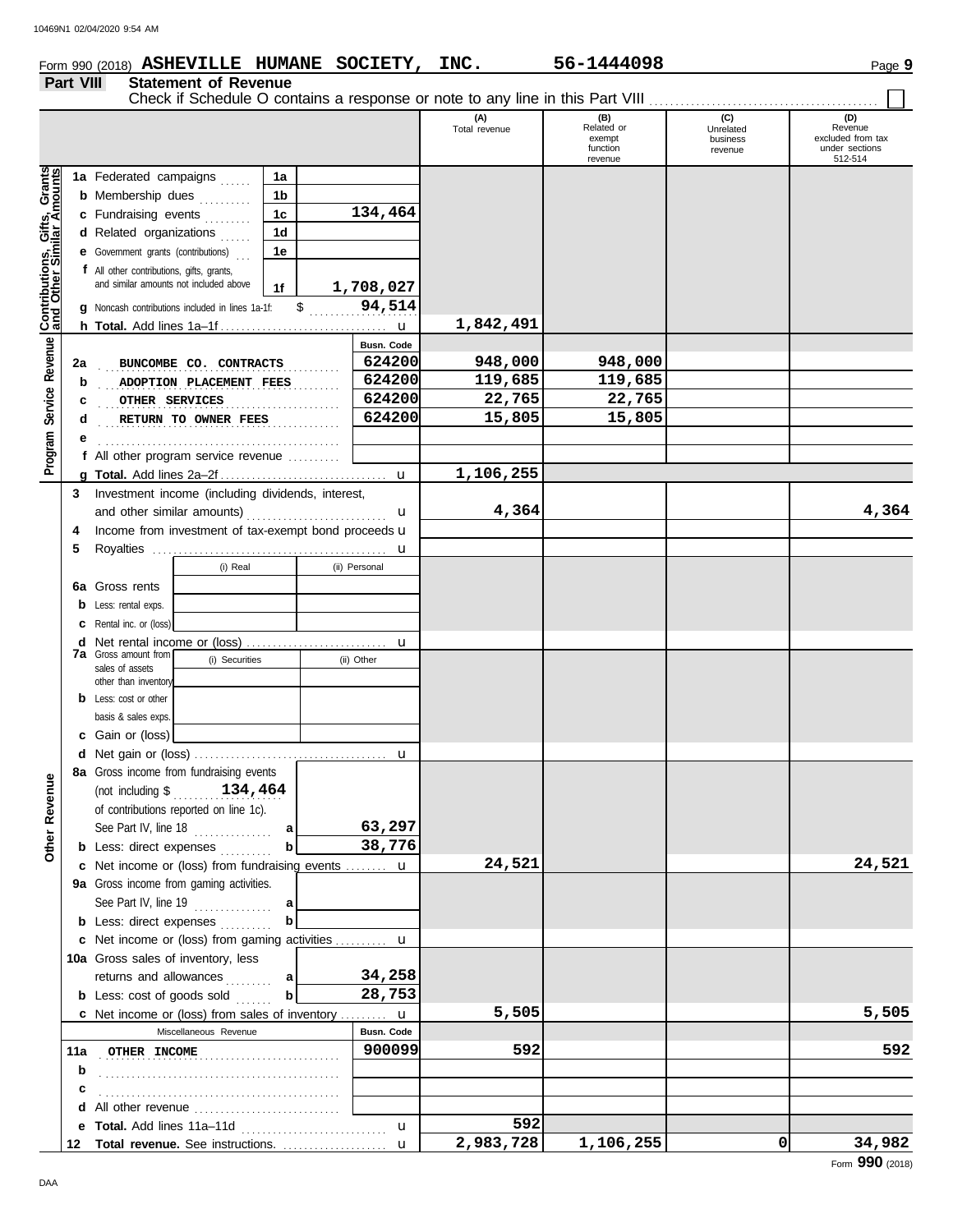### **Form 990 (2018) ASHEVILLE HUMANE SOCIETY, INC.** 56-1444098 Page 10

#### **Part IX Statement of Functional Expenses**

|              | Section 501(c)(3) and 501(c)(4) organizations must complete all columns. All other organizations must complete column (A).<br>Check if Schedule O contains a response or note to any line in this Part IX                                                                                                                                                                                                                                                                                                                                                                   |                    |                             |                                    |                         |
|--------------|-----------------------------------------------------------------------------------------------------------------------------------------------------------------------------------------------------------------------------------------------------------------------------------------------------------------------------------------------------------------------------------------------------------------------------------------------------------------------------------------------------------------------------------------------------------------------------|--------------------|-----------------------------|------------------------------------|-------------------------|
|              |                                                                                                                                                                                                                                                                                                                                                                                                                                                                                                                                                                             | (A)                | (B)                         | (C)                                | (D)                     |
|              | Do not include amounts reported on lines 6b,<br>7b, 8b, 9b, and 10b of Part VIII.                                                                                                                                                                                                                                                                                                                                                                                                                                                                                           | Total expenses     | Program service<br>expenses | Management and<br>general expenses | Fundraising<br>expenses |
|              | 1 Grants and other assistance to domestic organizations                                                                                                                                                                                                                                                                                                                                                                                                                                                                                                                     |                    |                             |                                    |                         |
|              | and domestic governments. See Part IV, line 21                                                                                                                                                                                                                                                                                                                                                                                                                                                                                                                              |                    |                             |                                    |                         |
| $\mathbf{2}$ | Grants and other assistance to domestic                                                                                                                                                                                                                                                                                                                                                                                                                                                                                                                                     |                    |                             |                                    |                         |
|              | individuals. See Part IV, line 22                                                                                                                                                                                                                                                                                                                                                                                                                                                                                                                                           |                    |                             |                                    |                         |
| 3            | Grants and other assistance to foreign                                                                                                                                                                                                                                                                                                                                                                                                                                                                                                                                      |                    |                             |                                    |                         |
|              | organizations, foreign governments, and foreign                                                                                                                                                                                                                                                                                                                                                                                                                                                                                                                             |                    |                             |                                    |                         |
|              | individuals. See Part IV, lines 15 and 16                                                                                                                                                                                                                                                                                                                                                                                                                                                                                                                                   |                    |                             |                                    |                         |
|              | Benefits paid to or for members                                                                                                                                                                                                                                                                                                                                                                                                                                                                                                                                             |                    |                             |                                    |                         |
| 5            | Compensation of current officers, directors,                                                                                                                                                                                                                                                                                                                                                                                                                                                                                                                                |                    |                             |                                    |                         |
|              | trustees, and key employees                                                                                                                                                                                                                                                                                                                                                                                                                                                                                                                                                 | 115,460            | 46,184                      | 23,092                             | 46,184                  |
| 6            | Compensation not included above, to disqualified                                                                                                                                                                                                                                                                                                                                                                                                                                                                                                                            |                    |                             |                                    |                         |
|              | persons (as defined under section 4958(f)(1)) and                                                                                                                                                                                                                                                                                                                                                                                                                                                                                                                           |                    |                             |                                    |                         |
|              | persons described in section 4958(c)(3)(B)                                                                                                                                                                                                                                                                                                                                                                                                                                                                                                                                  |                    |                             |                                    | 196,505                 |
| 7            | Other salaries and wages                                                                                                                                                                                                                                                                                                                                                                                                                                                                                                                                                    | 1,652,013          | 1,450,350                   | 5,158                              |                         |
| 8            | Pension plan accruals and contributions (include<br>section 401(k) and 403(b) employer contributions)                                                                                                                                                                                                                                                                                                                                                                                                                                                                       | 24,293             | 22,003                      |                                    |                         |
| 9            | Other employee benefits                                                                                                                                                                                                                                                                                                                                                                                                                                                                                                                                                     | 178,674            | 144,056                     | 4,690                              | $\frac{2,290}{29,928}$  |
| 10           |                                                                                                                                                                                                                                                                                                                                                                                                                                                                                                                                                                             | 132,905            | 114,112                     | 932                                | 17,861                  |
| 11           | Fees for services (non-employees):                                                                                                                                                                                                                                                                                                                                                                                                                                                                                                                                          |                    |                             |                                    |                         |
| a            |                                                                                                                                                                                                                                                                                                                                                                                                                                                                                                                                                                             |                    |                             |                                    |                         |
| b            |                                                                                                                                                                                                                                                                                                                                                                                                                                                                                                                                                                             |                    |                             |                                    |                         |
|              |                                                                                                                                                                                                                                                                                                                                                                                                                                                                                                                                                                             | 14,943             |                             | 14,943                             |                         |
| d            |                                                                                                                                                                                                                                                                                                                                                                                                                                                                                                                                                                             |                    |                             |                                    |                         |
| е            | Professional fundraising services. See Part IV, line 17                                                                                                                                                                                                                                                                                                                                                                                                                                                                                                                     | 55,011             |                             |                                    | 55,011                  |
|              | Investment management fees                                                                                                                                                                                                                                                                                                                                                                                                                                                                                                                                                  |                    |                             |                                    |                         |
| a            | Other. (If line 11g amount exceeds 10% of line 25, column                                                                                                                                                                                                                                                                                                                                                                                                                                                                                                                   |                    |                             |                                    |                         |
|              | (A) amount, list line 11g expenses on Schedule O.)                                                                                                                                                                                                                                                                                                                                                                                                                                                                                                                          | 241,999            | 241,980                     | 19                                 |                         |
| 12           | Advertising and promotion                                                                                                                                                                                                                                                                                                                                                                                                                                                                                                                                                   | 15,655             | 7,295                       | 2,099                              | 6,261                   |
| 13           |                                                                                                                                                                                                                                                                                                                                                                                                                                                                                                                                                                             | 122,124            | 47,357                      | 15,261                             | 59,506                  |
| 14           | Information technology                                                                                                                                                                                                                                                                                                                                                                                                                                                                                                                                                      | 51,487             | 11,810                      | 1,728                              | 37,949                  |
| 15           |                                                                                                                                                                                                                                                                                                                                                                                                                                                                                                                                                                             | 81,967             | 80,868                      | 391                                | 708                     |
| 16<br>17     |                                                                                                                                                                                                                                                                                                                                                                                                                                                                                                                                                                             | 10,886             | 7,120                       | 798                                | 2,968                   |
| 18           | $\begin{minipage}[c]{0.9\linewidth} \begin{tabular}{l} \textbf{Travel} \end{tabular} \end{minipage} \end{minipage} \begin{minipage}[c]{0.9\linewidth} \begin{tabular}{l} \textbf{True} \end{tabular} \end{minipage} \end{minipage} \begin{minipage}[c]{0.9\linewidth} \begin{tabular}{l} \textbf{True} \end{tabular} \end{minipage} \end{minipage} \begin{minipage}[c]{0.9\linewidth} \begin{tabular}{l} \textbf{True} \end{tabular} \end{minipage} \end{minipage} \begin{minipage}[c]{0.9\linewidth} \begin{tabular}{l} \$<br>Payments of travel or entertainment expenses |                    |                             |                                    |                         |
|              | for any federal, state, or local public officials                                                                                                                                                                                                                                                                                                                                                                                                                                                                                                                           |                    |                             |                                    |                         |
| 19           | Conferences, conventions, and meetings                                                                                                                                                                                                                                                                                                                                                                                                                                                                                                                                      | 16,579             | 8,836                       | 3,117                              | 4,626                   |
| 20           | Interest                                                                                                                                                                                                                                                                                                                                                                                                                                                                                                                                                                    |                    |                             |                                    |                         |
| 21           | Payments to affiliates                                                                                                                                                                                                                                                                                                                                                                                                                                                                                                                                                      |                    |                             |                                    |                         |
| 22           | Depreciation, depletion, and amortization                                                                                                                                                                                                                                                                                                                                                                                                                                                                                                                                   | 131,760            | 111,755                     | 14,003                             | 6,002                   |
| 23           |                                                                                                                                                                                                                                                                                                                                                                                                                                                                                                                                                                             | 47,307             | 42,805                      | 2,783                              | 1,719                   |
| 24           | Other expenses. Itemize expenses not covered                                                                                                                                                                                                                                                                                                                                                                                                                                                                                                                                |                    |                             |                                    |                         |
|              | above (List miscellaneous expenses in line 24e. If                                                                                                                                                                                                                                                                                                                                                                                                                                                                                                                          |                    |                             |                                    |                         |
|              | line 24e amount exceeds 10% of line 25, column                                                                                                                                                                                                                                                                                                                                                                                                                                                                                                                              |                    |                             |                                    |                         |
|              | (A) amount, list line 24e expenses on Schedule O.)                                                                                                                                                                                                                                                                                                                                                                                                                                                                                                                          |                    |                             |                                    |                         |
| a            | MEDICAL SUPPLIES<br>FOOD FOR ANIMALS                                                                                                                                                                                                                                                                                                                                                                                                                                                                                                                                        | 264,186<br>113,425 | 264,186<br>113,425          |                                    |                         |
| b            |                                                                                                                                                                                                                                                                                                                                                                                                                                                                                                                                                                             |                    |                             |                                    |                         |
| c            |                                                                                                                                                                                                                                                                                                                                                                                                                                                                                                                                                                             |                    |                             |                                    |                         |
| d<br>е       |                                                                                                                                                                                                                                                                                                                                                                                                                                                                                                                                                                             | 11,914             | 11,055                      | 218                                | 641                     |
| 25           | All other expenses<br>Total functional expenses. Add lines 1 through 24e                                                                                                                                                                                                                                                                                                                                                                                                                                                                                                    | 3,282,588          | 2,725,197                   | 89,232                             | 468, 159                |
| 26           | Joint costs. Complete this line only if the<br>organization reported in column (B) joint costs                                                                                                                                                                                                                                                                                                                                                                                                                                                                              |                    |                             |                                    |                         |
|              | from a combined educational campaign and<br>fundraising solicitation. Check here $\mathbf{u}$<br>following SOP 98-2 (ASC 958-720)                                                                                                                                                                                                                                                                                                                                                                                                                                           |                    |                             |                                    |                         |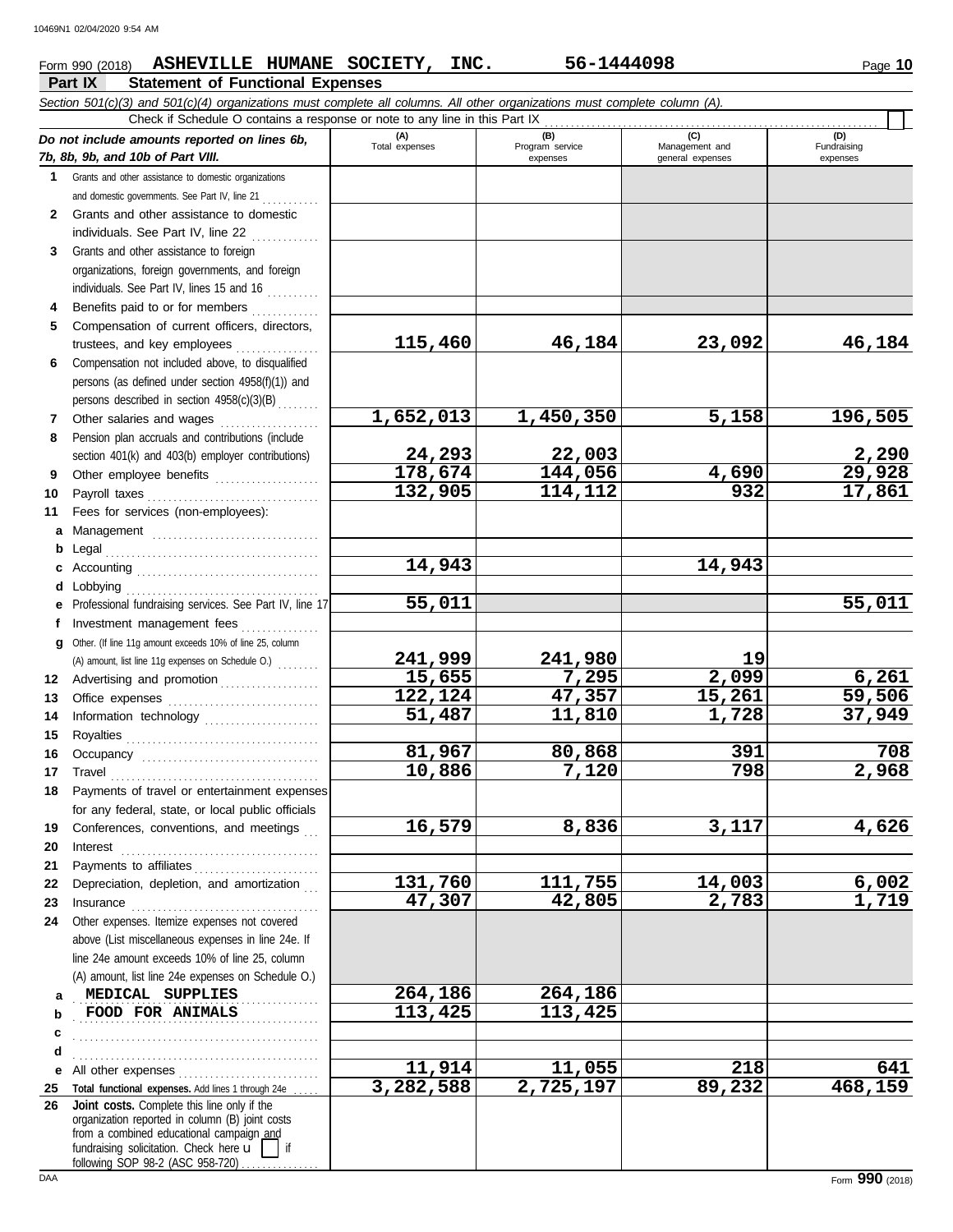**Part X Balance Sheet**

### **Form 990 (2018) ASHEVILLE HUMANE SOCIETY, INC.** 56-1444098 Page 11

|                  |          | Check if Schedule O contains a response or note to any line in this Part X                           |                     |                       |                          |                         |                        |
|------------------|----------|------------------------------------------------------------------------------------------------------|---------------------|-----------------------|--------------------------|-------------------------|------------------------|
|                  |          |                                                                                                      |                     |                       | (A)<br>Beginning of year |                         | (B)<br>End of year     |
|                  | 1        | Cash-non-interest bearing                                                                            |                     |                       | 293,794                  | $\mathbf{1}$            | 114,135                |
|                  | 2        |                                                                                                      |                     |                       | 849,641                  | $\overline{2}$          | 903,551                |
|                  | 3        |                                                                                                      |                     |                       | 90,650                   | $\mathbf{3}$            | 40,000                 |
|                  | 4        | Accounts receivable, net                                                                             |                     |                       | 11,816                   | $\overline{\mathbf{4}}$ | 11,128                 |
|                  | 5        | Loans and other receivables from current and former officers, directors,                             |                     |                       |                          |                         |                        |
|                  |          | trustees, key employees, and highest compensated employees.                                          |                     |                       |                          |                         |                        |
|                  |          | Complete Part II of Schedule L                                                                       |                     |                       | 5                        |                         |                        |
|                  | 6        | Loans and other receivables from other disqualified persons (as defined under section                |                     |                       |                          |                         |                        |
|                  |          | $4958(f)(1)$ , persons described in section $4958(c)(3)(B)$ , and contributing employers and         |                     |                       |                          |                         |                        |
|                  |          | sponsoring organizations of section 501(c)(9) voluntary employees' beneficiary                       |                     |                       |                          |                         |                        |
|                  |          | organizations (see instructions). Complete Part II of Schedule L [1111111111111111111111111111111111 |                     |                       |                          | 6                       |                        |
| Assets           | 7        |                                                                                                      |                     |                       |                          | $\overline{7}$          |                        |
|                  | 8        | Inventories for sale or use                                                                          |                     |                       | 6,593                    | 8                       | $\frac{2,752}{39,868}$ |
|                  | 9        | Prepaid expenses and deferred charges                                                                |                     |                       | 39,672                   | 9                       |                        |
|                  |          | 10a Land, buildings, and equipment: cost or                                                          |                     |                       |                          |                         |                        |
|                  |          | other basis. Complete Part VI of Schedule D  10a                                                     |                     | 3,615,391             |                          |                         |                        |
|                  |          |                                                                                                      | 10b                 | 1,061,680             | 2,674,149                | 10c                     | <u>2,553,711</u>       |
|                  | 11       | Investments-publicly traded securities                                                               |                     | 11                    |                          |                         |                        |
|                  | 12       |                                                                                                      | 45,917              | 12                    | 46,904                   |                         |                        |
|                  | 13       |                                                                                                      |                     | 13                    |                          |                         |                        |
|                  | 14       | Intangible assets                                                                                    |                     | 14                    |                          |                         |                        |
|                  | 15       | Other assets. See Part IV, line 11                                                                   |                     | 15                    |                          |                         |                        |
|                  | 16       |                                                                                                      | 4,012,232<br>31,790 | 16<br>17              | 3,712,049<br>20,054      |                         |                        |
|                  | 17<br>18 |                                                                                                      |                     | 18                    |                          |                         |                        |
|                  | 19       | Deferred revenue                                                                                     |                     |                       |                          | 19                      | 210                    |
|                  | 20       |                                                                                                      |                     |                       |                          | 20                      |                        |
|                  | 21       | Escrow or custodial account liability. Complete Part IV of Schedule D                                |                     |                       |                          | 21                      |                        |
|                  | 22       | Loans and other payables to current and former officers, directors,                                  |                     |                       |                          |                         |                        |
| Liabilities      |          | trustees, key employees, highest compensated employees, and                                          |                     |                       |                          |                         |                        |
|                  |          | disqualified persons. Complete Part II of Schedule L                                                 |                     |                       |                          | 22                      |                        |
|                  | 23       |                                                                                                      |                     |                       | 18,183                   | 23                      | 12,437                 |
|                  | 24       | Unsecured notes and loans payable to unrelated third parties                                         |                     |                       |                          | 24                      |                        |
|                  | 25       | Other liabilities (including federal income tax, payables to related third                           |                     |                       |                          |                         |                        |
|                  |          | parties, and other liabilities not included on lines 17-24). Complete Part X                         |                     |                       |                          |                         |                        |
|                  |          | of Schedule D                                                                                        |                     |                       | 71,800                   | 25                      | <u>86,904</u>          |
|                  | 26       |                                                                                                      |                     |                       | 121,773                  | 26                      | 119,605                |
|                  |          | Organizations that follow SFAS 117 (ASC 958), check here u                                           |                     | $ \mathbf{x} $<br>and |                          |                         |                        |
|                  |          | complete lines 27 through 29, and lines 33 and 34.                                                   |                     |                       |                          |                         |                        |
|                  | 27       | Unrestricted net assets                                                                              |                     |                       | 3, 261, 783              | 27                      | 3,088,423              |
| or Fund Balances | 28       | Temporarily restricted net assets                                                                    | 593,676             | 28                    | $\overline{469,021}$     |                         |                        |
|                  | 29       | Permanently restricted net assets                                                                    |                     | 35,000                | 29                       | 35,000                  |                        |
|                  |          | Organizations that do not follow SFAS 117 (ASC 958), check here u                                    |                     | and                   |                          |                         |                        |
|                  |          | complete lines 30 through 34.                                                                        |                     |                       |                          |                         |                        |
| Assets           | 30       | Capital stock or trust principal, or current funds                                                   |                     |                       |                          | 30                      |                        |
|                  | 31       | Retained earnings, endowment, accumulated income, or other funds                                     |                     |                       |                          | 31<br>32                |                        |
| ğ                | 32<br>33 | Total net assets or fund balances                                                                    |                     |                       | 3,890,459                | 33                      | 3,592,444              |
|                  | 34       |                                                                                                      |                     |                       | 4,012,232                | 34                      | 3,712,049              |
|                  |          |                                                                                                      |                     |                       |                          |                         |                        |

Form **990** (2018)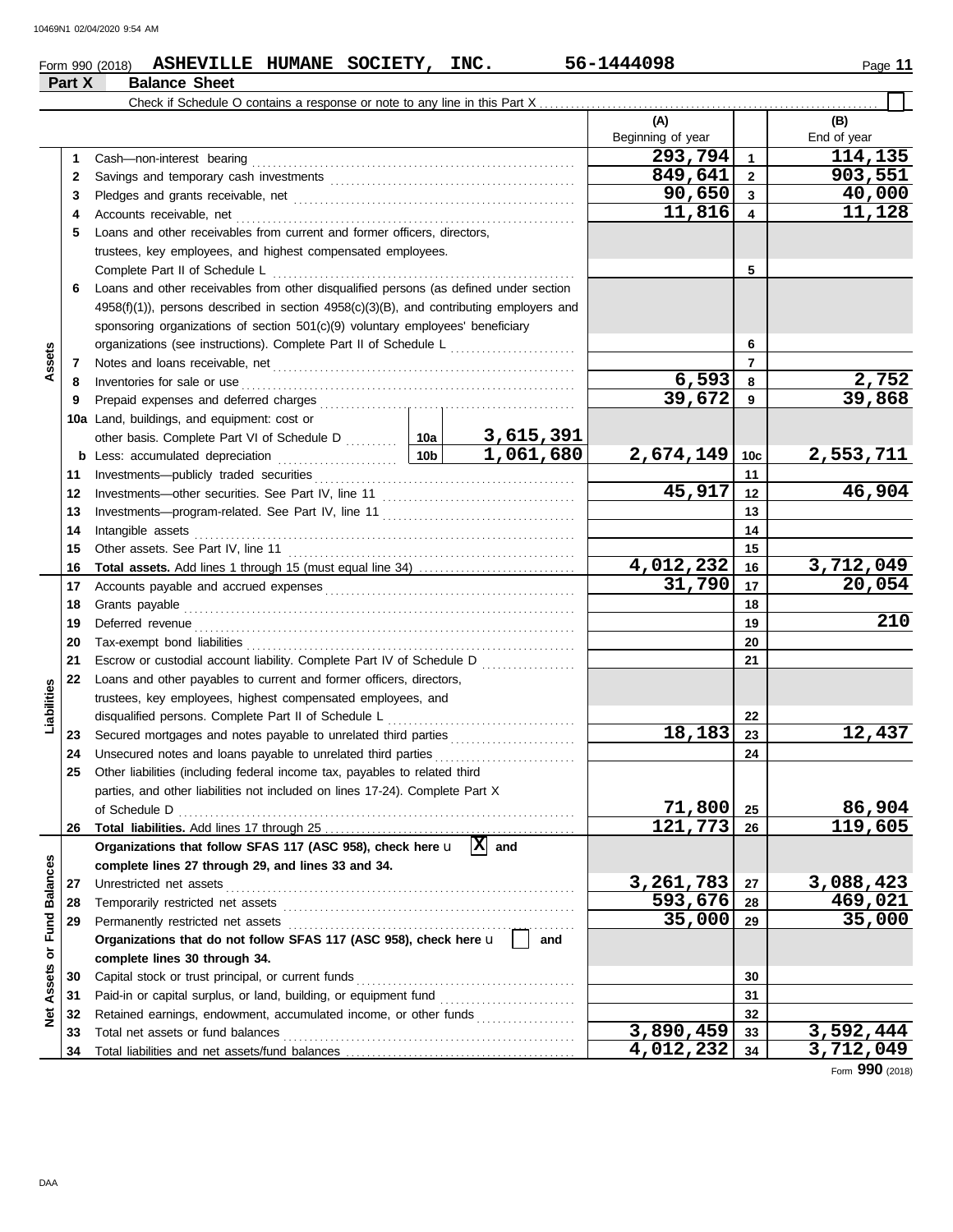|    | 56-1444098<br>Form 990 (2018) ASHEVILLE HUMANE SOCIETY, INC.                                                                                                                                                                        |                |            | Page 12 |  |  |  |  |
|----|-------------------------------------------------------------------------------------------------------------------------------------------------------------------------------------------------------------------------------------|----------------|------------|---------|--|--|--|--|
|    | Part XI<br><b>Reconciliation of Net Assets</b>                                                                                                                                                                                      |                |            |         |  |  |  |  |
|    |                                                                                                                                                                                                                                     |                |            |         |  |  |  |  |
| 1  | 1                                                                                                                                                                                                                                   | 2,983,728      |            |         |  |  |  |  |
| 2  | $\overline{2}$                                                                                                                                                                                                                      | 3,282,588      |            |         |  |  |  |  |
| 3  | $\mathbf{3}$<br>Revenue less expenses. Subtract line 2 from line 1                                                                                                                                                                  |                | $-298,860$ |         |  |  |  |  |
| 4  | 3,890,459<br>$\overline{\mathbf{4}}$                                                                                                                                                                                                |                |            |         |  |  |  |  |
| 5  | 5                                                                                                                                                                                                                                   |                |            | 845     |  |  |  |  |
| 6  | 6                                                                                                                                                                                                                                   |                |            |         |  |  |  |  |
| 7  | $\overline{7}$<br>Investment expenses <b>contract and the expenses</b>                                                                                                                                                              |                |            |         |  |  |  |  |
| 8  | Prior period adjustments entertainments and a series of the series of the series of the series of the series of the series of the series of the series of the series of the series of the series of the series of the series o<br>8 |                |            |         |  |  |  |  |
| 9  | 9                                                                                                                                                                                                                                   |                |            |         |  |  |  |  |
| 10 | Net assets or fund balances at end of year. Combine lines 3 through 9 (must equal Part X, line                                                                                                                                      |                |            |         |  |  |  |  |
|    | 10                                                                                                                                                                                                                                  | 3,592,444      |            |         |  |  |  |  |
|    | <b>Financial Statements and Reporting</b><br>Part XII                                                                                                                                                                               |                |            |         |  |  |  |  |
|    |                                                                                                                                                                                                                                     |                |            |         |  |  |  |  |
|    |                                                                                                                                                                                                                                     |                | Yes        | No      |  |  |  |  |
| 1. | $ \mathbf{X} $ Accrual<br>Accounting method used to prepare the Form 990:<br>Cash<br>Other                                                                                                                                          |                |            |         |  |  |  |  |
|    | If the organization changed its method of accounting from a prior year or checked "Other," explain in                                                                                                                               |                |            |         |  |  |  |  |
|    | Schedule O.                                                                                                                                                                                                                         |                |            |         |  |  |  |  |
|    | 2a Were the organization's financial statements compiled or reviewed by an independent accountant?                                                                                                                                  | 2a             |            | X       |  |  |  |  |
|    | If "Yes," check a box below to indicate whether the financial statements for the year were compiled or                                                                                                                              |                |            |         |  |  |  |  |
|    | reviewed on a separate basis, consolidated basis, or both:                                                                                                                                                                          |                |            |         |  |  |  |  |
|    | Separate basis<br>  Consolidated basis<br>Both consolidated and separate basis<br>$\Box$                                                                                                                                            |                |            |         |  |  |  |  |
|    | <b>b</b> Were the organization's financial statements audited by an independent accountant?                                                                                                                                         | 2b             | x          |         |  |  |  |  |
|    | If "Yes," check a box below to indicate whether the financial statements for the year were audited on a                                                                                                                             |                |            |         |  |  |  |  |
|    | separate basis, consolidated basis, or both:                                                                                                                                                                                        |                |            |         |  |  |  |  |
|    | Ixl<br>Separate basis<br>Consolidated basis<br>Both consolidated and separate basis                                                                                                                                                 |                |            |         |  |  |  |  |
|    | c If "Yes" to line 2a or 2b, does the organization have a committee that assumes responsibility for oversight                                                                                                                       |                |            |         |  |  |  |  |
|    | of the audit, review, or compilation of its financial statements and selection of an independent accountant?                                                                                                                        | 2c             | X          |         |  |  |  |  |
|    | If the organization changed either its oversight process or selection process during the tax year, explain in                                                                                                                       |                |            |         |  |  |  |  |
|    | Schedule O.                                                                                                                                                                                                                         |                |            |         |  |  |  |  |
|    | 3a As a result of a federal award, was the organization required to undergo an audit or audits as set forth in                                                                                                                      |                |            |         |  |  |  |  |
|    | the Single Audit Act and OMB Circular A-133?                                                                                                                                                                                        | 3a             |            | x       |  |  |  |  |
|    | <b>b</b> If "Yes," did the organization undergo the required audit or audits? If the organization did not undergo the                                                                                                               |                |            |         |  |  |  |  |
|    |                                                                                                                                                                                                                                     | 3 <sub>b</sub> |            |         |  |  |  |  |

Form **990** (2018)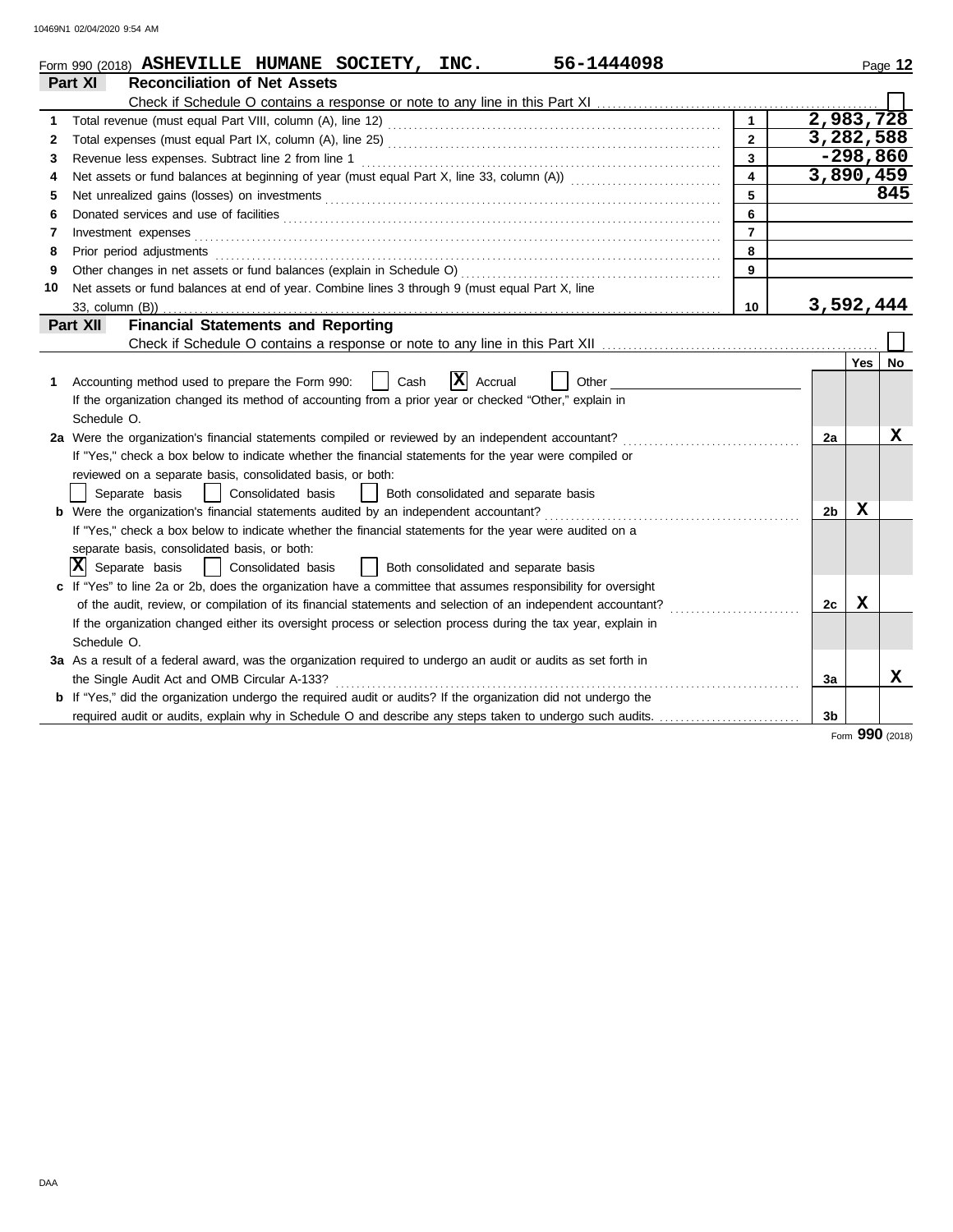| Part VII     | Form 990 (2018) ASHEVILLE HUMANE SOCIETY, INC.                                                                                                                                                                                                                                                                                                  |                                                                |                                      |                         |         |                 |                                                                                                 |                  | 56-1444098<br>Section A. Officers, Directors, Trustees, Key Employees, and Highest Compensated Employees (continued) |                                                                                       |                                                                    | Page 8              |
|--------------|-------------------------------------------------------------------------------------------------------------------------------------------------------------------------------------------------------------------------------------------------------------------------------------------------------------------------------------------------|----------------------------------------------------------------|--------------------------------------|-------------------------|---------|-----------------|-------------------------------------------------------------------------------------------------|------------------|----------------------------------------------------------------------------------------------------------------------|---------------------------------------------------------------------------------------|--------------------------------------------------------------------|---------------------|
|              | (A)<br>Name and title                                                                                                                                                                                                                                                                                                                           | (B)<br>Average<br>hours per<br>week<br>(list any               |                                      |                         |         | (C)<br>Position | (do not check more than one<br>box, unless person is both an<br>officer and a director/trustee) |                  | (D)<br>Reportable<br>compensation<br>from<br>the<br>organization                                                     | (E)<br>Reportable<br>compensation from<br>related<br>organizations<br>(W-2/1099-MISC) | (F)<br>Estimated<br>amount of<br>other<br>compensation<br>from the |                     |
|              |                                                                                                                                                                                                                                                                                                                                                 | hours for<br>related<br>organizations<br>below dotted<br>line) | Individual<br>or director<br>trustee | nstitutional<br>trustee | Officer | Key employee    | Highest compensated<br>employee                                                                 | Former           | (W-2/1099-MISC)                                                                                                      |                                                                                       | organization<br>and related<br>organizations                       |                     |
| (20)         | <b>JOHN HAAS</b>                                                                                                                                                                                                                                                                                                                                |                                                                |                                      |                         |         |                 |                                                                                                 |                  |                                                                                                                      |                                                                                       |                                                                    |                     |
|              | <b>INTERIM EXEC DIR</b>                                                                                                                                                                                                                                                                                                                         | 50.00<br>0.00                                                  |                                      |                         | X       |                 |                                                                                                 |                  | 0                                                                                                                    | 0                                                                                     |                                                                    | 0                   |
|              |                                                                                                                                                                                                                                                                                                                                                 |                                                                |                                      |                         |         |                 |                                                                                                 |                  |                                                                                                                      |                                                                                       |                                                                    |                     |
|              |                                                                                                                                                                                                                                                                                                                                                 |                                                                |                                      |                         |         |                 |                                                                                                 |                  |                                                                                                                      |                                                                                       |                                                                    |                     |
|              |                                                                                                                                                                                                                                                                                                                                                 |                                                                |                                      |                         |         |                 |                                                                                                 |                  |                                                                                                                      |                                                                                       |                                                                    |                     |
|              |                                                                                                                                                                                                                                                                                                                                                 |                                                                |                                      |                         |         |                 |                                                                                                 |                  |                                                                                                                      |                                                                                       |                                                                    |                     |
|              |                                                                                                                                                                                                                                                                                                                                                 |                                                                |                                      |                         |         |                 |                                                                                                 |                  |                                                                                                                      |                                                                                       |                                                                    |                     |
|              |                                                                                                                                                                                                                                                                                                                                                 |                                                                |                                      |                         |         |                 |                                                                                                 |                  |                                                                                                                      |                                                                                       |                                                                    |                     |
|              |                                                                                                                                                                                                                                                                                                                                                 |                                                                |                                      |                         |         |                 |                                                                                                 |                  |                                                                                                                      |                                                                                       |                                                                    |                     |
| 1b.          | Sub-total                                                                                                                                                                                                                                                                                                                                       |                                                                |                                      |                         |         |                 |                                                                                                 | u                |                                                                                                                      |                                                                                       |                                                                    |                     |
| d            | c Total from continuation sheets to Part VII, Section A                                                                                                                                                                                                                                                                                         |                                                                |                                      |                         |         |                 |                                                                                                 | u<br>$\mathbf u$ |                                                                                                                      |                                                                                       |                                                                    |                     |
| $\mathbf{2}$ | Total number of individuals (including but not limited to those listed above) who received more than \$100,000 of<br>reportable compensation from the organization u                                                                                                                                                                            |                                                                |                                      |                         |         |                 |                                                                                                 |                  |                                                                                                                      |                                                                                       |                                                                    |                     |
| 3            | Did the organization list any former officer, director, or trustee, key employee, or highest compensated                                                                                                                                                                                                                                        |                                                                |                                      |                         |         |                 |                                                                                                 |                  |                                                                                                                      |                                                                                       |                                                                    | Yes<br>No           |
| 4            | For any individual listed on line 1a, is the sum of reportable compensation and other compensation from the                                                                                                                                                                                                                                     |                                                                |                                      |                         |         |                 |                                                                                                 |                  |                                                                                                                      |                                                                                       | 3                                                                  |                     |
|              | organization and related organizations greater than \$150,000? If "Yes," complete Schedule J for such                                                                                                                                                                                                                                           |                                                                |                                      |                         |         |                 |                                                                                                 |                  |                                                                                                                      |                                                                                       | 4                                                                  |                     |
| 5            | individual with a construction of the construction of the construction of the construction of the construction of the construction of the construction of the construction of the construction of the construction of the cons<br>Did any person listed on line 1a receive or accrue compensation from any unrelated organization or individual |                                                                |                                      |                         |         |                 |                                                                                                 |                  |                                                                                                                      |                                                                                       |                                                                    |                     |
|              | Section B. Independent Contractors                                                                                                                                                                                                                                                                                                              |                                                                |                                      |                         |         |                 |                                                                                                 |                  |                                                                                                                      |                                                                                       | 5                                                                  |                     |
| 1            | Complete this table for your five highest compensated independent contractors that received more than \$100,000 of<br>compensation from the organization. Report compensation for the calendar year ending with or within the organization's tax year.                                                                                          |                                                                |                                      |                         |         |                 |                                                                                                 |                  |                                                                                                                      |                                                                                       |                                                                    |                     |
|              |                                                                                                                                                                                                                                                                                                                                                 | (A)<br>Name and business address                               |                                      |                         |         |                 |                                                                                                 |                  |                                                                                                                      | (B)<br>Description of services                                                        |                                                                    | (C)<br>Compensation |
|              |                                                                                                                                                                                                                                                                                                                                                 |                                                                |                                      |                         |         |                 |                                                                                                 |                  |                                                                                                                      |                                                                                       |                                                                    |                     |
|              |                                                                                                                                                                                                                                                                                                                                                 |                                                                |                                      |                         |         |                 |                                                                                                 |                  |                                                                                                                      |                                                                                       |                                                                    |                     |
|              |                                                                                                                                                                                                                                                                                                                                                 |                                                                |                                      |                         |         |                 |                                                                                                 |                  |                                                                                                                      |                                                                                       |                                                                    |                     |
|              |                                                                                                                                                                                                                                                                                                                                                 |                                                                |                                      |                         |         |                 |                                                                                                 |                  |                                                                                                                      |                                                                                       |                                                                    |                     |
|              |                                                                                                                                                                                                                                                                                                                                                 |                                                                |                                      |                         |         |                 |                                                                                                 |                  |                                                                                                                      |                                                                                       |                                                                    |                     |
| 2            | Total number of independent contractors (including but not limited to those listed above) who<br>received more than \$100,000 of compensation from the organization u                                                                                                                                                                           |                                                                |                                      |                         |         |                 |                                                                                                 |                  |                                                                                                                      |                                                                                       |                                                                    |                     |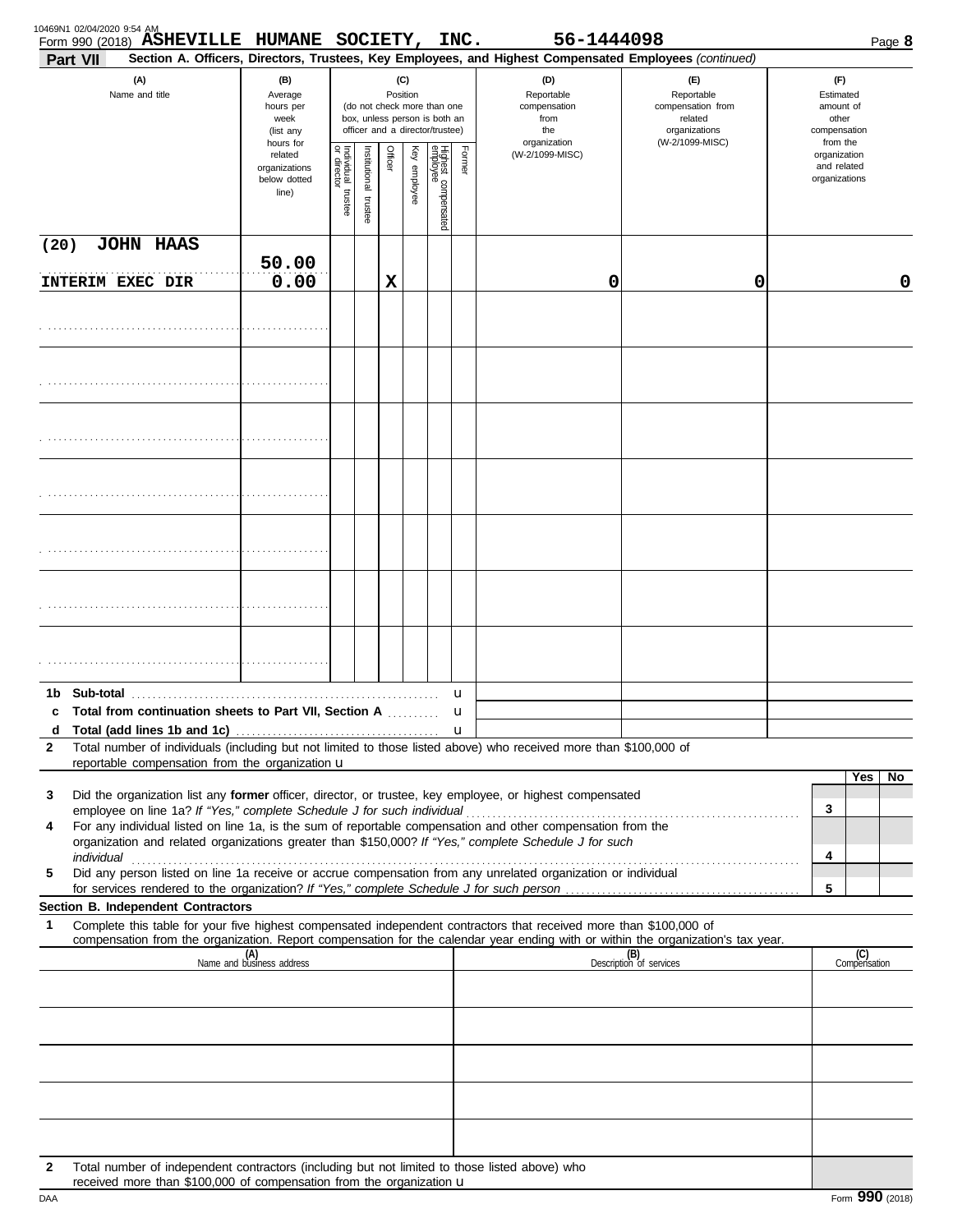| <b>SCHEDULE A</b><br>(Form 990 or 990-EZ)              |                                                            | <b>Public Charity Status and Public Support</b>                                                                                                                                                                                                                                                                                                       |                          |    |                                | OMB No. 1545-0047  |
|--------------------------------------------------------|------------------------------------------------------------|-------------------------------------------------------------------------------------------------------------------------------------------------------------------------------------------------------------------------------------------------------------------------------------------------------------------------------------------------------|--------------------------|----|--------------------------------|--------------------|
|                                                        |                                                            | Complete if the organization is a section $501(c)(3)$ organization or a section $4947(a)(1)$ nonexempt charitable trust.                                                                                                                                                                                                                              |                          |    |                                | 18                 |
| Department of the Treasury<br>Internal Revenue Service |                                                            | La Attach to Form 990 or Form 990-EZ.                                                                                                                                                                                                                                                                                                                 |                          |    |                                | Open to Public     |
| Name of the organization                               |                                                            | <b>u</b> Go to www.irs.gov/Form990 for instructions and the latest information.                                                                                                                                                                                                                                                                       |                          |    | Employer identification number | Inspection         |
|                                                        |                                                            | ASHEVILLE HUMANE SOCIETY,                                                                                                                                                                                                                                                                                                                             | INC.                     |    | 56-1444098                     |                    |
| Part I                                                 |                                                            | Reason for Public Charity Status (All organizations must complete this part.)                                                                                                                                                                                                                                                                         |                          |    | See instructions.              |                    |
|                                                        |                                                            | The organization is not a private foundation because it is: (For lines 1 through 12, check only one box.)                                                                                                                                                                                                                                             |                          |    |                                |                    |
| 1                                                      |                                                            | A church, convention of churches, or association of churches described in section 170(b)(1)(A)(i).                                                                                                                                                                                                                                                    |                          |    |                                |                    |
| 2                                                      |                                                            | A school described in section 170(b)(1)(A)(ii). (Attach Schedule E (Form 990 or 990-EZ).)                                                                                                                                                                                                                                                             |                          |    |                                |                    |
| 3<br>4                                                 |                                                            | A hospital or a cooperative hospital service organization described in section 170(b)(1)(A)(iii).<br>A medical research organization operated in conjunction with a hospital described in section 170(b)(1)(A)(iii). Enter the hospital's name,                                                                                                       |                          |    |                                |                    |
| city, and state:                                       |                                                            |                                                                                                                                                                                                                                                                                                                                                       |                          |    |                                |                    |
| 5                                                      |                                                            | An organization operated for the benefit of a college or university owned or operated by a governmental unit described in                                                                                                                                                                                                                             |                          |    |                                |                    |
|                                                        | section 170(b)(1)(A)(iv). (Complete Part II.)              |                                                                                                                                                                                                                                                                                                                                                       |                          |    |                                |                    |
| 6<br> X<br>7                                           |                                                            | A federal, state, or local government or governmental unit described in section 170(b)(1)(A)(v).<br>An organization that normally receives a substantial part of its support from a governmental unit or from the general public                                                                                                                      |                          |    |                                |                    |
|                                                        | described in section 170(b)(1)(A)(vi). (Complete Part II.) |                                                                                                                                                                                                                                                                                                                                                       |                          |    |                                |                    |
| 8                                                      |                                                            | A community trust described in section 170(b)(1)(A)(vi). (Complete Part II.)                                                                                                                                                                                                                                                                          |                          |    |                                |                    |
| 9<br>university:                                       |                                                            | An agricultural research organization described in section 170(b)(1)(A)(ix) operated in conjunction with a land-grant college<br>or university or a non-land-grant college of agriculture (see instructions). Enter the name, city, and state of the college or                                                                                       |                          |    |                                |                    |
| 10                                                     |                                                            | An organization that normally receives: (1) more than 33 1/3% of its support from contributions, membership fees, and gross                                                                                                                                                                                                                           |                          |    |                                |                    |
|                                                        |                                                            | receipts from activities related to its exempt functions—subject to certain exceptions, and (2) no more than 33 1/3% of its                                                                                                                                                                                                                           |                          |    |                                |                    |
|                                                        |                                                            | support from gross investment income and unrelated business taxable income (less section 511 tax) from businesses<br>acquired by the organization after June 30, 1975. See section 509(a)(2). (Complete Part III.)                                                                                                                                    |                          |    |                                |                    |
| 11                                                     |                                                            | An organization organized and operated exclusively to test for public safety. See section 509(a)(4).                                                                                                                                                                                                                                                  |                          |    |                                |                    |
| 12                                                     |                                                            | An organization organized and operated exclusively for the benefit of, to perform the functions of, or to carry out the purposes                                                                                                                                                                                                                      |                          |    |                                |                    |
|                                                        |                                                            | of one or more publicly supported organizations described in section 509(a)(1) or section 509(a)(2). See section 509(a)(3).<br>Check the box in lines 12a through 12d that describes the type of supporting organization and complete lines 12e, 12f, and 12g.                                                                                        |                          |    |                                |                    |
| a                                                      |                                                            | Type I. A supporting organization operated, supervised, or controlled by its supported organization(s), typically by giving                                                                                                                                                                                                                           |                          |    |                                |                    |
|                                                        |                                                            | the supported organization(s) the power to regularly appoint or elect a majority of the directors or trustees of the<br>supporting organization. You must complete Part IV, Sections A and B.                                                                                                                                                         |                          |    |                                |                    |
| b                                                      |                                                            | Type II. A supporting organization supervised or controlled in connection with its supported organization(s), by having<br>control or management of the supporting organization vested in the same persons that control or manage the supported                                                                                                       |                          |    |                                |                    |
|                                                        |                                                            | organization(s). You must complete Part IV, Sections A and C.                                                                                                                                                                                                                                                                                         |                          |    |                                |                    |
| c                                                      |                                                            | Type III functionally integrated. A supporting organization operated in connection with, and functionally integrated with,<br>its supported organization(s) (see instructions). You must complete Part IV, Sections A, D, and E.                                                                                                                      |                          |    |                                |                    |
| d                                                      |                                                            | Type III non-functionally integrated. A supporting organization operated in connection with its supported organization(s)<br>that is not functionally integrated. The organization generally must satisfy a distribution requirement and an attentiveness<br>requirement (see instructions). You must complete Part IV, Sections A and D, and Part V. |                          |    |                                |                    |
| е                                                      |                                                            | Check this box if the organization received a written determination from the IRS that it is a Type I, Type II, Type III                                                                                                                                                                                                                               |                          |    |                                |                    |
|                                                        |                                                            | functionally integrated, or Type III non-functionally integrated supporting organization.                                                                                                                                                                                                                                                             |                          |    |                                |                    |
| f                                                      | Enter the number of supported organizations                | Provide the following information about the supported organization(s).                                                                                                                                                                                                                                                                                |                          |    |                                |                    |
| g<br>(i) Name of supported                             | (ii) EIN                                                   | (iii) Type of organization                                                                                                                                                                                                                                                                                                                            | (iv) Is the organization |    | (v) Amount of monetary         | (vi) Amount of     |
| organization                                           |                                                            | (described on lines 1-10                                                                                                                                                                                                                                                                                                                              | listed in your governing |    | support (see                   | other support (see |
|                                                        |                                                            | above (see instructions))                                                                                                                                                                                                                                                                                                                             | document?                |    | instructions)                  | instructions)      |
|                                                        |                                                            |                                                                                                                                                                                                                                                                                                                                                       | Yes                      | No |                                |                    |
| (A)                                                    |                                                            |                                                                                                                                                                                                                                                                                                                                                       |                          |    |                                |                    |
| (B)                                                    |                                                            |                                                                                                                                                                                                                                                                                                                                                       |                          |    |                                |                    |
| (C)                                                    |                                                            |                                                                                                                                                                                                                                                                                                                                                       |                          |    |                                |                    |
| (D)                                                    |                                                            |                                                                                                                                                                                                                                                                                                                                                       |                          |    |                                |                    |
| (E)                                                    |                                                            |                                                                                                                                                                                                                                                                                                                                                       |                          |    |                                |                    |
|                                                        |                                                            |                                                                                                                                                                                                                                                                                                                                                       |                          |    |                                |                    |
| <b>Total</b>                                           |                                                            |                                                                                                                                                                                                                                                                                                                                                       |                          |    |                                |                    |

**For Paperwork Reduction Act Notice, see the Instructions for Form 990 or 990-EZ.**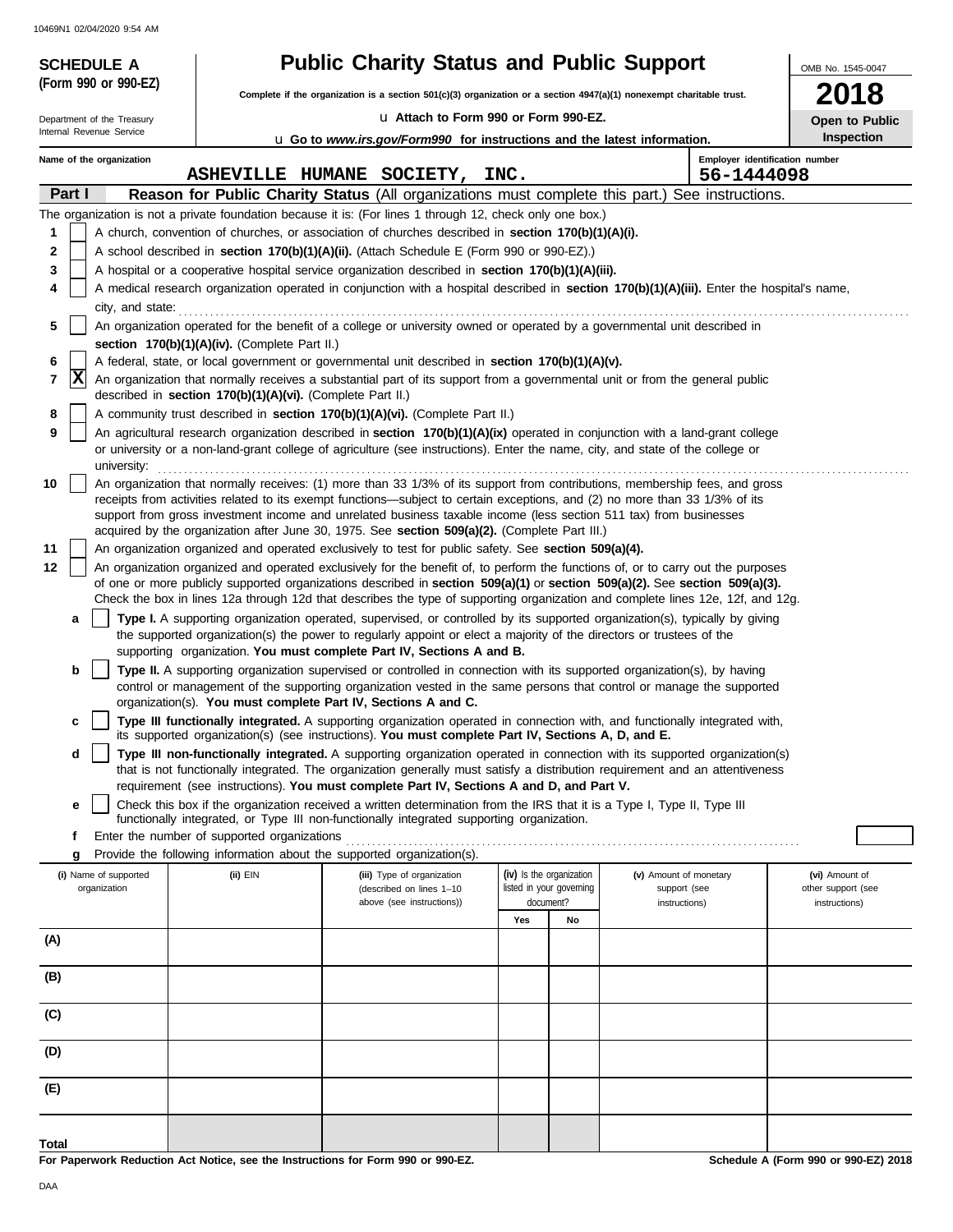| Schedule A (Form 990 or 990-EZ) 2018                                                                              |            |            | ASHEVILLE HUMANE SOCIETY, INC. |  |            | 56-1444098 | Page 2    |  |
|-------------------------------------------------------------------------------------------------------------------|------------|------------|--------------------------------|--|------------|------------|-----------|--|
| Part II<br>Support Schedule for Organizations Described in Sections 170(b)(1)(A)(iv) and 170(b)(1)(A)(vi)         |            |            |                                |  |            |            |           |  |
| (Complete only if you checked the box on line 5, 7, or 8 of Part I or if the organization failed to qualify under |            |            |                                |  |            |            |           |  |
| Part III. If the organization fails to qualify under the tests listed below, please complete Part III.)           |            |            |                                |  |            |            |           |  |
| <b>Section A. Public Support</b>                                                                                  |            |            |                                |  |            |            |           |  |
| Calendar year (or fiscal year beginning in)<br>$\mathbf{u}$                                                       | (a) $2014$ | (b) $2015$ | $(c)$ 2016                     |  | $(d)$ 2017 | (e) $2018$ | (f) Total |  |
|                                                                                                                   |            |            |                                |  |            |            |           |  |

| 1            | Gifts, grants, contributions, and<br>membership fees received. (Do not<br>include any "unusual grants.")                                                                                                                                | 1,386,412  | 1,798,353  | 1,804,396  | 1,772,099  | 1,842,491  | 8,603,751                                   |
|--------------|-----------------------------------------------------------------------------------------------------------------------------------------------------------------------------------------------------------------------------------------|------------|------------|------------|------------|------------|---------------------------------------------|
| $\mathbf{2}$ | Tax revenues levied for the<br>organization's benefit and either paid<br>to or expended on its behalf                                                                                                                                   |            |            |            |            |            |                                             |
| 3            | The value of services or facilities<br>furnished by a governmental unit to the<br>organization without charge                                                                                                                           |            |            |            |            |            |                                             |
| 4            | Total. Add lines 1 through 3                                                                                                                                                                                                            | 1,386,412  | 1,798,353  | 1,804,396  | 1,772,099  | 1,842,491  | 8,603,751                                   |
| 5            | The portion of total contributions by<br>each person (other than a<br>governmental unit or publicly<br>supported organization) included on<br>line 1 that exceeds 2% of the amount<br>shown on line 11, column (f)                      |            |            |            |            |            |                                             |
| 6            | Public support. Subtract line 5 from line 4                                                                                                                                                                                             |            |            |            |            |            | 516,207<br>8,087,544                        |
|              | <b>Section B. Total Support</b>                                                                                                                                                                                                         |            |            |            |            |            |                                             |
|              | Calendar year (or fiscal year beginning in)<br>$\mathbf{u}$                                                                                                                                                                             | (a) $2014$ | (b) $2015$ | $(c)$ 2016 | $(d)$ 2017 | (e) $2018$ | (f) Total                                   |
| 7            | Amounts from line 4                                                                                                                                                                                                                     | 1,386,412  | 1,798,353  | 1,804,396  | 1,772,099  | 1,842,491  | 8,603,751                                   |
| 8            | Gross income from interest, dividends,<br>payments received on securities loans,<br>rents, royalties, and income from                                                                                                                   |            |            |            |            |            |                                             |
|              | similar sources                                                                                                                                                                                                                         | 1,974      | 1,005      | 2,103      | 2,137      | 4,364      | 11,583                                      |
| 9            | Net income from unrelated business<br>activities, whether or not the business<br>is regularly carried on                                                                                                                                |            |            |            |            |            |                                             |
| 10           | Other income. Do not include gain or<br>loss from the sale of capital assets                                                                                                                                                            | 16         | 1,628      | 2,092      | 361        | 592        | 4,689                                       |
| 11           | Total support. Add lines 7 through 10                                                                                                                                                                                                   |            |            |            |            |            | 8,620,023                                   |
| 12           | Gross receipts from related activities, etc. (see instructions)                                                                                                                                                                         |            |            |            |            | 12         | 3,365,573                                   |
| 13           | First five years. If the Form 990 is for the organization's first, second, third, fourth, or fifth tax year as a section 501(c)(3)                                                                                                      |            |            |            |            |            |                                             |
|              | organization, check this box and stop here <b>conservation conservation</b> content to the state of the state of the state of the state of the state of the state of the state of the state of the state of the state of the state      |            |            |            |            |            |                                             |
|              | Section C. Computation of Public Support Percentage                                                                                                                                                                                     |            |            |            |            |            |                                             |
| 14           | Public support percentage for 2018 (line 6, column (f) divided by line 11, column (f)) [[[[[[[[[[[[[[[[[[[[[[                                                                                                                           |            |            |            |            | 14         | 93.82%                                      |
| 15           | Public support percentage from 2017 Schedule A, Part II, line 14                                                                                                                                                                        |            |            |            |            | 15         | 91.66%                                      |
| 16a          | 33 1/3% support test-2018. If the organization did not check the box on line 13, and line 14 is 33 1/3% or more, check this                                                                                                             |            |            |            |            |            | $\blacktriangleright \overline{\mathbf{X}}$ |
|              | box and stop here. The organization qualifies as a publicly supported organization<br>b 33 1/3% support test-2017. If the organization did not check a box on line 13 or 16a, and line 15 is 33 1/3% or more, check                     |            |            |            |            |            |                                             |
|              | this box and stop here. The organization qualifies as a publicly supported organization                                                                                                                                                 |            |            |            |            |            |                                             |
| 17a          | 10%-facts-and-circumstances test-2018. If the organization did not check a box on line 13, 16a, or 16b, and line 14 is                                                                                                                  |            |            |            |            |            |                                             |
|              | 10% or more, and if the organization meets the "facts-and-circumstances" test, check this box and stop here. Explain in                                                                                                                 |            |            |            |            |            |                                             |
|              | Part VI how the organization meets the "facts-and-circumstances" test. The organization qualifies as a publicly supported                                                                                                               |            |            |            |            |            |                                             |
|              | organization<br><u>expanization</u><br>and the contract contract contract contract contract contract contract contract contract contract contract contract contract contract contract contract contract contract contract contract cont |            |            |            |            |            |                                             |
| b            | 10%-facts-and-circumstances test-2017. If the organization did not check a box on line 13, 16a, 16b, or 17a, and line                                                                                                                   |            |            |            |            |            |                                             |
|              | 15 is 10% or more, and if the organization meets the "facts-and-circumstances" test, check this box and stop here.                                                                                                                      |            |            |            |            |            |                                             |
|              | Explain in Part VI how the organization meets the "facts-and-circumstances" test. The organization qualifies as a publicly                                                                                                              |            |            |            |            |            |                                             |
|              | supported organization                                                                                                                                                                                                                  |            |            |            |            |            |                                             |
| 18           | <b>Private foundation.</b> If the organization did not check a box on line 13, 16a, 16b, 17a, or 17b, check this box and see                                                                                                            |            |            |            |            |            |                                             |
|              | instructions                                                                                                                                                                                                                            |            |            |            |            |            |                                             |
|              |                                                                                                                                                                                                                                         |            |            |            |            |            |                                             |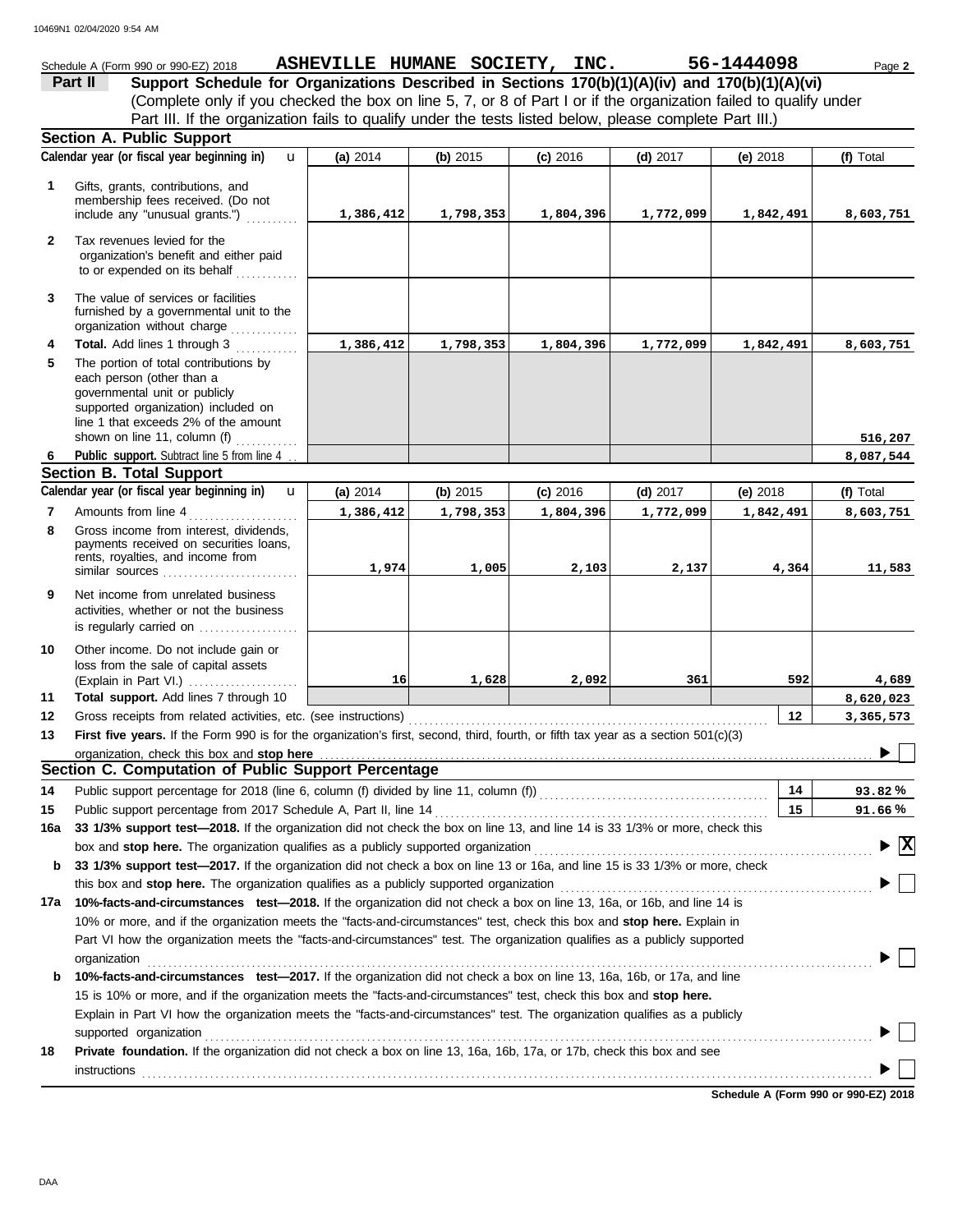|              | Schedule A (Form 990 or 990-EZ) 2018                                                                                                                                              |            |          | ASHEVILLE HUMANE SOCIETY, INC. |            | 56-1444098 | Page 3    |
|--------------|-----------------------------------------------------------------------------------------------------------------------------------------------------------------------------------|------------|----------|--------------------------------|------------|------------|-----------|
|              | Support Schedule for Organizations Described in Section 509(a)(2)<br>Part III                                                                                                     |            |          |                                |            |            |           |
|              | (Complete only if you checked the box on line 10 of Part I or if the organization failed to qualify under Part II.                                                                |            |          |                                |            |            |           |
|              | If the organization fails to qualify under the tests listed below, please complete Part II.)                                                                                      |            |          |                                |            |            |           |
|              | <b>Section A. Public Support</b>                                                                                                                                                  |            |          |                                |            |            |           |
|              | Calendar year (or fiscal year beginning in)<br>$\mathbf{u}$                                                                                                                       | (a) $2014$ | (b) 2015 | $(c)$ 2016                     | (d) $2017$ | (e) $2018$ | (f) Total |
| 1            | Gifts, grants, contributions, and membership<br>fees received. (Do not include any "unusual grants.")                                                                             |            |          |                                |            |            |           |
| $\mathbf{2}$ | Gross receipts from admissions, merchandise<br>sold or services performed, or facilities<br>furnished in any activity that is related to the<br>organization's tax-exempt purpose |            |          |                                |            |            |           |
| 3            | Gross receipts from activities that are not an<br>unrelated trade or business under section 513                                                                                   |            |          |                                |            |            |           |
| 4            | Tax revenues levied for the<br>organization's benefit and either paid                                                                                                             |            |          |                                |            |            |           |
| 5            | The value of services or facilities<br>furnished by a governmental unit to the<br>organization without charge                                                                     |            |          |                                |            |            |           |
| 6            | Total. Add lines 1 through 5                                                                                                                                                      |            |          |                                |            |            |           |
|              | 7a Amounts included on lines 1, 2, and 3<br>received from disqualified persons                                                                                                    |            |          |                                |            |            |           |
| b            | Amounts included on lines 2 and 3<br>received from other than disqualified<br>persons that exceed the greater of \$5,000<br>or 1% of the amount on line 13 for the year $\ldots$  |            |          |                                |            |            |           |
| c            | Add lines 7a and 7b                                                                                                                                                               |            |          |                                |            |            |           |
| 8            | Public support. (Subtract line 7c from                                                                                                                                            |            |          |                                |            |            |           |
|              | <b>Section B. Total Support</b>                                                                                                                                                   |            |          |                                |            |            |           |
|              | Calendar year (or fiscal year beginning in)<br>$\mathbf{u}$                                                                                                                       | (a) $2014$ | (b) 2015 | $(c)$ 2016                     | $(d)$ 2017 | $(e)$ 2018 | (f) Total |
| 9            | Amounts from line 6                                                                                                                                                               |            |          |                                |            |            |           |
| 10a          | Gross income from interest, dividends,<br>payments received on securities loans, rents,<br>royalties, and income from similar sources                                             |            |          |                                |            |            |           |
| b            | Unrelated business taxable income (less<br>section 511 taxes) from businesses<br>acquired after June 30, 1975                                                                     |            |          |                                |            |            |           |
|              | c Add lines 10a and 10b $\ldots$                                                                                                                                                  |            |          |                                |            |            |           |
| 11           | Net income from unrelated business<br>activities not included in line 10b, whether<br>or not the business is regularly carried on                                                 |            |          |                                |            |            |           |
| 12           | Other income. Do not include gain or<br>loss from the sale of capital assets<br>(Explain in Part VI.)                                                                             |            |          |                                |            |            |           |
| 13           | Total support. (Add lines 9, 10c, 11,                                                                                                                                             |            |          |                                |            |            |           |
| 14           | First five years. If the Form 990 is for the organization's first, second, third, fourth, or fifth tax year as a section 501(c)(3)                                                |            |          |                                |            |            |           |
|              | organization, check this box and stop here                                                                                                                                        |            |          |                                |            |            |           |
|              | Section C. Computation of Public Support Percentage                                                                                                                               |            |          |                                |            |            |           |
| 15           |                                                                                                                                                                                   |            |          |                                |            | 15         | %         |
| 16           |                                                                                                                                                                                   |            |          |                                |            | 16         | %         |
|              | Section D. Computation of Investment Income Percentage                                                                                                                            |            |          |                                |            |            |           |
| 17           |                                                                                                                                                                                   |            |          |                                |            | 17         | %         |
| 18           | Investment income percentage from 2017 Schedule A, Part III, line 17                                                                                                              |            |          |                                |            | 18         | %         |
| 19a          | 33 1/3% support tests-2018. If the organization did not check the box on line 14, and line 15 is more than 33 1/3%, and line                                                      |            |          |                                |            |            |           |
|              | 33 1/3% support tests-2017. If the organization did not check a box on line 14 or line 19a, and line 16 is more than 33 1/3%, and                                                 |            |          |                                |            |            |           |
| b            |                                                                                                                                                                                   |            |          |                                |            |            |           |
| 20           |                                                                                                                                                                                   |            |          |                                |            |            |           |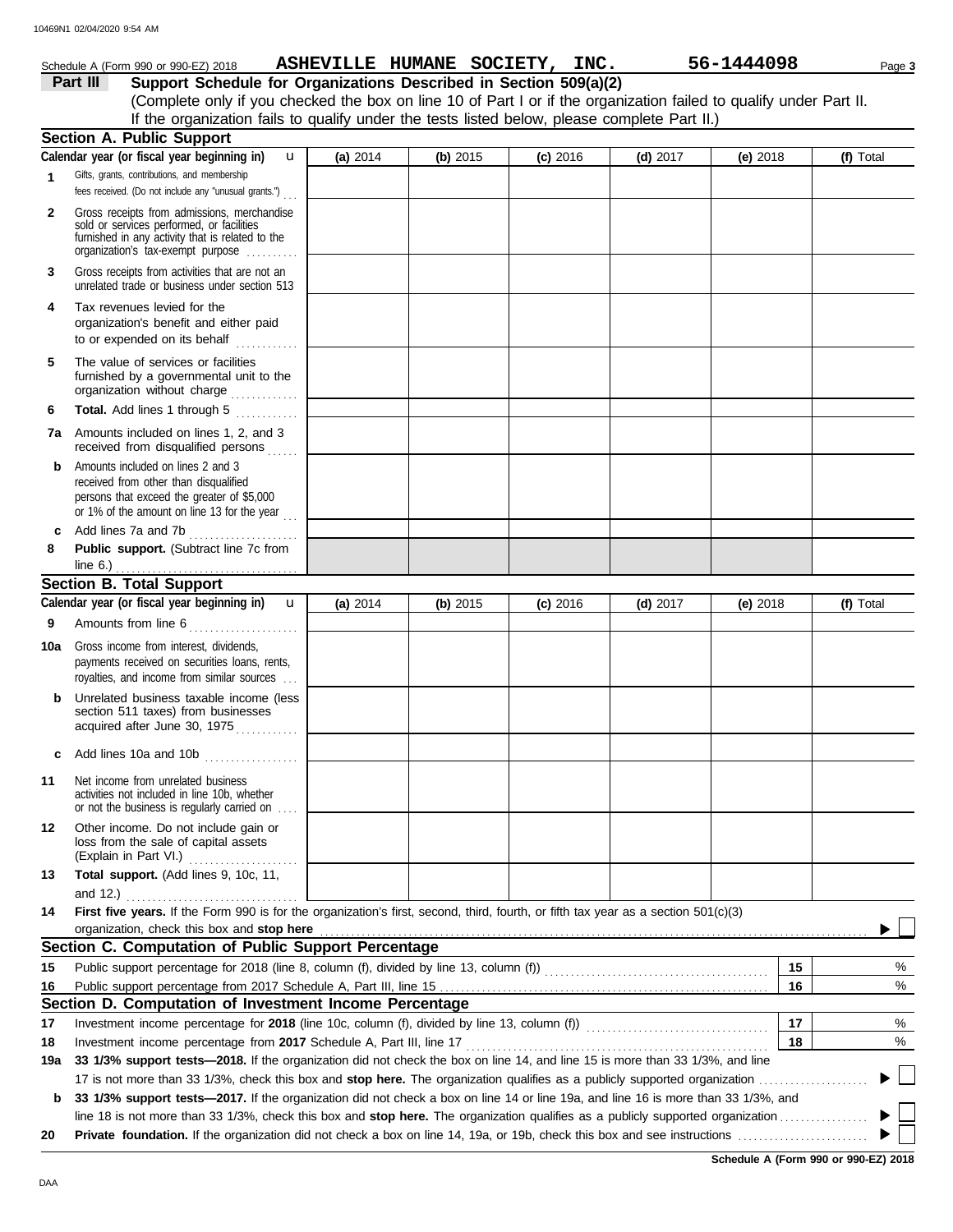|     | 56-1444098<br>ASHEVILLE HUMANE SOCIETY, INC.<br>Schedule A (Form 990 or 990-EZ) 2018                                                                                                                                          |                 |     | Page 4 |
|-----|-------------------------------------------------------------------------------------------------------------------------------------------------------------------------------------------------------------------------------|-----------------|-----|--------|
|     | Part IV<br><b>Supporting Organizations</b>                                                                                                                                                                                    |                 |     |        |
|     | (Complete only if you checked a box in line 12 on Part I. If you checked 12a of Part I, complete Sections A                                                                                                                   |                 |     |        |
|     | and B. If you checked 12b of Part I, complete Sections A and C. If you checked 12c of Part I, complete                                                                                                                        |                 |     |        |
|     | Sections A, D, and E. If you checked 12d of Part I, complete Sections A and D, and complete Part V.)                                                                                                                          |                 |     |        |
|     | Section A. All Supporting Organizations                                                                                                                                                                                       |                 |     |        |
|     |                                                                                                                                                                                                                               |                 | Yes | No     |
| 1   | Are all of the organization's supported organizations listed by name in the organization's governing                                                                                                                          |                 |     |        |
|     | documents? If "No," describe in Part VI how the supported organizations are designated. If designated by                                                                                                                      |                 |     |        |
|     | class or purpose, describe the designation. If historic and continuing relationship, explain.                                                                                                                                 | 1               |     |        |
| 2   | Did the organization have any supported organization that does not have an IRS determination of status                                                                                                                        |                 |     |        |
|     | under section 509(a)(1) or (2)? If "Yes," explain in Part VI how the organization determined that the supported                                                                                                               |                 |     |        |
|     | organization was described in section 509(a)(1) or (2).                                                                                                                                                                       | 2               |     |        |
| За  | Did the organization have a supported organization described in section $501(c)(4)$ , (5), or (6)? If "Yes," answer<br>$(b)$ and $(c)$ below.                                                                                 | За              |     |        |
| b   | Did the organization confirm that each supported organization qualified under section $501(c)(4)$ , $(5)$ , or $(6)$ and                                                                                                      |                 |     |        |
|     | satisfied the public support tests under section 509(a)(2)? If "Yes," describe in Part VI when and how the                                                                                                                    |                 |     |        |
|     | organization made the determination.                                                                                                                                                                                          | 3b              |     |        |
| c   | Did the organization ensure that all support to such organizations was used exclusively for section $170(c)(2)(B)$                                                                                                            |                 |     |        |
|     | purposes? If "Yes," explain in Part VI what controls the organization put in place to ensure such use.                                                                                                                        | 3c              |     |        |
| 4a  | Was any supported organization not organized in the United States ("foreign supported organization")? If                                                                                                                      |                 |     |        |
|     | "Yes," and if you checked 12a or 12b in Part I, answer (b) and (c) below.                                                                                                                                                     | 4a              |     |        |
| b   | Did the organization have ultimate control and discretion in deciding whether to make grants to the foreign                                                                                                                   |                 |     |        |
|     | supported organization? If "Yes," describe in Part VI how the organization had such control and discretion                                                                                                                    |                 |     |        |
|     | despite being controlled or supervised by or in connection with its supported organizations.                                                                                                                                  | 4b              |     |        |
| c   | Did the organization support any foreign supported organization that does not have an IRS determination                                                                                                                       |                 |     |        |
|     | under sections $501(c)(3)$ and $509(a)(1)$ or (2)? If "Yes," explain in Part VI what controls the organization used                                                                                                           |                 |     |        |
|     | to ensure that all support to the foreign supported organization was used exclusively for section $170(c)(2)(B)$                                                                                                              |                 |     |        |
|     | purposes.                                                                                                                                                                                                                     | 4c              |     |        |
| 5a  | Did the organization add, substitute, or remove any supported organizations during the tax year? If "Yes,"                                                                                                                    |                 |     |        |
|     | answer (b) and (c) below (if applicable). Also, provide detail in Part VI, including (i) the names and EIN                                                                                                                    |                 |     |        |
|     | numbers of the supported organizations added, substituted, or removed; (ii) the reasons for each such action;                                                                                                                 |                 |     |        |
|     | (iii) the authority under the organization's organizing document authorizing such action; and (iv) how the action                                                                                                             |                 |     |        |
|     | was accomplished (such as by amendment to the organizing document).                                                                                                                                                           | 5a              |     |        |
| b   | Type I or Type II only. Was any added or substituted supported organization part of a class already                                                                                                                           |                 |     |        |
|     | designated in the organization's organizing document?                                                                                                                                                                         | 5b              |     |        |
| c   | Substitutions only. Was the substitution the result of an event beyond the organization's control?                                                                                                                            | 5c              |     |        |
| 6   | Did the organization provide support (whether in the form of grants or the provision of services or facilities) to                                                                                                            |                 |     |        |
|     | anyone other than (i) its supported organizations, (ii) individuals that are part of the charitable class benefited                                                                                                           |                 |     |        |
|     | by one or more of its supported organizations, or (iii) other supporting organizations that also support or                                                                                                                   |                 |     |        |
|     | benefit one or more of the filing organization's supported organizations? If "Yes," provide detail in Part VI.                                                                                                                | 6               |     |        |
| 7   | Did the organization provide a grant, loan, compensation, or other similar payment to a substantial contributor                                                                                                               |                 |     |        |
|     | (as defined in section $4958(c)(3)(C)$ ), a family member of a substantial contributor, or a 35% controlled entity<br>with regard to a substantial contributor? If "Yes," complete Part I of Schedule L (Form 990 or 990-EZ). | 7               |     |        |
| 8   | Did the organization make a loan to a disqualified person (as defined in section 4958) not described in line 7?                                                                                                               |                 |     |        |
|     | If "Yes," complete Part I of Schedule L (Form 990 or 990-EZ).                                                                                                                                                                 | 8               |     |        |
| 9а  | Was the organization controlled directly or indirectly at any time during the tax year by one or more                                                                                                                         |                 |     |        |
|     | disqualified persons as defined in section 4946 (other than foundation managers and organizations described                                                                                                                   |                 |     |        |
|     | in section $509(a)(1)$ or (2))? If "Yes," provide detail in Part VI.                                                                                                                                                          | 9а              |     |        |
| b   | Did one or more disqualified persons (as defined in line 9a) hold a controlling interest in any entity in which                                                                                                               |                 |     |        |
|     | the supporting organization had an interest? If "Yes," provide detail in Part VI.                                                                                                                                             | 9b              |     |        |
| c   | Did a disqualified person (as defined in line 9a) have an ownership interest in, or derive any personal benefit                                                                                                               |                 |     |        |
|     | from, assets in which the supporting organization also had an interest? If "Yes," provide detail in Part VI.                                                                                                                  | 9с              |     |        |
| 10a | Was the organization subject to the excess business holdings rules of section 4943 because of section                                                                                                                         |                 |     |        |
|     | 4943(f) (regarding certain Type II supporting organizations, and all Type III non-functionally integrated                                                                                                                     |                 |     |        |
|     | supporting organizations)? If "Yes," answer 10b below.                                                                                                                                                                        | 10a             |     |        |
| b   | Did the organization have any excess business holdings in the tax year? (Use Schedule C, Form 4720, to                                                                                                                        |                 |     |        |
|     | determine whether the organization had excess business holdings.)                                                                                                                                                             | 10 <sub>b</sub> |     |        |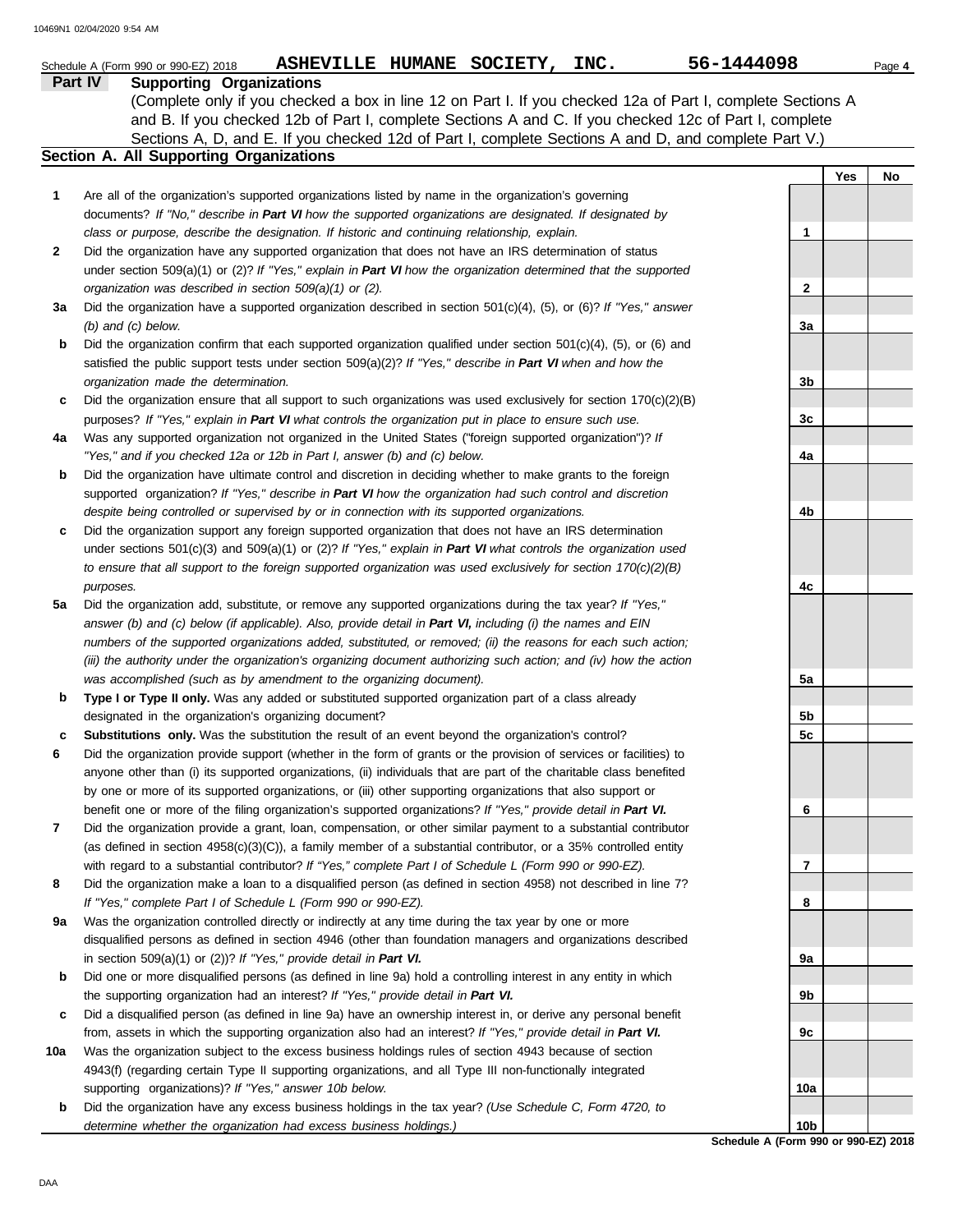| Part IV | 56-1444098<br>ASHEVILLE HUMANE SOCIETY,<br>INC.<br>Schedule A (Form 990 or 990-EZ) 2018<br><b>Supporting Organizations (continued)</b> |                 |     | Page 5 |
|---------|----------------------------------------------------------------------------------------------------------------------------------------|-----------------|-----|--------|
|         |                                                                                                                                        |                 | Yes | No     |
| 11      | Has the organization accepted a gift or contribution from any of the following persons?                                                |                 |     |        |
| a       | A person who directly or indirectly controls, either alone or together with persons described in (b) and (c)                           |                 |     |        |
|         | below, the governing body of a supported organization?                                                                                 | 11a             |     |        |
| b       | A family member of a person described in (a) above?                                                                                    | 11 <sub>b</sub> |     |        |
|         | c A 35% controlled entity of a person described in (a) or (b) above? If "Yes" to a, b, or c, provide detail in Part VI.                | 11 <sub>c</sub> |     |        |
|         | <b>Section B. Type I Supporting Organizations</b>                                                                                      |                 |     |        |
|         |                                                                                                                                        |                 | Yes | No     |
| 1       | Did the directors, trustees, or membership of one or more supported organizations have the power to                                    |                 |     |        |
|         | regularly appoint or elect at least a majority of the organization's directors or trustees at all times during the                     |                 |     |        |
|         | tax year? If "No," describe in Part VI how the supported organization(s) effectively operated, supervised, or                          |                 |     |        |
|         | controlled the organization's activities. If the organization had more than one supported organization,                                |                 |     |        |
|         | describe how the powers to appoint and/or remove directors or trustees were allocated among the supported                              |                 |     |        |
|         | organizations and what conditions or restrictions, if any, applied to such powers during the tax year.                                 | 1               |     |        |
| 2       | Did the organization operate for the benefit of any supported organization other than the supported                                    |                 |     |        |
|         | organization(s) that operated, supervised, or controlled the supporting organization? If "Yes," explain in Part                        |                 |     |        |
|         | VI how providing such benefit carried out the purposes of the supported organization(s) that operated,                                 |                 |     |        |
|         | supervised, or controlled the supporting organization.                                                                                 | $\mathbf{2}$    |     |        |
|         | Section C. Type II Supporting Organizations                                                                                            |                 |     |        |
|         |                                                                                                                                        |                 | Yes | No     |
| 1       | Were a majority of the organization's directors or trustees during the tax year also a majority of the directors                       |                 |     |        |
|         | or trustees of each of the organization's supported organization(s)? If "No," describe in Part VI how control                          |                 |     |        |
|         | or management of the supporting organization was vested in the same persons that controlled or managed                                 |                 |     |        |
|         | the supported organization(s).                                                                                                         | 1               |     |        |
|         | Section D. All Type III Supporting Organizations                                                                                       |                 |     |        |
|         |                                                                                                                                        |                 | Yes | No     |
| 1       | Did the organization provide to each of its supported organizations, by the last day of the fifth month of the                         |                 |     |        |
|         | organization's tax year, (i) a written notice describing the type and amount of support provided during the prior tax                  |                 |     |        |
|         | year, (ii) a copy of the Form 990 that was most recently filed as of the date of notification, and (iii) copies of the                 |                 |     |        |
|         | organization's governing documents in effect on the date of notification, to the extent not previously provided?                       | 1               |     |        |
| 2       | Were any of the organization's officers, directors, or trustees either (i) appointed or elected by the supported                       |                 |     |        |
|         | organization(s) or (ii) serving on the governing body of a supported organization? If "No," explain in Part VI how                     |                 |     |        |
|         | the organization maintained a close and continuous working relationship with the supported organization(s).                            | 2               |     |        |
| 3       | By reason of the relationship described in (2), did the organization's supported organizations have a                                  |                 |     |        |
|         | significant voice in the organization's investment policies and in directing the use of the organization's                             |                 |     |        |
|         | income or assets at all times during the tax year? If "Yes," describe in Part VI the role the organization's                           |                 |     |        |
|         | supported organizations played in this regard.                                                                                         | 3               |     |        |
|         | Section E. Type III Functionally-Integrated Supporting Organizations                                                                   |                 |     |        |
| 1       | Check the box next to the method that the organization used to satisfy the Integral Part Test during the year (see instructions).      |                 |     |        |
| a       | The organization satisfied the Activities Test. Complete line 2 below.                                                                 |                 |     |        |
| b       | The organization is the parent of each of its supported organizations. Complete line 3 below.                                          |                 |     |        |
| c       | The organization supported a governmental entity. Describe in Part VI how you supported a government entity (see instructions).        |                 |     |        |
|         |                                                                                                                                        |                 |     |        |
| 2       | Activities Test. Answer (a) and (b) below.                                                                                             |                 | Yes | No     |
| а       | Did substantially all of the organization's activities during the tax year directly further the exempt purposes of                     |                 |     |        |
|         | the supported organization(s) to which the organization was responsive? If "Yes," then in Part VI identify                             |                 |     |        |
|         | those supported organizations and explain how these activities directly furthered their exempt purposes,                               |                 |     |        |
|         | how the organization was responsive to those supported organizations, and how the organization determined                              |                 |     |        |
|         | that these activities constituted substantially all of its activities.                                                                 | 2a              |     |        |
| b       | Did the activities described in (a) constitute activities that, but for the organization's involvement, one or more                    |                 |     |        |
|         | of the organization's supported organization(s) would have been engaged in? If "Yes," explain in Part VI the                           |                 |     |        |
|         | reasons for the organization's position that its supported organization(s) would have engaged in these                                 |                 |     |        |
|         | activities but for the organization's involvement.                                                                                     | 2b              |     |        |
| 3       | Parent of Supported Organizations. Answer (a) and (b) below.                                                                           |                 |     |        |
| а       | Did the organization have the power to regularly appoint or elect a majority of the officers, directors, or                            |                 |     |        |
|         | trustees of each of the supported organizations? Provide details in Part VI.                                                           | За              |     |        |
| b       | Did the organization exercise a substantial degree of direction over the policies, programs, and activities of each                    |                 |     |        |

of its supported organizations? *If "Yes," describe in Part VI the role played by the organization in this regard.*

DAA **Schedule A (Form 990 or 990-EZ) 2018 3b**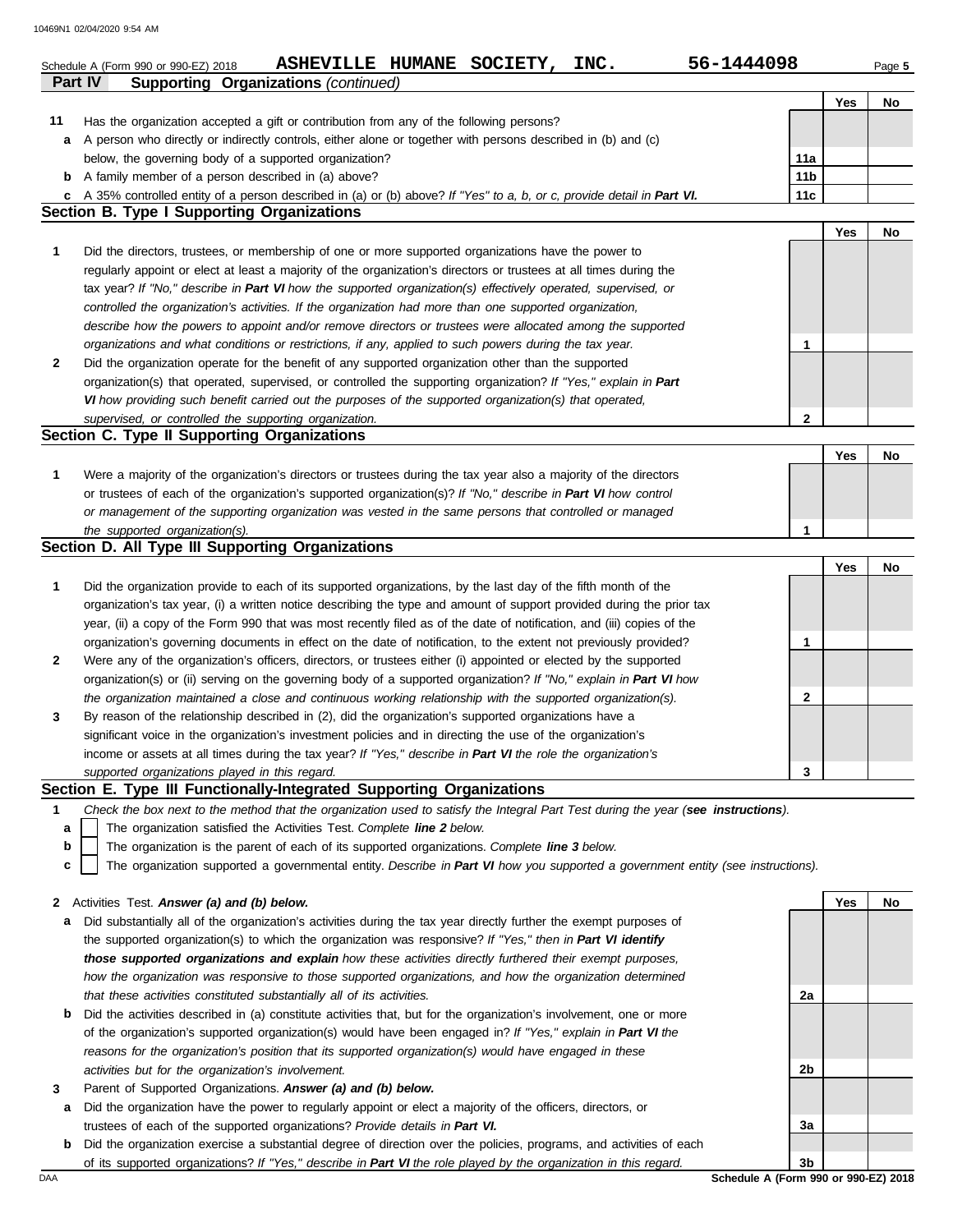| ASHEVILLE HUMANE SOCIETY, INC.<br>Schedule A (Form 990 or 990-EZ) 2018                                                                           |                         | 56-1444098     | Page 6                         |
|--------------------------------------------------------------------------------------------------------------------------------------------------|-------------------------|----------------|--------------------------------|
| <b>Part V</b><br>Type III Non-Functionally Integrated 509(a)(3) Supporting Organizations                                                         |                         |                |                                |
| Check here if the organization satisfied the Integral Part Test as a qualifying trust on Nov. 20, 1970 (explain in Part VI). See<br>$\mathbf{1}$ |                         |                |                                |
| instructions. All other Type III non-functionally integrated supporting organizations must complete Sections A through E                         |                         |                |                                |
| Section A - Adjusted Net Income                                                                                                                  |                         | (A) Prior Year | (B) Current Year<br>(optional) |
| Net short-term capital gain<br>1                                                                                                                 | 1                       |                |                                |
| $\mathbf{2}$<br>Recoveries of prior-year distributions                                                                                           | $\mathbf{2}$            |                |                                |
| 3<br>Other gross income (see instructions)                                                                                                       | 3                       |                |                                |
| 4<br>Add lines 1 through 3.                                                                                                                      | 4                       |                |                                |
| 5<br>Depreciation and depletion                                                                                                                  | 5                       |                |                                |
| Portion of operating expenses paid or incurred for production or<br>6                                                                            |                         |                |                                |
| collection of gross income or for management, conservation, or                                                                                   |                         |                |                                |
| maintenance of property held for production of income (see instructions)                                                                         | 6                       |                |                                |
| $\overline{7}$<br>Other expenses (see instructions)                                                                                              | $\overline{7}$          |                |                                |
| 8<br><b>Adjusted Net Income</b> (subtract lines 5, 6, and 7 from line 4)                                                                         | 8                       |                |                                |
| <b>Section B - Minimum Asset Amount</b>                                                                                                          |                         | (A) Prior Year | (B) Current Year<br>(optional) |
| Aggregate fair market value of all non-exempt-use assets (see<br>1                                                                               |                         |                |                                |
| instructions for short tax year or assets held for part of year):                                                                                |                         |                |                                |
| <b>a</b> Average monthly value of securities                                                                                                     | 1a                      |                |                                |
| <b>b</b> Average monthly cash balances                                                                                                           | 1b                      |                |                                |
| Fair market value of other non-exempt-use assets<br>$\mathbf{c}$                                                                                 | 1 <sub>c</sub>          |                |                                |
| <b>Total</b> (add lines 1a, 1b, and 1c)<br>d                                                                                                     | 1d                      |                |                                |
| <b>Discount</b> claimed for blockage or other<br>е                                                                                               |                         |                |                                |
| factors (explain in detail in <b>Part VI</b> ):                                                                                                  |                         |                |                                |
| $\mathbf{2}$<br>Acquisition indebtedness applicable to non-exempt-use assets                                                                     | $\mathbf{2}$            |                |                                |
| 3<br>Subtract line 2 from line 1d.                                                                                                               | 3                       |                |                                |
| Cash deemed held for exempt use. Enter 1-1/2% of line 3 (for greater amount,<br>4                                                                |                         |                |                                |
| see instructions).                                                                                                                               | 4                       |                |                                |
| 5<br>Net value of non-exempt-use assets (subtract line 4 from line 3)                                                                            | 5                       |                |                                |
| 6<br>Multiply line 5 by .035.                                                                                                                    | 6                       |                |                                |
| 7<br>Recoveries of prior-year distributions                                                                                                      | $\overline{7}$          |                |                                |
| 8<br>Minimum Asset Amount (add line 7 to line 6)                                                                                                 | 8                       |                |                                |
| Section C - Distributable Amount                                                                                                                 |                         |                | <b>Current Year</b>            |
| Adjusted net income for prior year (from Section A, line 8, Column A)<br>1                                                                       | $\mathbf{1}$            |                |                                |
| $\mathbf{2}$<br>Enter 85% of line 1.                                                                                                             | $\mathbf{2}$            |                |                                |
| 3<br>Minimum asset amount for prior year (from Section B, line 8, Column A)                                                                      | 3                       |                |                                |
| Enter greater of line 2 or line 3.<br>4                                                                                                          | $\overline{\mathbf{4}}$ |                |                                |
| 5<br>Income tax imposed in prior year                                                                                                            | 5                       |                |                                |
| <b>Distributable Amount.</b> Subtract line 5 from line 4, unless subject to<br>6                                                                 |                         |                |                                |
| emergency temporary reduction (see instructions).                                                                                                | 6                       |                |                                |

 $\overline{7}$ instructions). Check here if the current year is the organization's first as a non-functionally integrated Type III supporting organization (see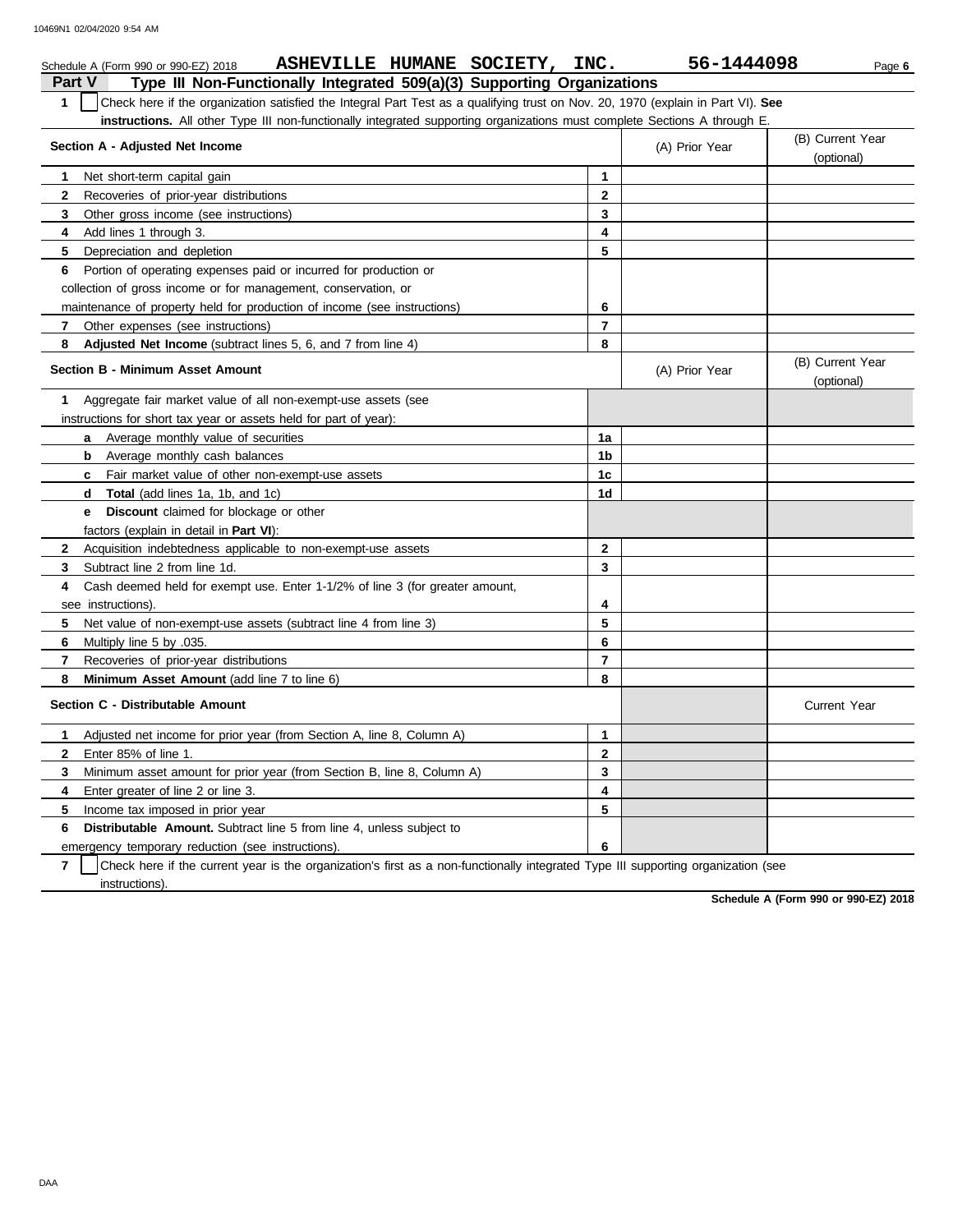|                                                                                                                                         | ASHEVILLE HUMANE SOCIETY,<br>Schedule A (Form 990 or 990-EZ) 2018                                                 | INC.                               | 56-1444098                                    | Page 7                                           |  |  |  |  |  |  |
|-----------------------------------------------------------------------------------------------------------------------------------------|-------------------------------------------------------------------------------------------------------------------|------------------------------------|-----------------------------------------------|--------------------------------------------------|--|--|--|--|--|--|
| Part V                                                                                                                                  | Type III Non-Functionally Integrated 509(a)(3) Supporting Organizations (continued)                               |                                    |                                               |                                                  |  |  |  |  |  |  |
|                                                                                                                                         | <b>Section D - Distributions</b>                                                                                  |                                    |                                               | <b>Current Year</b>                              |  |  |  |  |  |  |
| 1                                                                                                                                       | Amounts paid to supported organizations to accomplish exempt purposes                                             |                                    |                                               |                                                  |  |  |  |  |  |  |
| $\mathbf{2}$                                                                                                                            | Amounts paid to perform activity that directly furthers exempt purposes of supported                              |                                    |                                               |                                                  |  |  |  |  |  |  |
|                                                                                                                                         |                                                                                                                   |                                    |                                               |                                                  |  |  |  |  |  |  |
| 3                                                                                                                                       |                                                                                                                   |                                    |                                               |                                                  |  |  |  |  |  |  |
| Administrative expenses paid to accomplish exempt purposes of supported organizations<br>4<br>Amounts paid to acquire exempt-use assets |                                                                                                                   |                                    |                                               |                                                  |  |  |  |  |  |  |
| 5                                                                                                                                       |                                                                                                                   |                                    |                                               |                                                  |  |  |  |  |  |  |
| 6                                                                                                                                       | Other distributions (describe in Part VI). See instructions.                                                      |                                    |                                               |                                                  |  |  |  |  |  |  |
| 7                                                                                                                                       | Total annual distributions. Add lines 1 through 6.                                                                |                                    |                                               |                                                  |  |  |  |  |  |  |
| 8                                                                                                                                       | Distributions to attentive supported organizations to which the organization is responsive                        |                                    |                                               |                                                  |  |  |  |  |  |  |
|                                                                                                                                         | (provide details in Part VI). See instructions.                                                                   |                                    |                                               |                                                  |  |  |  |  |  |  |
| 9                                                                                                                                       | Distributable amount for 2018 from Section C, line 6                                                              |                                    |                                               |                                                  |  |  |  |  |  |  |
| 10                                                                                                                                      | Line 8 amount divided by line 9 amount                                                                            |                                    |                                               |                                                  |  |  |  |  |  |  |
|                                                                                                                                         | Section E - Distribution Allocations (see instructions)                                                           | (i)<br><b>Excess Distributions</b> | (ii)<br><b>Underdistributions</b><br>Pre-2018 | (iii)<br><b>Distributable</b><br>Amount for 2018 |  |  |  |  |  |  |
| 1                                                                                                                                       | Distributable amount for 2018 from Section C. line 6                                                              |                                    |                                               |                                                  |  |  |  |  |  |  |
| $\mathbf{2}$                                                                                                                            | Underdistributions, if any, for years prior to 2018                                                               |                                    |                                               |                                                  |  |  |  |  |  |  |
|                                                                                                                                         | (reasonable cause required-explain in Part VI). See                                                               |                                    |                                               |                                                  |  |  |  |  |  |  |
|                                                                                                                                         | instructions.                                                                                                     |                                    |                                               |                                                  |  |  |  |  |  |  |
| 3                                                                                                                                       | Excess distributions carryover, if any, to 2018                                                                   |                                    |                                               |                                                  |  |  |  |  |  |  |
|                                                                                                                                         |                                                                                                                   |                                    |                                               |                                                  |  |  |  |  |  |  |
|                                                                                                                                         |                                                                                                                   |                                    |                                               |                                                  |  |  |  |  |  |  |
|                                                                                                                                         |                                                                                                                   |                                    |                                               |                                                  |  |  |  |  |  |  |
|                                                                                                                                         |                                                                                                                   |                                    |                                               |                                                  |  |  |  |  |  |  |
|                                                                                                                                         |                                                                                                                   |                                    |                                               |                                                  |  |  |  |  |  |  |
|                                                                                                                                         | f Total of lines 3a through e                                                                                     |                                    |                                               |                                                  |  |  |  |  |  |  |
|                                                                                                                                         | g Applied to underdistributions of prior years                                                                    |                                    |                                               |                                                  |  |  |  |  |  |  |
|                                                                                                                                         | <b>h</b> Applied to 2018 distributable amount                                                                     |                                    |                                               |                                                  |  |  |  |  |  |  |
|                                                                                                                                         | i Carryover from 2013 not applied (see instructions)                                                              |                                    |                                               |                                                  |  |  |  |  |  |  |
|                                                                                                                                         | Remainder. Subtract lines 3g, 3h, and 3i from 3f.                                                                 |                                    |                                               |                                                  |  |  |  |  |  |  |
| 4                                                                                                                                       | Distributions for 2018 from                                                                                       |                                    |                                               |                                                  |  |  |  |  |  |  |
|                                                                                                                                         | \$<br>Section D, line 7:                                                                                          |                                    |                                               |                                                  |  |  |  |  |  |  |
|                                                                                                                                         | <b>a</b> Applied to underdistributions of prior years                                                             |                                    |                                               |                                                  |  |  |  |  |  |  |
|                                                                                                                                         | <b>b</b> Applied to 2018 distributable amount                                                                     |                                    |                                               |                                                  |  |  |  |  |  |  |
|                                                                                                                                         | c Remainder. Subtract lines 4a and 4b from 4.                                                                     |                                    |                                               |                                                  |  |  |  |  |  |  |
| 5                                                                                                                                       | Remaining underdistributions for years prior to 2018, if<br>any. Subtract lines 3g and 4a from line 2. For result |                                    |                                               |                                                  |  |  |  |  |  |  |
|                                                                                                                                         |                                                                                                                   |                                    |                                               |                                                  |  |  |  |  |  |  |
|                                                                                                                                         | greater than zero, explain in Part VI. See instructions.                                                          |                                    |                                               |                                                  |  |  |  |  |  |  |
| 6                                                                                                                                       | Remaining underdistributions for 2018. Subtract lines 3h                                                          |                                    |                                               |                                                  |  |  |  |  |  |  |
|                                                                                                                                         | and 4b from line 1. For result greater than zero, explain in                                                      |                                    |                                               |                                                  |  |  |  |  |  |  |
|                                                                                                                                         | Part VI. See instructions.                                                                                        |                                    |                                               |                                                  |  |  |  |  |  |  |
| 7                                                                                                                                       | Excess distributions carryover to 2019. Add lines 3j                                                              |                                    |                                               |                                                  |  |  |  |  |  |  |
|                                                                                                                                         | and 4c.                                                                                                           |                                    |                                               |                                                  |  |  |  |  |  |  |
| 8                                                                                                                                       | Breakdown of line 7:                                                                                              |                                    |                                               |                                                  |  |  |  |  |  |  |
|                                                                                                                                         | a Excess from 2014                                                                                                |                                    |                                               |                                                  |  |  |  |  |  |  |
|                                                                                                                                         | <b>b</b> Excess from 2015                                                                                         |                                    |                                               |                                                  |  |  |  |  |  |  |
|                                                                                                                                         | c Excess from 2016                                                                                                |                                    |                                               |                                                  |  |  |  |  |  |  |
|                                                                                                                                         |                                                                                                                   |                                    |                                               |                                                  |  |  |  |  |  |  |
|                                                                                                                                         | e Excess from 2018                                                                                                |                                    |                                               |                                                  |  |  |  |  |  |  |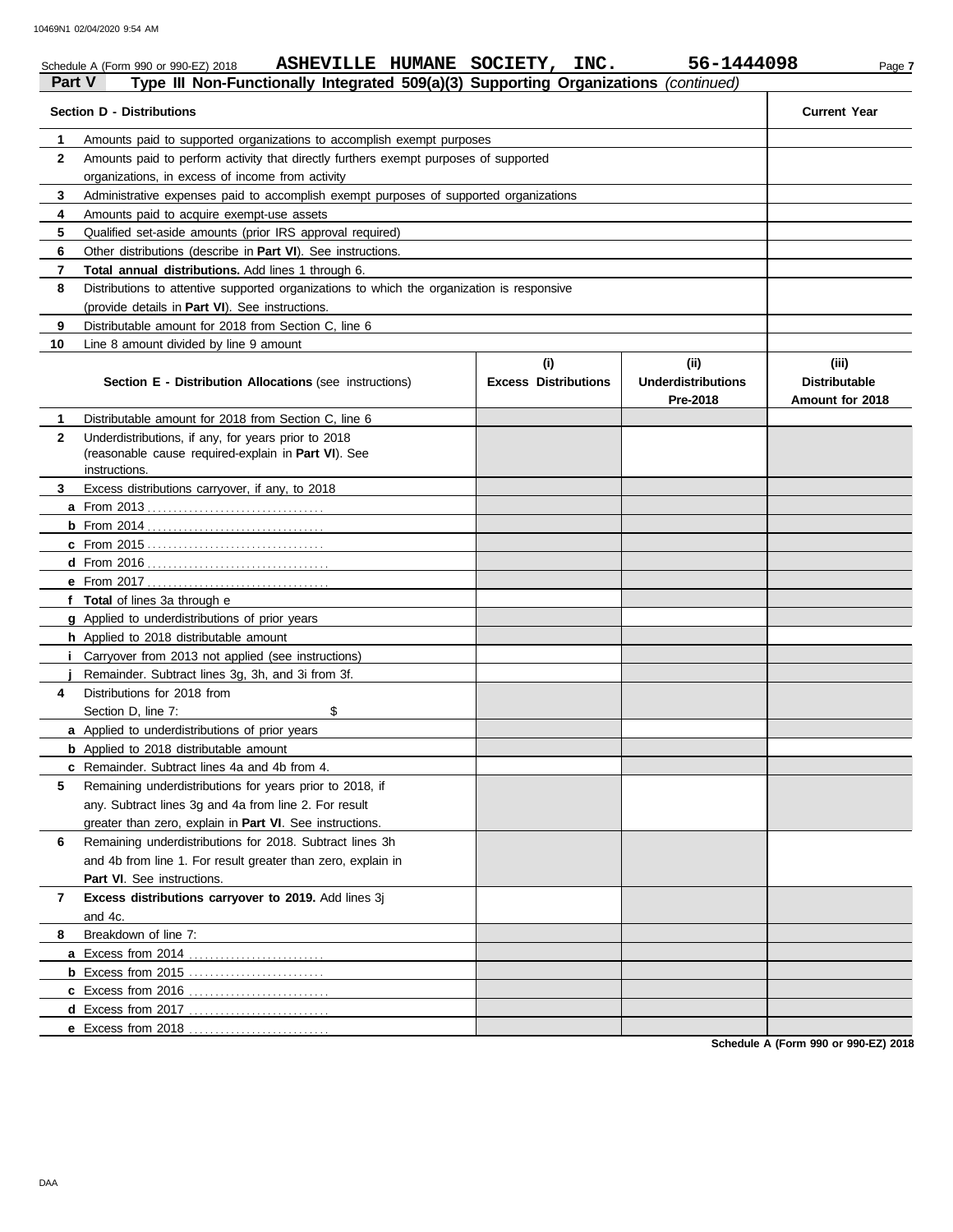|         | Schedule A (Form 990 or 990-EZ) 2018 | ASHEVILLE HUMANE SOCIETY, INC.                                                                 |    |       | 56-1444098                                                                                                             | Page 8 |
|---------|--------------------------------------|------------------------------------------------------------------------------------------------|----|-------|------------------------------------------------------------------------------------------------------------------------|--------|
| Part VI |                                      |                                                                                                |    |       | Supplemental Information. Provide the explanations required by Part II, line 10; Part II, line 17a or 17b; Part        |        |
|         |                                      |                                                                                                |    |       | III, line 12; Part IV, Section A, lines 1, 2, 3b, 3c, 4b, 4c, 5a, 6, 9a, 9b, 9c, 11a, 11b, and 11c; Part IV, Section   |        |
|         |                                      |                                                                                                |    |       | B, lines 1 and 2; Part IV, Section C, line 1; Part IV, Section D, lines 2 and 3; Part IV, Section E, lines 1c, 2a, 2b, |        |
|         |                                      |                                                                                                |    |       | 3a, and 3b; Part V, line 1; Part V, Section B, line 1e; Part V, Section D, lines 5, 6, and 8; and Part V, Section E,   |        |
|         |                                      | lines 2, 5, and 6. Also complete this part for any additional information. (See instructions.) |    |       |                                                                                                                        |        |
|         |                                      | PART II, LINE 10 - OTHER INCOME DETAIL                                                         |    |       |                                                                                                                        |        |
|         |                                      |                                                                                                |    |       |                                                                                                                        |        |
|         | OTHER INCOME                         |                                                                                                | \$ | 4,689 |                                                                                                                        |        |
|         |                                      |                                                                                                |    |       |                                                                                                                        |        |
|         |                                      |                                                                                                |    |       |                                                                                                                        |        |
|         |                                      |                                                                                                |    |       |                                                                                                                        |        |
|         |                                      |                                                                                                |    |       |                                                                                                                        |        |
|         |                                      |                                                                                                |    |       |                                                                                                                        |        |
|         |                                      |                                                                                                |    |       |                                                                                                                        |        |
|         |                                      |                                                                                                |    |       |                                                                                                                        |        |
|         |                                      |                                                                                                |    |       |                                                                                                                        |        |
|         |                                      |                                                                                                |    |       |                                                                                                                        |        |
|         |                                      |                                                                                                |    |       |                                                                                                                        |        |
|         |                                      |                                                                                                |    |       |                                                                                                                        |        |
|         |                                      |                                                                                                |    |       |                                                                                                                        |        |
|         |                                      |                                                                                                |    |       |                                                                                                                        |        |
|         |                                      |                                                                                                |    |       |                                                                                                                        |        |
|         |                                      |                                                                                                |    |       |                                                                                                                        |        |
|         |                                      |                                                                                                |    |       |                                                                                                                        |        |
|         |                                      |                                                                                                |    |       |                                                                                                                        |        |
|         |                                      |                                                                                                |    |       |                                                                                                                        |        |
|         |                                      |                                                                                                |    |       |                                                                                                                        |        |
|         |                                      |                                                                                                |    |       |                                                                                                                        |        |
|         |                                      |                                                                                                |    |       |                                                                                                                        |        |
|         |                                      |                                                                                                |    |       |                                                                                                                        |        |
|         |                                      |                                                                                                |    |       |                                                                                                                        |        |
|         |                                      |                                                                                                |    |       |                                                                                                                        |        |
|         |                                      |                                                                                                |    |       |                                                                                                                        |        |
|         |                                      |                                                                                                |    |       |                                                                                                                        |        |
|         |                                      |                                                                                                |    |       |                                                                                                                        |        |
|         |                                      |                                                                                                |    |       |                                                                                                                        |        |
|         |                                      |                                                                                                |    |       |                                                                                                                        |        |
|         |                                      |                                                                                                |    |       |                                                                                                                        |        |
|         |                                      |                                                                                                |    |       |                                                                                                                        |        |
|         |                                      |                                                                                                |    |       |                                                                                                                        |        |
|         |                                      |                                                                                                |    |       |                                                                                                                        |        |
|         |                                      |                                                                                                |    |       |                                                                                                                        |        |
|         |                                      |                                                                                                |    |       |                                                                                                                        |        |
|         |                                      |                                                                                                |    |       |                                                                                                                        |        |
|         |                                      |                                                                                                |    |       |                                                                                                                        |        |
|         |                                      |                                                                                                |    |       |                                                                                                                        |        |
|         |                                      |                                                                                                |    |       |                                                                                                                        |        |
|         |                                      |                                                                                                |    |       |                                                                                                                        |        |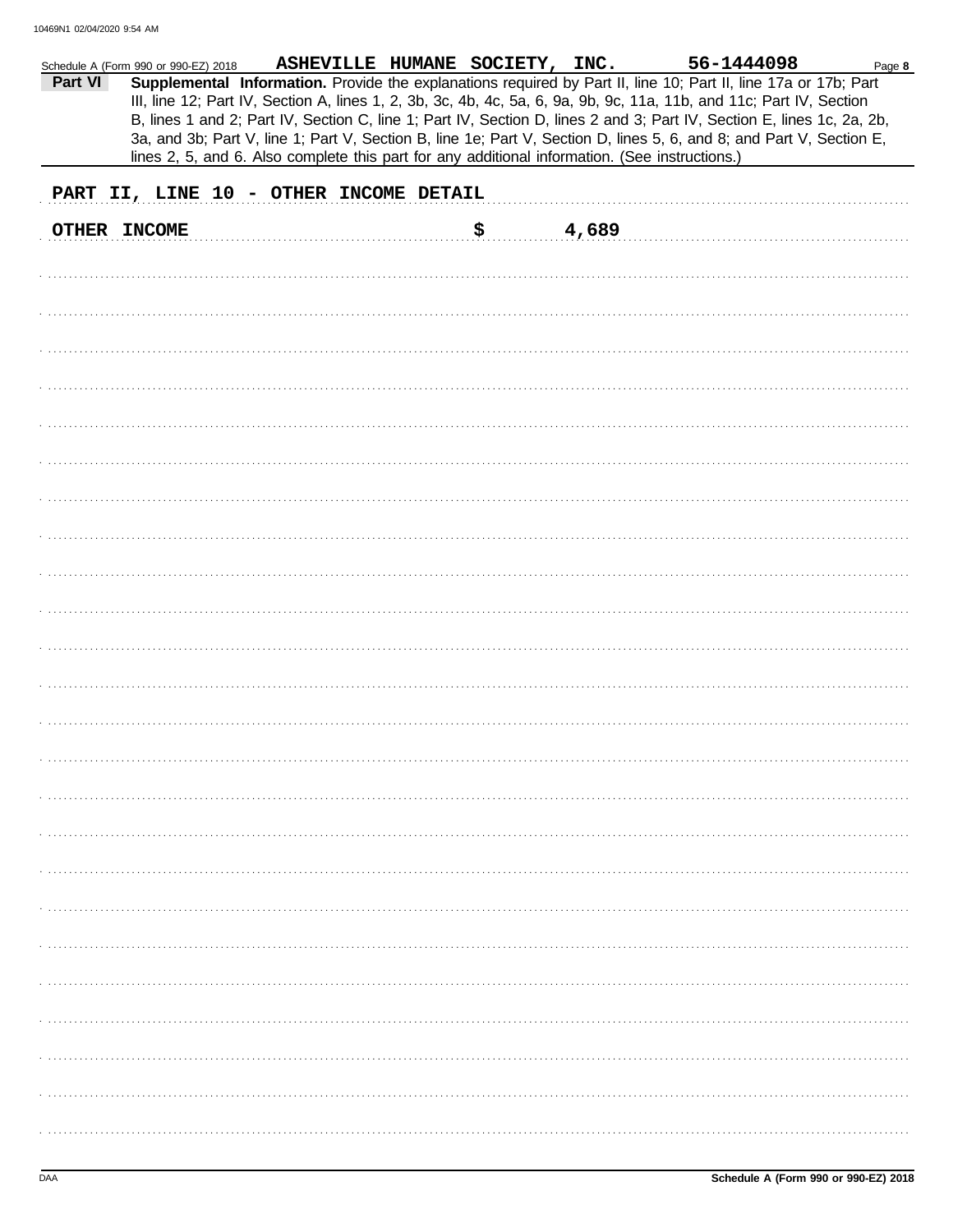| <b>Schedule B</b>                                                                          | <b>Schedule of Contributors</b>                                                                                |      |            |                                |  |  |
|--------------------------------------------------------------------------------------------|----------------------------------------------------------------------------------------------------------------|------|------------|--------------------------------|--|--|
| (Form 990, 990-EZ,<br>or 990-PF)<br>Department of the Treasury<br>Internal Revenue Service | La Attach to Form 990, Form 990-EZ, or Form 990-PF.<br>u Go to www.irs.gov/Form990 for the latest information. |      |            |                                |  |  |
| Name of the organization                                                                   |                                                                                                                |      |            | Employer identification number |  |  |
| <b>ASHEVILLE HUMANE</b>                                                                    | SOCIETY,                                                                                                       | INC. | 56-1444098 |                                |  |  |
| <b>Organization type (check one):</b>                                                      |                                                                                                                |      |            |                                |  |  |

| Filers of:         | Section:                                                                  |
|--------------------|---------------------------------------------------------------------------|
| Form 990 or 990-EZ | $ \mathbf{X} $ 501(c)( $3$ ) (enter number) organization                  |
|                    | 4947(a)(1) nonexempt charitable trust not treated as a private foundation |
|                    | 527 political organization                                                |
| Form 990-PF        | 501(c)(3) exempt private foundation                                       |
|                    | 4947(a)(1) nonexempt charitable trust treated as a private foundation     |
|                    | $501(c)(3)$ taxable private foundation                                    |

Check if your organization is covered by the **General Rule** or a **Special Rule. Note:** Only a section 501(c)(7), (8), or (10) organization can check boxes for both the General Rule and a Special Rule. See instructions.

#### **General Rule**

For an organization filing Form 990, 990-EZ, or 990-PF that received, during the year, contributions totaling \$5,000 or more (in money or property) from any one contributor. Complete Parts I and II. See instructions for determining a contributor's total contributions.

#### **Special Rules**

| X For an organization described in section 501(c)(3) filing Form 990 or 990-EZ that met the $33^{1/3}$ % support test of the |
|------------------------------------------------------------------------------------------------------------------------------|
| regulations under sections 509(a)(1) and 170(b)(1)(A)(vi), that checked Schedule A (Form 990 or 990-EZ), Part II, line       |
| 13, 16a, or 16b, and that received from any one contributor, during the year, total contributions of the greater of (1)      |
| \$5,000; or (2) 2% of the amount on (i) Form 990, Part VIII, line 1h; or (ii) Form 990-EZ, line 1. Complete Parts I and II.  |

literary, or educational purposes, or for the prevention of cruelty to children or animals. Complete Parts I (entering) For an organization described in section 501(c)(7), (8), or (10) filing Form 990 or 990-EZ that received from any one contributor, during the year, total contributions of more than \$1,000 *exclusively* for religious, charitable, scientific, "N/A" in column (b) instead of the contributor name and address), II, and III.

For an organization described in section 501(c)(7), (8), or (10) filing Form 990 or 990-EZ that received from any one contributor, during the year, contributions *exclusively* for religious, charitable, etc., purposes, but no such contributions totaled more than \$1,000. If this box is checked, enter here the total contributions that were received during the year for an *exclusively* religious, charitable, etc., purpose. Don't complete any of the parts unless the **General Rule** applies to this organization because it received *nonexclusively* religious, charitable, etc., contributions totaling \$5,000 or more during the year . . . . . . . . . . . . . . . . . . . . . . . . . . . . . . . . . . . . . . . . . . . . . . . . . . . . . . . . . . . . . . . . . . . . . . . . . . . . . . . .

990-EZ, or 990-PF), but it **must** answer "No" on Part IV, line 2, of its Form 990; or check the box on line H of its Form 990-EZ or on its Form 990-PF, Part I, line 2, to certify that it doesn't meet the filing requirements of Schedule B (Form 990, 990-EZ, or 990-PF). **Caution:** An organization that isn't covered by the General Rule and/or the Special Rules doesn't file Schedule B (Form 990,

**For Paperwork Reduction Act Notice, see the instructions for Form 990, 990-EZ, or 990-PF.**

\$ . . . . . . . . . . . . . . . . . . . . . . . . . . .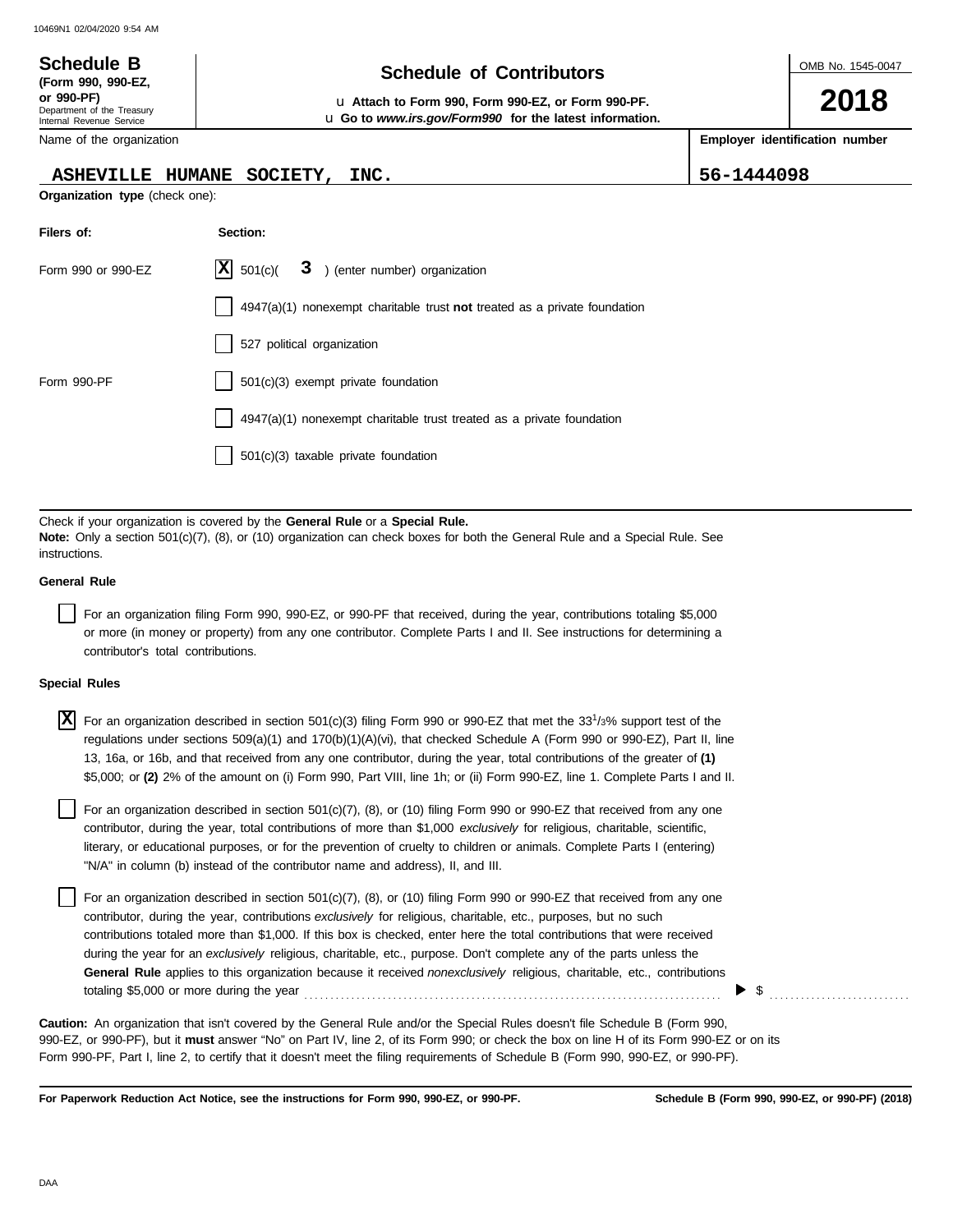|                | Schedule B (Form 990, 990-EZ, or 990-PF) (2018)                                                |                                   | PAGE 1 OF<br>$\mathbf 1$<br>Page 2                                                                                 |
|----------------|------------------------------------------------------------------------------------------------|-----------------------------------|--------------------------------------------------------------------------------------------------------------------|
|                | Name of organization<br>ASHEVILLE HUMANE SOCIETY,<br>INC.                                      |                                   | Employer identification number<br>56-1444098                                                                       |
| Part I         | Contributors (see instructions). Use duplicate copies of Part I if additional space is needed. |                                   |                                                                                                                    |
| (a)<br>No.     | (b)<br>Name, address, and ZIP + 4                                                              | (c)<br><b>Total contributions</b> | (d)<br>Type of contribution                                                                                        |
| 1              |                                                                                                | 102,004<br>\$                     | X<br>Person<br>Payroll<br>Noncash<br>(Complete Part II for<br>noncash contributions.)                              |
| (a)<br>No.     | (b)<br>Name, address, and ZIP + 4                                                              | (c)<br><b>Total contributions</b> | (d)<br>Type of contribution                                                                                        |
| $\mathbf 2$    |                                                                                                | 40,146<br>\$                      | X<br>Person<br>Payroll<br>Noncash<br>(Complete Part II for<br>noncash contributions.)                              |
| (a)<br>No.     | (b)<br>Name, address, and ZIP + 4                                                              | (c)<br><b>Total contributions</b> | (d)<br>Type of contribution                                                                                        |
| 3              |                                                                                                | 69,233<br>\$                      | X<br>Person<br>Payroll<br>Noncash<br>(Complete Part II for<br>noncash contributions.)                              |
| (a)<br>No.     | (b)<br>Name, address, and ZIP + 4                                                              | (c)<br><b>Total contributions</b> | (d)<br>Type of contribution                                                                                        |
| $\frac{4}{1}$  |                                                                                                | 40,000<br>$\mathsf{S}$            | $\overline{\mathbf{x}}$<br>Person<br>Payroll<br><b>Noncash</b><br>(Complete Part II for<br>noncash contributions.) |
| (a)<br>No.     | (b)<br>Name, address, and ZIP + 4                                                              | (c)<br><b>Total contributions</b> | (d)<br>Type of contribution                                                                                        |
| $\overline{5}$ |                                                                                                | 50,000<br>\$                      | X<br>Person<br>Payroll<br>Noncash<br>(Complete Part II for<br>noncash contributions.)                              |
| (a)<br>No.     | (b)<br>Name, address, and ZIP + 4                                                              | (c)<br><b>Total contributions</b> | (d)<br>Type of contribution                                                                                        |
|                |                                                                                                | \$                                | Person<br>Payroll<br>Noncash<br>(Complete Part II for<br>noncash contributions.)                                   |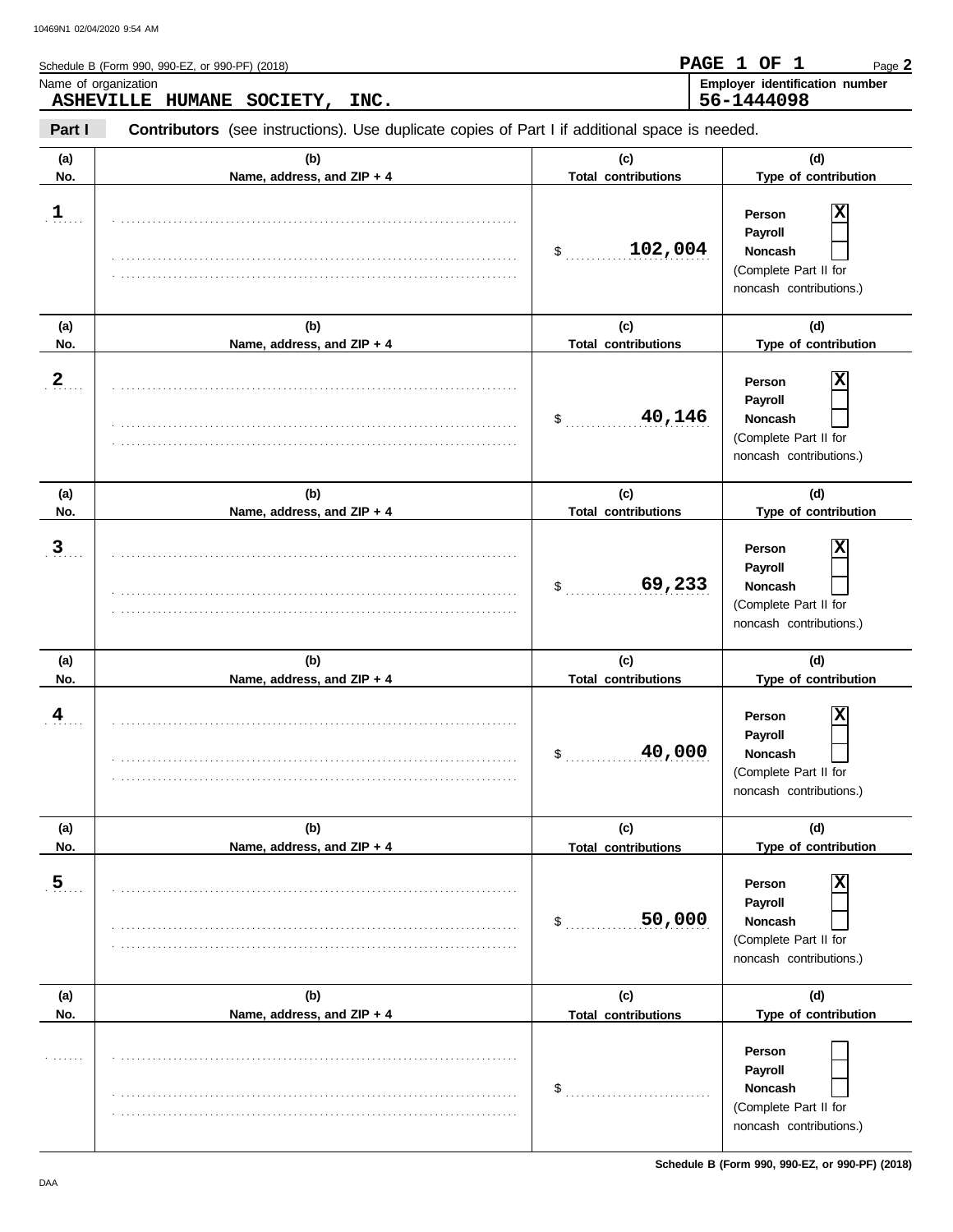| <b>SCHEDULE D</b><br>(Form 990) |                                                                                                                                                                | <b>Supplemental Financial Statements</b><br>u Complete if the organization answered "Yes" on Form 990, |                                | OMB No. 1545-0047               |
|---------------------------------|----------------------------------------------------------------------------------------------------------------------------------------------------------------|--------------------------------------------------------------------------------------------------------|--------------------------------|---------------------------------|
| Department of the Treasury      |                                                                                                                                                                | Part IV, line 6, 7, 8, 9, 10, 11a, 11b, 11c, 11d, 11e, 11f, 12a, or 12b.<br>u Attach to Form 990.      |                                | Open to Public                  |
| Internal Revenue Service        |                                                                                                                                                                | u Go to www.irs.gov/Form990 for instructions and the latest information.                               |                                | <b>Inspection</b>               |
| Name of the organization        |                                                                                                                                                                |                                                                                                        | Employer identification number |                                 |
|                                 |                                                                                                                                                                |                                                                                                        |                                |                                 |
|                                 | ASHEVILLE HUMANE SOCIETY, INC.                                                                                                                                 |                                                                                                        | 56-1444098                     |                                 |
| Part I                          | Organizations Maintaining Donor Advised Funds or Other Similar Funds or Accounts.<br>Complete if the organization answered "Yes" on Form 990, Part IV, line 6. |                                                                                                        |                                |                                 |
|                                 |                                                                                                                                                                | (a) Donor advised funds                                                                                |                                | (b) Funds and other accounts    |
| 1                               |                                                                                                                                                                | <u> 1989 - Johann Barn, mars ann an t-A</u>                                                            |                                |                                 |
| 2                               |                                                                                                                                                                | <u> 1989 - Johann Barn, amerikansk politiker (</u>                                                     |                                |                                 |
| 3                               |                                                                                                                                                                | the control of the control of the control of the control of the control of                             |                                |                                 |
| 4                               |                                                                                                                                                                |                                                                                                        |                                |                                 |
| 5                               | Did the organization inform all donors and donor advisors in writing that the assets held in donor advised                                                     |                                                                                                        |                                |                                 |
|                                 |                                                                                                                                                                |                                                                                                        |                                | Yes<br>No                       |
| 6                               | Did the organization inform all grantees, donors, and donor advisors in writing that grant funds can be used                                                   |                                                                                                        |                                |                                 |
|                                 | only for charitable purposes and not for the benefit of the donor or donor advisor, or for any other purpose                                                   |                                                                                                        |                                |                                 |
|                                 |                                                                                                                                                                |                                                                                                        |                                | Yes<br>No                       |
| Part II                         | <b>Conservation Easements.</b>                                                                                                                                 |                                                                                                        |                                |                                 |
|                                 | Complete if the organization answered "Yes" on Form 990, Part IV, line 7.                                                                                      |                                                                                                        |                                |                                 |
| 1                               | Purpose(s) of conservation easements held by the organization (check all that apply).                                                                          |                                                                                                        |                                |                                 |
|                                 | Preservation of land for public use (e.g., recreation or education)                                                                                            | Preservation of a historically important land area                                                     |                                |                                 |
| Protection of natural habitat   |                                                                                                                                                                | Preservation of a certified historic structure                                                         |                                |                                 |
| Preservation of open space      |                                                                                                                                                                |                                                                                                        |                                |                                 |
| 2                               | Complete lines 2a through 2d if the organization held a qualified conservation contribution in the form of a conservation                                      |                                                                                                        |                                |                                 |
|                                 | easement on the last day of the tax year.                                                                                                                      |                                                                                                        |                                | Held at the End of the Tax Year |
|                                 |                                                                                                                                                                |                                                                                                        | 2a                             |                                 |
| b                               |                                                                                                                                                                |                                                                                                        | 2 <sub>b</sub>                 |                                 |
| c                               | Number of conservation easements on a certified historic structure included in (a) [[[[[[ [ ]]]]                                                               |                                                                                                        | 2c                             |                                 |
|                                 | d Number of conservation easements included in (c) acquired after 7/25/06, and not on a                                                                        |                                                                                                        |                                |                                 |
|                                 |                                                                                                                                                                |                                                                                                        | 2d                             |                                 |
| 3                               | Number of conservation easements modified, transferred, released, extinguished, or terminated by the organization during the                                   |                                                                                                        |                                |                                 |
| tax year $\mathbf u$            |                                                                                                                                                                |                                                                                                        |                                |                                 |
|                                 | Number of states where property subject to conservation easement is located u                                                                                  |                                                                                                        |                                |                                 |
| 5                               | Does the organization have a written policy regarding the periodic monitoring, inspection, handling of                                                         |                                                                                                        |                                |                                 |
|                                 |                                                                                                                                                                |                                                                                                        |                                | Yes<br>No                       |
| 6                               | Staff and volunteer hours devoted to monitoring, inspecting, handling of violations, and enforcing conservation easements during the year                      |                                                                                                        |                                |                                 |
|                                 | Amount of expenses incurred in monitoring, inspecting, handling of violations, and enforcing conservation easements during the year                            |                                                                                                        |                                |                                 |
| 7                               |                                                                                                                                                                |                                                                                                        |                                |                                 |
|                                 | Does each conservation easement reported on line 2(d) above satisfy the requirements of section 170(h)(4)(B)(i)                                                |                                                                                                        |                                |                                 |
| 8                               |                                                                                                                                                                |                                                                                                        |                                | Yes<br>No                       |
| 9                               | In Part XIII, describe how the organization reports conservation easements in its revenue and expense statement, and                                           |                                                                                                        |                                |                                 |
|                                 | balance sheet, and include, if applicable, the text of the footnote to the organization's financial statements that describes the                              |                                                                                                        |                                |                                 |
|                                 | organization's accounting for conservation easements.                                                                                                          |                                                                                                        |                                |                                 |
| Part III                        | Organizations Maintaining Collections of Art, Historical Treasures, or Other Similar Assets.                                                                   |                                                                                                        |                                |                                 |
|                                 | Complete if the organization answered "Yes" on Form 990, Part IV, line 8.                                                                                      |                                                                                                        |                                |                                 |
|                                 | 1a If the organization elected, as permitted under SFAS 116 (ASC 958), not to report in its revenue statement and balance sheet                                |                                                                                                        |                                |                                 |
|                                 | works of art, historical treasures, or other similar assets held for public exhibition, education, or research in furtherance of                               |                                                                                                        |                                |                                 |
|                                 | public service, provide, in Part XIII, the text of the footnote to its financial statements that describes these items.                                        |                                                                                                        |                                |                                 |
|                                 | <b>b</b> If the organization elected, as permitted under SFAS 116 (ASC 958), to report in its revenue statement and balance sheet                              |                                                                                                        |                                |                                 |
|                                 | works of art, historical treasures, or other similar assets held for public exhibition, education, or research in furtherance of                               |                                                                                                        |                                |                                 |
|                                 | public service, provide the following amounts relating to these items:                                                                                         |                                                                                                        |                                |                                 |
|                                 |                                                                                                                                                                |                                                                                                        |                                |                                 |
|                                 |                                                                                                                                                                |                                                                                                        |                                | $\mathbf{u}$ \$                 |
| 2                               | If the organization received or held works of art, historical treasures, or other similar assets for financial gain, provide the                               |                                                                                                        |                                |                                 |
|                                 | following amounts required to be reported under SFAS 116 (ASC 958) relating to these items:                                                                    |                                                                                                        |                                |                                 |

|     | For Paperwork Reduction Act Notice, see the Instructions for Form 990. |
|-----|------------------------------------------------------------------------|
| DAA |                                                                        |

Revenue included on Form 990, Part VIII, line 1 . . . . . . . . . . . . . . . . . . . . . . . . . . . . . . . . . . . . . . . . . . . . . . . . . . . . . . . . . . . . . . . . . . . . . . . . . **a**

u \$ ............................

<u>u \$</u>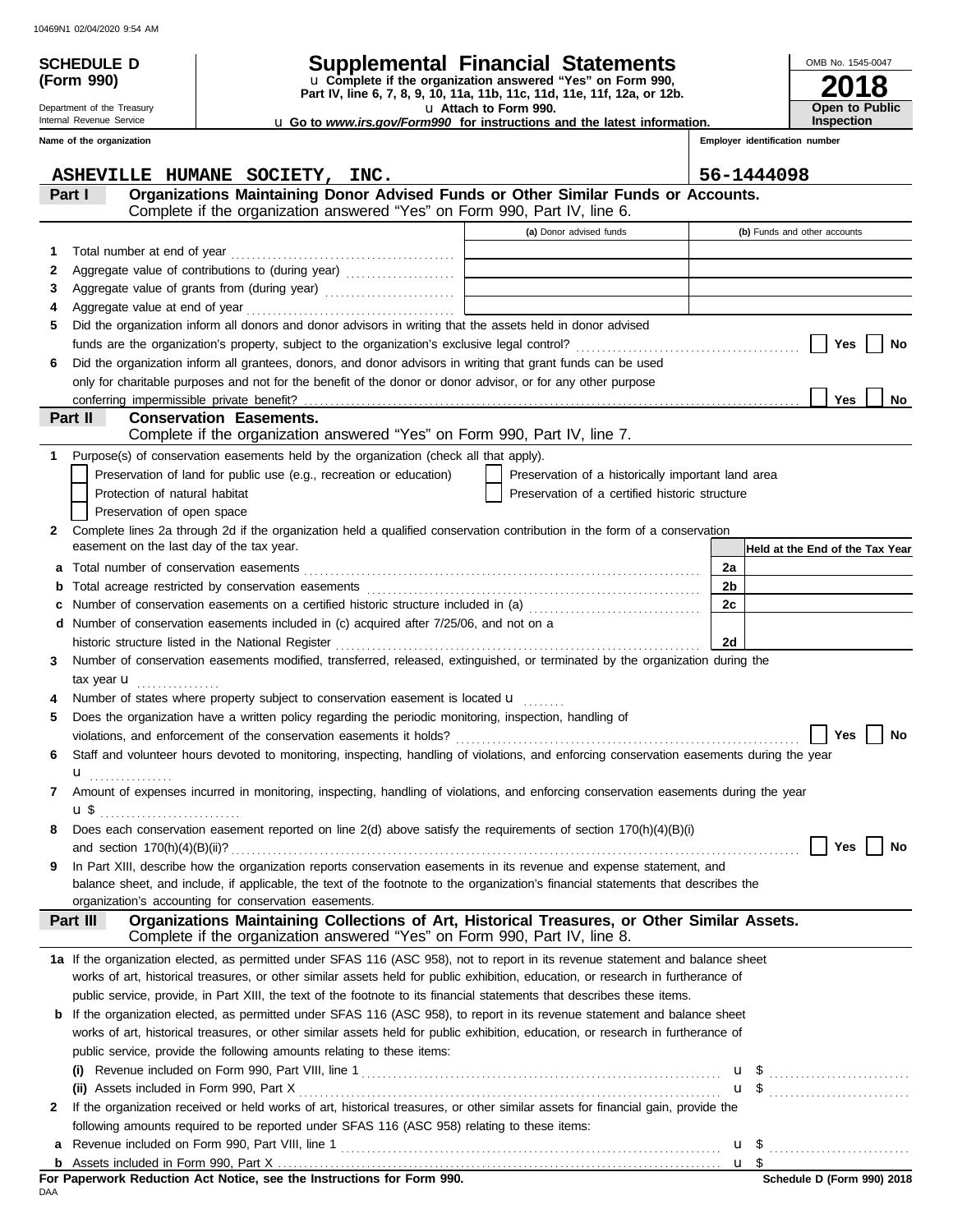|    | Schedule D (Form 990) 2018 ASHEVILLE HUMANE SOCIETY, INC.                                                                                                                                                                      |                         |                           |                         |                    | 56-1444098 |                 |                      |                            |                     | Page 2 |
|----|--------------------------------------------------------------------------------------------------------------------------------------------------------------------------------------------------------------------------------|-------------------------|---------------------------|-------------------------|--------------------|------------|-----------------|----------------------|----------------------------|---------------------|--------|
|    | Organizations Maintaining Collections of Art, Historical Treasures, or Other Similar Assets (continued)<br>Part III                                                                                                            |                         |                           |                         |                    |            |                 |                      |                            |                     |        |
| 3  | Using the organization's acquisition, accession, and other records, check any of the following that are a significant use of its<br>collection items (check all that apply):                                                   |                         |                           |                         |                    |            |                 |                      |                            |                     |        |
| a  | Public exhibition                                                                                                                                                                                                              |                         | Loan or exchange programs |                         |                    |            |                 |                      |                            |                     |        |
| b  | Scholarly research                                                                                                                                                                                                             | е                       |                           |                         |                    |            |                 |                      |                            |                     |        |
| c  | Preservation for future generations                                                                                                                                                                                            |                         |                           |                         |                    |            |                 |                      |                            |                     |        |
| 4  | Provide a description of the organization's collections and explain how they further the organization's exempt purpose in Part                                                                                                 |                         |                           |                         |                    |            |                 |                      |                            |                     |        |
|    | XIII.                                                                                                                                                                                                                          |                         |                           |                         |                    |            |                 |                      |                            |                     |        |
| 5. | During the year, did the organization solicit or receive donations of art, historical treasures, or other similar                                                                                                              |                         |                           |                         |                    |            |                 |                      |                            |                     |        |
|    |                                                                                                                                                                                                                                |                         |                           |                         |                    |            |                 |                      | <b>Yes</b>                 |                     | No     |
|    | Part IV<br><b>Escrow and Custodial Arrangements.</b>                                                                                                                                                                           |                         |                           |                         |                    |            |                 |                      |                            |                     |        |
|    | Complete if the organization answered "Yes" on Form 990, Part IV, line 9, or reported an amount on Form                                                                                                                        |                         |                           |                         |                    |            |                 |                      |                            |                     |        |
|    | 990, Part X, line 21.                                                                                                                                                                                                          |                         |                           |                         |                    |            |                 |                      |                            |                     |        |
|    | 1a Is the organization an agent, trustee, custodian or other intermediary for contributions or other assets not                                                                                                                |                         |                           |                         |                    |            |                 |                      |                            |                     |        |
|    |                                                                                                                                                                                                                                |                         |                           |                         |                    |            |                 |                      | <b>Yes</b>                 |                     | No     |
|    | <b>b</b> If "Yes," explain the arrangement in Part XIII and complete the following table:                                                                                                                                      |                         |                           |                         |                    |            |                 |                      |                            |                     |        |
|    |                                                                                                                                                                                                                                |                         |                           |                         |                    |            |                 |                      | Amount                     |                     |        |
|    | c Beginning balance                                                                                                                                                                                                            |                         |                           |                         |                    |            |                 | 1c                   |                            |                     |        |
|    | Additions during the year contact the contact of the year contact the year of the set of the set of the set of the set of the set of the set of the set of the set of the set of the set of the set of the set of the set of t |                         |                           |                         |                    |            |                 | 1 <sub>d</sub>       |                            |                     |        |
|    |                                                                                                                                                                                                                                |                         |                           |                         |                    |            |                 | 1е                   |                            |                     |        |
|    |                                                                                                                                                                                                                                |                         |                           |                         |                    |            |                 | 1f                   |                            |                     |        |
|    |                                                                                                                                                                                                                                |                         |                           |                         |                    |            |                 |                      | <b>Yes</b>                 |                     | No     |
|    |                                                                                                                                                                                                                                |                         |                           |                         |                    |            |                 |                      |                            |                     |        |
|    | <b>Endowment Funds.</b><br>Part V                                                                                                                                                                                              |                         |                           |                         |                    |            |                 |                      |                            |                     |        |
|    | Complete if the organization answered "Yes" on Form 990, Part IV, line 10.                                                                                                                                                     |                         |                           |                         |                    |            |                 |                      |                            |                     |        |
|    |                                                                                                                                                                                                                                | (a) Current year        | (b) Prior year            |                         | (c) Two years back |            |                 | (d) Three years back |                            | (e) Four years back |        |
|    | 1a Beginning of year balance                                                                                                                                                                                                   | 45,917                  |                           | 43,276                  |                    | 38,906     |                 | 40,496               |                            | 40,000              |        |
|    | Contributions                                                                                                                                                                                                                  |                         |                           |                         |                    |            |                 |                      |                            |                     |        |
| c  | Net investment earnings, gains, and                                                                                                                                                                                            |                         |                           |                         |                    |            |                 |                      |                            |                     |        |
|    |                                                                                                                                                                                                                                | 1,298                   |                           | 3,051                   |                    | 4,750      |                 | $-1,247$             |                            |                     | 496    |
|    | d Grants or scholarships                                                                                                                                                                                                       |                         |                           |                         |                    |            |                 |                      |                            |                     |        |
|    | Other expenditures for facilities and                                                                                                                                                                                          |                         |                           |                         |                    |            |                 |                      |                            |                     |        |
|    | programs                                                                                                                                                                                                                       |                         |                           |                         |                    |            |                 |                      |                            |                     |        |
|    | f Administrative expenses                                                                                                                                                                                                      | 311<br>46,904           |                           | 410                     |                    | 380        |                 | 343                  |                            |                     |        |
|    | End of year balance                                                                                                                                                                                                            |                         |                           | 45,917                  |                    | 43,276     |                 | 38,906               |                            | 40,496              |        |
| 2  | Provide the estimated percentage of the current year end balance (line 1g, column (a)) held as:                                                                                                                                |                         |                           |                         |                    |            |                 |                      |                            |                     |        |
|    | a Board designated or quasi-endowment <b>u</b> %<br><b>b</b> Permanent endowment $\mathbf{u}$ 74.62 %                                                                                                                          |                         |                           |                         |                    |            |                 |                      |                            |                     |        |
|    | c Temporarily restricted endowment u                                                                                                                                                                                           | 25.38%                  |                           |                         |                    |            |                 |                      |                            |                     |        |
|    | The percentages on lines 2a, 2b, and 2c should equal 100%.                                                                                                                                                                     |                         |                           |                         |                    |            |                 |                      |                            |                     |        |
|    |                                                                                                                                                                                                                                |                         |                           |                         |                    |            |                 |                      |                            |                     |        |
|    | 3a Are there endowment funds not in the possession of the organization that are held and administered for the                                                                                                                  |                         |                           |                         |                    |            |                 |                      |                            | Yes                 | No     |
|    | organization by:                                                                                                                                                                                                               |                         |                           |                         |                    |            |                 |                      | 3a(i)                      | X                   |        |
|    | (ii) related organizations                                                                                                                                                                                                     |                         |                           |                         |                    |            |                 |                      | 3a(ii)                     |                     | x      |
|    |                                                                                                                                                                                                                                |                         |                           |                         |                    |            |                 |                      | 3b                         |                     |        |
|    | Describe in Part XIII the intended uses of the organization's endowment funds.                                                                                                                                                 |                         |                           |                         |                    |            |                 |                      |                            |                     |        |
|    | Part VI<br>Land, Buildings, and Equipment.                                                                                                                                                                                     |                         |                           |                         |                    |            |                 |                      |                            |                     |        |
|    | Complete if the organization answered "Yes" on Form 990, Part IV, line 11a. See Form 990, Part X, line 10.                                                                                                                     |                         |                           |                         |                    |            |                 |                      |                            |                     |        |
|    | Description of property                                                                                                                                                                                                        | (a) Cost or other basis |                           | (b) Cost or other basis |                    |            | (c) Accumulated |                      | (d) Book value             |                     |        |
|    |                                                                                                                                                                                                                                | (investment)            |                           | (other)                 |                    |            | depreciation    |                      |                            |                     |        |
|    | 1a Land                                                                                                                                                                                                                        |                         |                           |                         | 186,000            |            |                 |                      |                            | 186,000             |        |
|    | <b>b</b> Buildings                                                                                                                                                                                                             |                         |                           |                         | 2,945,788          |            | 659,074         |                      | 2,286,714                  |                     |        |
|    | c Leasehold improvements                                                                                                                                                                                                       |                         |                           |                         |                    |            |                 |                      |                            |                     |        |
|    |                                                                                                                                                                                                                                |                         |                           |                         | 483,603            |            | 402,606         |                      |                            | 80,997              |        |
|    |                                                                                                                                                                                                                                |                         |                           |                         |                    |            |                 |                      |                            |                     |        |
|    | Total. Add lines 1a through 1e. (Column (d) must equal Form 990, Part X, column (B), line 10c.)                                                                                                                                |                         |                           |                         |                    |            |                 | $\mathbf{u}$         | 2,553,711                  |                     |        |
|    |                                                                                                                                                                                                                                |                         |                           |                         |                    |            |                 |                      | Pehedric D (Ferm 000) 2010 |                     |        |

**Schedule D (Form 990) 2018**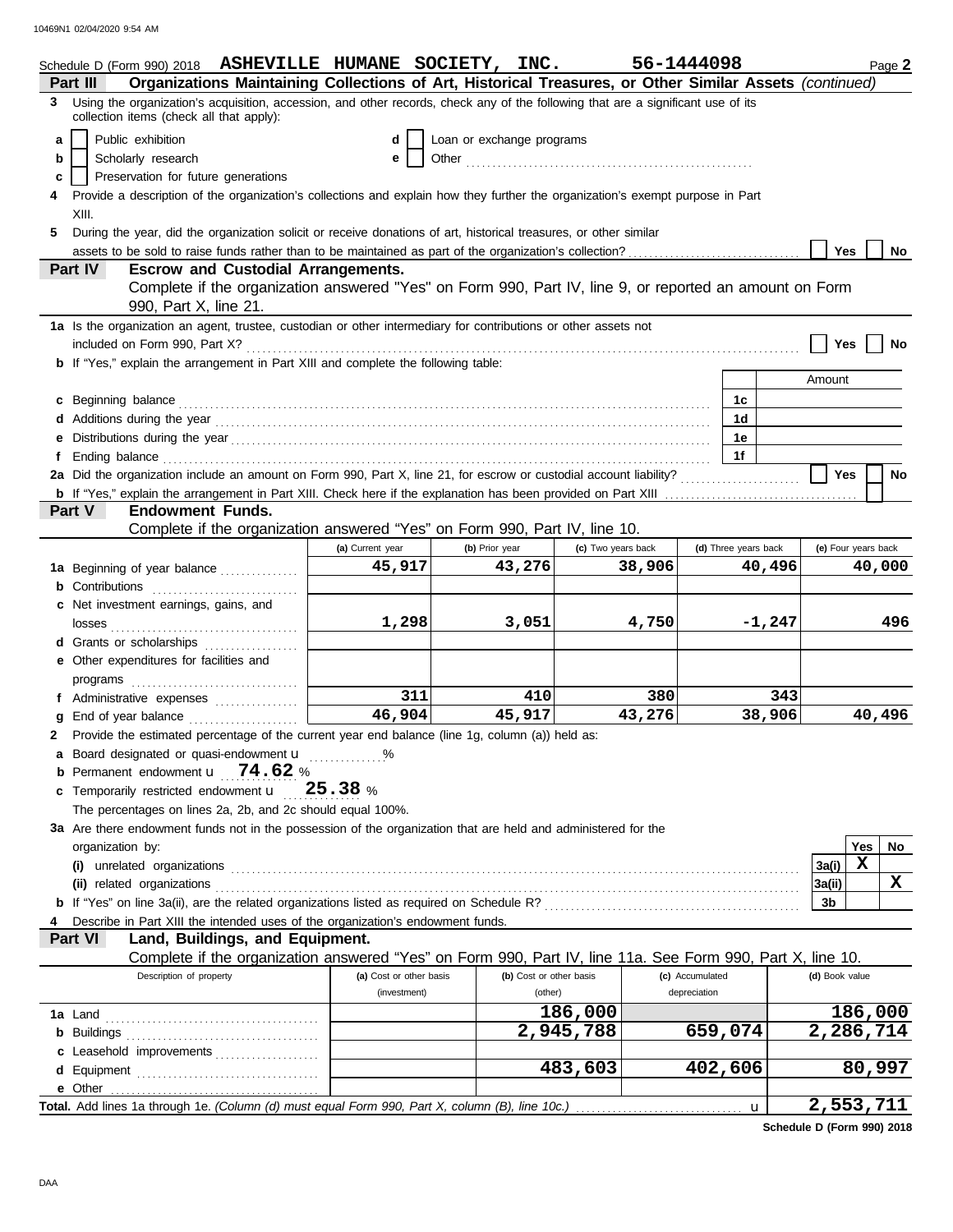|                           | ASHEVILLE HUMANE SOCIETY,<br>Schedule D (Form 990) 2018                                                    | INC.             | 56-1444098                       | Page 3         |
|---------------------------|------------------------------------------------------------------------------------------------------------|------------------|----------------------------------|----------------|
| <b>Part VII</b>           | <b>Investments-Other Securities.</b>                                                                       |                  |                                  |                |
|                           | Complete if the organization answered "Yes" on Form 990, Part IV, line 11b. See Form 990, Part X, line 12. |                  |                                  |                |
|                           | (a) Description of security or category                                                                    | (b) Book value   | (c) Method of valuation:         |                |
|                           | (including name of security)                                                                               |                  | Cost or end-of-year market value |                |
| (1) Financial derivatives |                                                                                                            |                  |                                  |                |
|                           |                                                                                                            |                  |                                  |                |
|                           | $(3)$ Other                                                                                                |                  |                                  |                |
|                           |                                                                                                            |                  |                                  |                |
|                           |                                                                                                            |                  |                                  |                |
|                           |                                                                                                            |                  |                                  |                |
|                           | $\mathbf{D}$                                                                                               |                  |                                  |                |
|                           |                                                                                                            |                  |                                  |                |
|                           |                                                                                                            |                  |                                  |                |
|                           |                                                                                                            |                  |                                  |                |
| (H)                       |                                                                                                            |                  |                                  |                |
|                           | Total. (Column (b) must equal Form 990, Part X, col. (B) line 12.) $\mathbf u$                             |                  |                                  |                |
| Part VIII                 | Investments-Program Related.                                                                               |                  |                                  |                |
|                           | Complete if the organization answered "Yes" on Form 990, Part IV, line 11c. See Form 990, Part X, line 13. |                  |                                  |                |
|                           | (a) Description of investment                                                                              | (b) Book value   | (c) Method of valuation:         |                |
|                           |                                                                                                            |                  | Cost or end-of-year market value |                |
| (1)                       |                                                                                                            |                  |                                  |                |
| (2)                       |                                                                                                            |                  |                                  |                |
| (3)                       |                                                                                                            |                  |                                  |                |
| (4)                       |                                                                                                            |                  |                                  |                |
| (5)                       |                                                                                                            |                  |                                  |                |
| (6)                       |                                                                                                            |                  |                                  |                |
| (7)                       |                                                                                                            |                  |                                  |                |
| (8)                       |                                                                                                            |                  |                                  |                |
| (9)                       |                                                                                                            |                  |                                  |                |
|                           | Total. (Column (b) must equal Form 990, Part X, col. (B) line 13.) u                                       |                  |                                  |                |
| Part IX                   | <b>Other Assets.</b>                                                                                       |                  |                                  |                |
|                           | Complete if the organization answered "Yes" on Form 990, Part IV, line 11d. See Form 990, Part X, line 15. |                  |                                  |                |
|                           | (a) Description                                                                                            |                  |                                  | (b) Book value |
| (1)                       |                                                                                                            |                  |                                  |                |
| (2)                       |                                                                                                            |                  |                                  |                |
| (3)                       |                                                                                                            |                  |                                  |                |
| (4)                       |                                                                                                            |                  |                                  |                |
| (5)                       |                                                                                                            |                  |                                  |                |
| (6)                       |                                                                                                            |                  |                                  |                |
| (7)                       |                                                                                                            |                  |                                  |                |
| (8)                       |                                                                                                            |                  |                                  |                |
| (9)                       |                                                                                                            |                  |                                  |                |
|                           |                                                                                                            |                  | u                                |                |
| Part X                    | Other Liabilities.                                                                                         |                  |                                  |                |
|                           | Complete if the organization answered "Yes" on Form 990, Part IV, line 11e or 11f. See Form 990, Part X,   |                  |                                  |                |
|                           | line 25.                                                                                                   |                  |                                  |                |
| 1.                        | (a) Description of liability                                                                               | (b) Book value   |                                  |                |
| (1)                       | Federal income taxes                                                                                       |                  |                                  |                |
| <b>ACCRUED</b><br>(2)     | PAYROLL                                                                                                    | 39,332<br>38,268 |                                  |                |
| <b>ACCRUED</b><br>(3)     | <b>VACATIONS</b>                                                                                           |                  |                                  |                |
| <b>ACCRUED</b><br>(4)     | PAYROLL TAXES                                                                                              | 6,074            |                                  |                |
| PAYROLL<br>(5)            | <b>LIABILITIES</b>                                                                                         | 2,856            |                                  |                |
| <b>ACCRUED</b><br>(6)     | SALES TAX                                                                                                  | 374              |                                  |                |
| (7)                       |                                                                                                            |                  |                                  |                |
| (8)                       |                                                                                                            |                  |                                  |                |
| (9)                       |                                                                                                            |                  |                                  |                |
|                           | Total. (Column (b) must equal Form 990, Part X, col. (B) line 25.) $\mathbf u$                             | 86,904           |                                  |                |

Liability for uncertain tax positions. In Part XIII, provide the text of the footnote to the organization's financial statements that reports the **2.** organization's liability for uncertain tax positions under FIN 48 (ASC 740). Check here if the text of the footnote has been provided in Part XIII.

**X**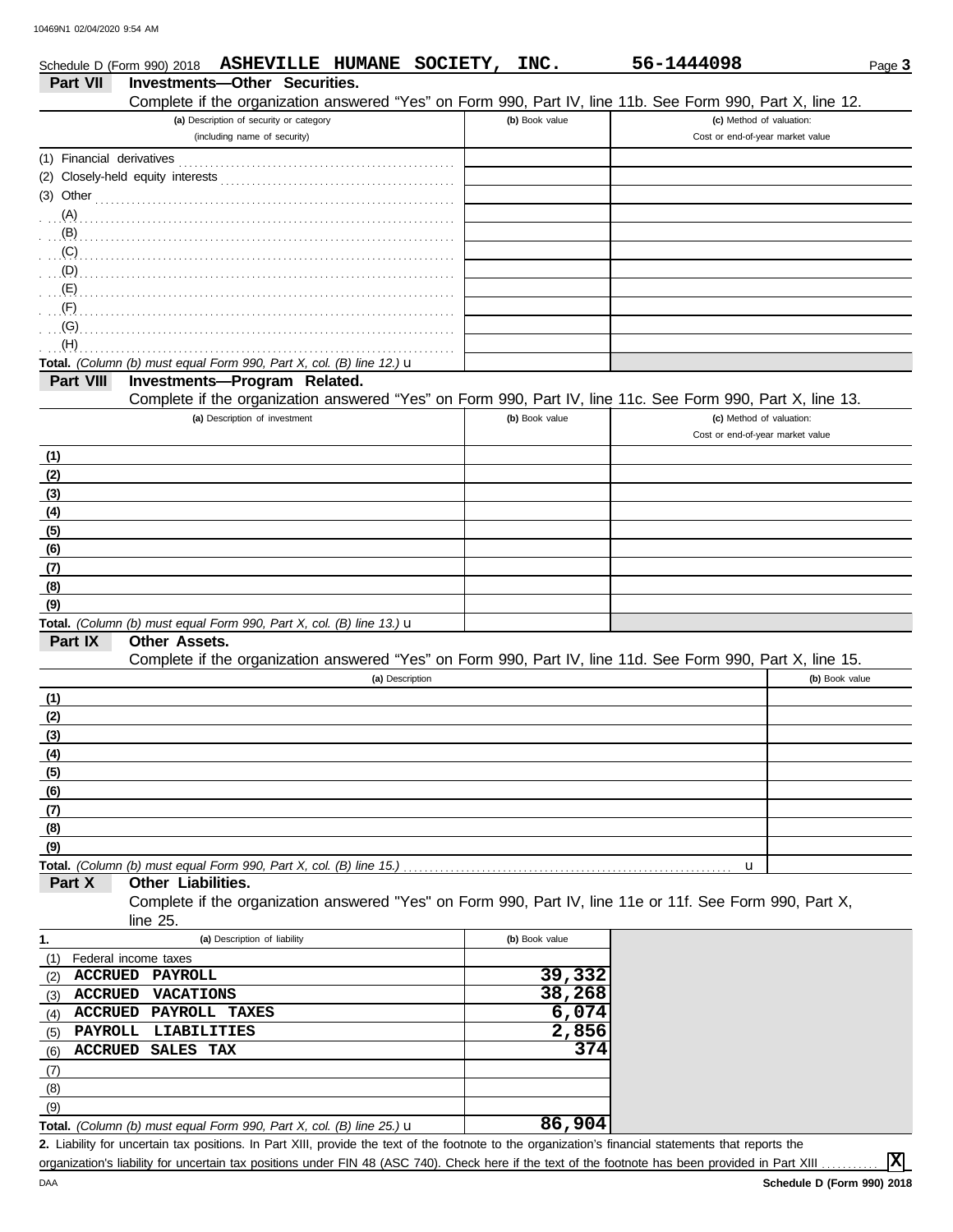|   | Schedule D (Form 990) 2018 ASHEVILLE HUMANE SOCIETY, INC.                                                                                                                                                                      |                | 56-1444098 |              | Page 4      |  |  |  |
|---|--------------------------------------------------------------------------------------------------------------------------------------------------------------------------------------------------------------------------------|----------------|------------|--------------|-------------|--|--|--|
|   | Reconciliation of Revenue per Audited Financial Statements With Revenue per Return.<br>Part XI                                                                                                                                 |                |            |              |             |  |  |  |
|   | Complete if the organization answered "Yes" on Form 990, Part IV, line 12a.                                                                                                                                                    |                |            |              |             |  |  |  |
| 1 | Total revenue, gains, and other support per audited financial statements                                                                                                                                                       |                |            | $\mathbf{1}$ | 3,210,923   |  |  |  |
| 2 | Amounts included on line 1 but not on Form 990, Part VIII, line 12:                                                                                                                                                            |                |            |              |             |  |  |  |
| a |                                                                                                                                                                                                                                | 2a             | 845        |              |             |  |  |  |
| b |                                                                                                                                                                                                                                | 2 <sub>b</sub> | 158,821    |              |             |  |  |  |
| c |                                                                                                                                                                                                                                | 2c             |            |              |             |  |  |  |
| d |                                                                                                                                                                                                                                | 2d             | 67,529     |              |             |  |  |  |
| е | Add lines 2a through 2d [11] Add [12] Add [12] Add lines 2a through 2d [12] Add lines 2a through 2d [12] Add [12] Add [12] Add [12] Add [12] Addd [12] Add [12] Add [12] Add [12] Add [12] Add [12] Add [12] Add [12] Add [12] |                |            | 2e           | 227,195     |  |  |  |
| 3 |                                                                                                                                                                                                                                |                |            | 3            | 2,983,728   |  |  |  |
| 4 | Amounts included on Form 990, Part VIII, line 12, but not on line 1:                                                                                                                                                           |                |            |              |             |  |  |  |
|   | a Investment expenses not included on Form 990, Part VIII, line 7b [100] [100] [100] [100] [100] [100] [100] [100] [100] [100] [100] [100] [100] [100] [100] [100] [100] [100] [100] [100] [100] [100] [100] [100] [100] [100] | 4a             |            |              |             |  |  |  |
| b |                                                                                                                                                                                                                                | 4b             |            |              |             |  |  |  |
|   | Add lines 4a and 4b                                                                                                                                                                                                            |                |            | 4c           |             |  |  |  |
| 5 |                                                                                                                                                                                                                                |                |            | 5            | 2,983,728   |  |  |  |
|   | Reconciliation of Expenses per Audited Financial Statements With Expenses per Return.<br>Part XII                                                                                                                              |                |            |              |             |  |  |  |
|   | Complete if the organization answered "Yes" on Form 990, Part IV, line 12a.                                                                                                                                                    |                |            |              |             |  |  |  |
| 1 | Total expenses and losses per audited financial statements                                                                                                                                                                     |                |            | 1            | 3,508,938   |  |  |  |
| 2 | Amounts included on line 1 but not on Form 990, Part IX, line 25:                                                                                                                                                              |                |            |              |             |  |  |  |
| a |                                                                                                                                                                                                                                | 2a             | 158,821    |              |             |  |  |  |
| b |                                                                                                                                                                                                                                | 2 <sub>b</sub> |            |              |             |  |  |  |
|   |                                                                                                                                                                                                                                | 2c             |            |              |             |  |  |  |
| d |                                                                                                                                                                                                                                | 2d             | 67,529     |              |             |  |  |  |
| е | Add lines 2a through 2d [11] March 2014 [12] March 2014 [12] March 2014 [12] March 2014 [12] March 2014 [12] March 2015 [12] March 2014 [12] March 2014 [12] March 2014 [12] March 2014 [12] March 2014 [12] March 2014 [12] M |                |            | 2e           | 226,350     |  |  |  |
| 3 |                                                                                                                                                                                                                                |                |            | 3            | 3, 282, 588 |  |  |  |
| 4 | Amounts included on Form 990, Part IX, line 25, but not on line 1:                                                                                                                                                             |                |            |              |             |  |  |  |
|   |                                                                                                                                                                                                                                | 4a             |            |              |             |  |  |  |
| b |                                                                                                                                                                                                                                | 4b             |            |              |             |  |  |  |
|   | c Add lines 4a and 4b                                                                                                                                                                                                          |                |            | 4c           |             |  |  |  |
|   |                                                                                                                                                                                                                                |                |            | 5            | 3,282,588   |  |  |  |
|   | Part XIII Supplemental Information.                                                                                                                                                                                            |                |            |              |             |  |  |  |
|   | Provide the descriptions required for Part II, lines 3, 5, and 9; Part III, lines 1a and 4; Part IV, lines 1b and 2b; Part V, line 4; Part X, line                                                                             |                |            |              |             |  |  |  |
|   | 2; Part XI, lines 2d and 4b; and Part XII, lines 2d and 4b. Also complete this part to provide any additional information.                                                                                                     |                |            |              |             |  |  |  |
|   | PART V, LINE 4 - INTENDED USES FOR ENDOWMENT FUNDS                                                                                                                                                                             |                |            |              |             |  |  |  |
|   |                                                                                                                                                                                                                                |                |            |              |             |  |  |  |
|   | ENDOWMENTS AT YEAR END CONSIST OF A PARTIALLY RESTRICTED BENEFICIAL                                                                                                                                                            |                |            |              |             |  |  |  |
|   |                                                                                                                                                                                                                                |                |            |              |             |  |  |  |
|   | INTEREST IN FUNDS HELD BY THE COMMUNITY FOUNDATION OF WESTERN NORTH                                                                                                                                                            |                |            |              |             |  |  |  |
|   |                                                                                                                                                                                                                                |                |            |              |             |  |  |  |
|   | CAROLINA ESTABLISHED IN 2011 IN THE AMOUNT OF \$40,000 FOR THE PRESERVATION                                                                                                                                                    |                |            |              |             |  |  |  |
|   |                                                                                                                                                                                                                                |                |            |              |             |  |  |  |
|   | AND MAINTENANCE OF THE ADOPTION CENTER BUILDING.                                                                                                                                                                               |                |            |              |             |  |  |  |
|   |                                                                                                                                                                                                                                |                |            |              |             |  |  |  |
|   |                                                                                                                                                                                                                                |                |            |              |             |  |  |  |
|   |                                                                                                                                                                                                                                |                |            |              |             |  |  |  |
|   | DUE TO A CLAUSE ALLOWING FOR ACCESS TO SOME FUNDS FOR EMERGENCY SITUATIONS,                                                                                                                                                    |                |            |              |             |  |  |  |
|   |                                                                                                                                                                                                                                |                |            |              |             |  |  |  |
|   | \$35,000 OF THE PRINCIPAL IS CLASSIFIED AS PERMANENTLY RESTRICTED AND THE                                                                                                                                                      |                |            |              |             |  |  |  |
|   |                                                                                                                                                                                                                                |                |            |              |             |  |  |  |
|   | REAMINING BALANCE (NET OF INVESTMENT EARNINGS AND LOSSES) IS CLASSIFIED AS                                                                                                                                                     |                |            |              |             |  |  |  |
|   |                                                                                                                                                                                                                                |                |            |              |             |  |  |  |
|   | TEMPORARILY RESTRICTED.                                                                                                                                                                                                        |                |            |              |             |  |  |  |
|   |                                                                                                                                                                                                                                |                |            |              |             |  |  |  |
|   |                                                                                                                                                                                                                                |                |            |              |             |  |  |  |
|   |                                                                                                                                                                                                                                |                |            |              |             |  |  |  |
|   |                                                                                                                                                                                                                                |                |            |              |             |  |  |  |
|   | PART X - FIN 48 FOOTNOTE                                                                                                                                                                                                       |                |            |              |             |  |  |  |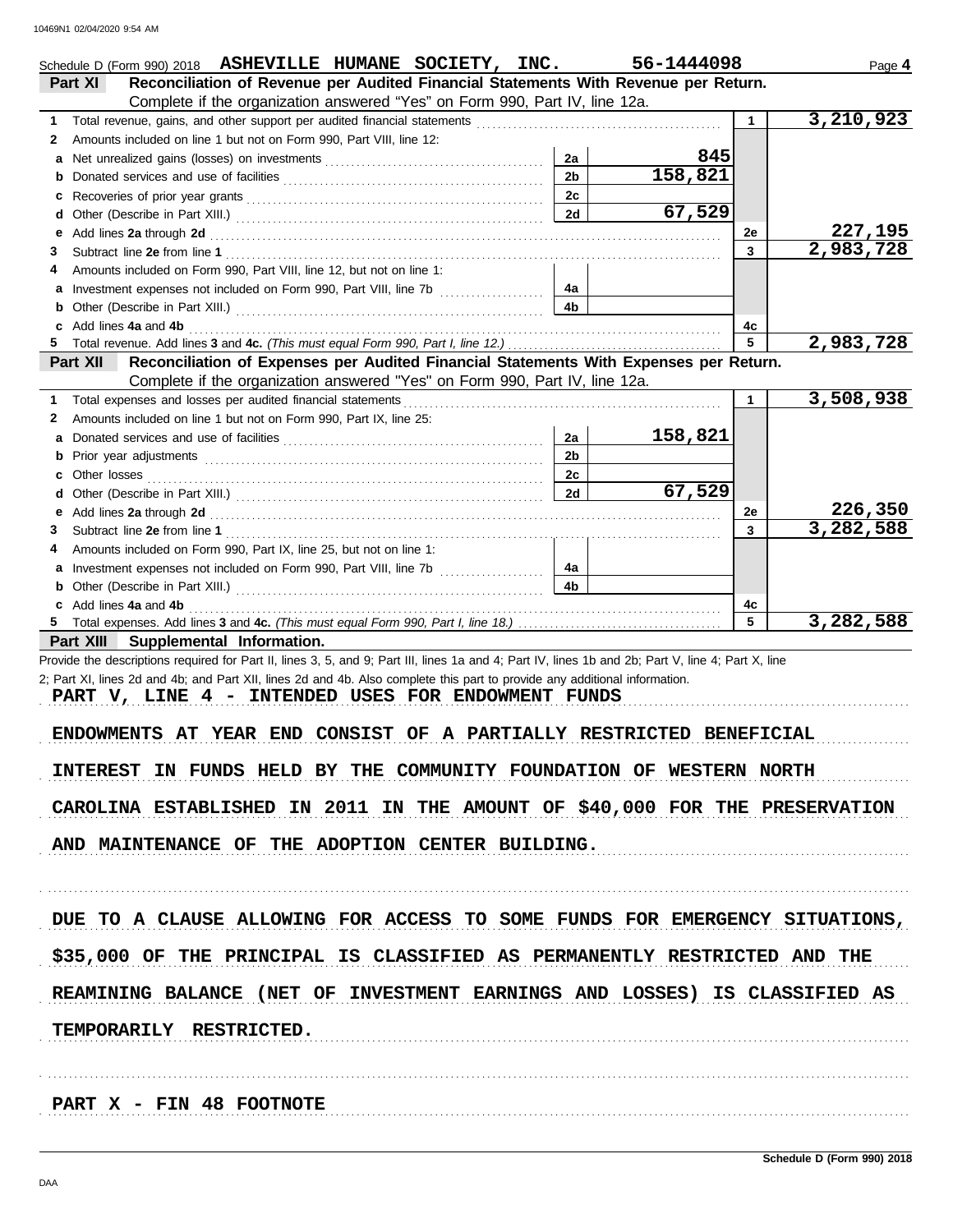| Schedule D (Form 990) 2018 ASHEVILLE HUMANE SOCIETY, INC. 56-1444098<br>Supplemental Information (continued)<br>Part XIII |                           | Page 5 |
|---------------------------------------------------------------------------------------------------------------------------|---------------------------|--------|
| THE ORGANIZATION IS EXEMPT FROM FEDERAL INCOME TAXES UNDER SEC 501(C)(3)                                                  |                           |        |
| OF THE INTERNAL REVENUE CODE, EXCEPT ON NET INCOME DERIVED FROM                                                           |                           |        |
| UNRELATED BUSINESS ACTIVITIES. THE ORGANIZATION BELIEVES THAT IT HAS                                                      |                           |        |
| APPROPRIATE SUPPORT FOR ANY TAX POSITIONS TAKEN AND, AS SUCH, DOES NOT                                                    |                           |        |
| HAVE ANY UNCERTAIN TAX POSITIONS MATERIAL TO THE FINANCIAL STATEMENTS.                                                    |                           |        |
| THE ORGANIZATION'S RETURN OF ORGANIZATION EXEMPT FROM INCOME TAX (FORM 990)                                               |                           |        |
| FOR THE TAX YEARS ENDED JUNE 30, 2018, 2017, AND 2016 ARE SUBJECT TO                                                      |                           |        |
| EXAMINATION BY THE IRS, GENERALLY FOR THREE YEARS AFTER THEY WERE FILED.                                                  |                           |        |
|                                                                                                                           |                           |        |
| PART XI, LINE 2D - REVENUE AMOUNTS INCLUDED IN FINANCIALS - OTHER                                                         |                           |        |
| COST OF GOODS SOLD                                                                                                        | $\boldsymbol{\mathsf{S}}$ | 28,753 |
| SPECIAL EVENT EXPENSES                                                                                                    | $\boldsymbol{\mathsf{S}}$ | 38,776 |
|                                                                                                                           |                           |        |
| PART XII, LINE 2D - EXPENSE AMOUNTS INCLUDED IN FINANCIALS - OTHER                                                        |                           |        |
| COST OF GOODS SOLD                                                                                                        | \$                        | 28,753 |
| SPECIAL EVENT EXPENSES                                                                                                    | \$                        | 38,776 |
|                                                                                                                           |                           |        |
|                                                                                                                           |                           |        |
|                                                                                                                           |                           |        |
|                                                                                                                           |                           |        |
|                                                                                                                           |                           |        |
|                                                                                                                           |                           |        |
|                                                                                                                           |                           |        |
|                                                                                                                           |                           |        |
|                                                                                                                           |                           |        |
|                                                                                                                           |                           |        |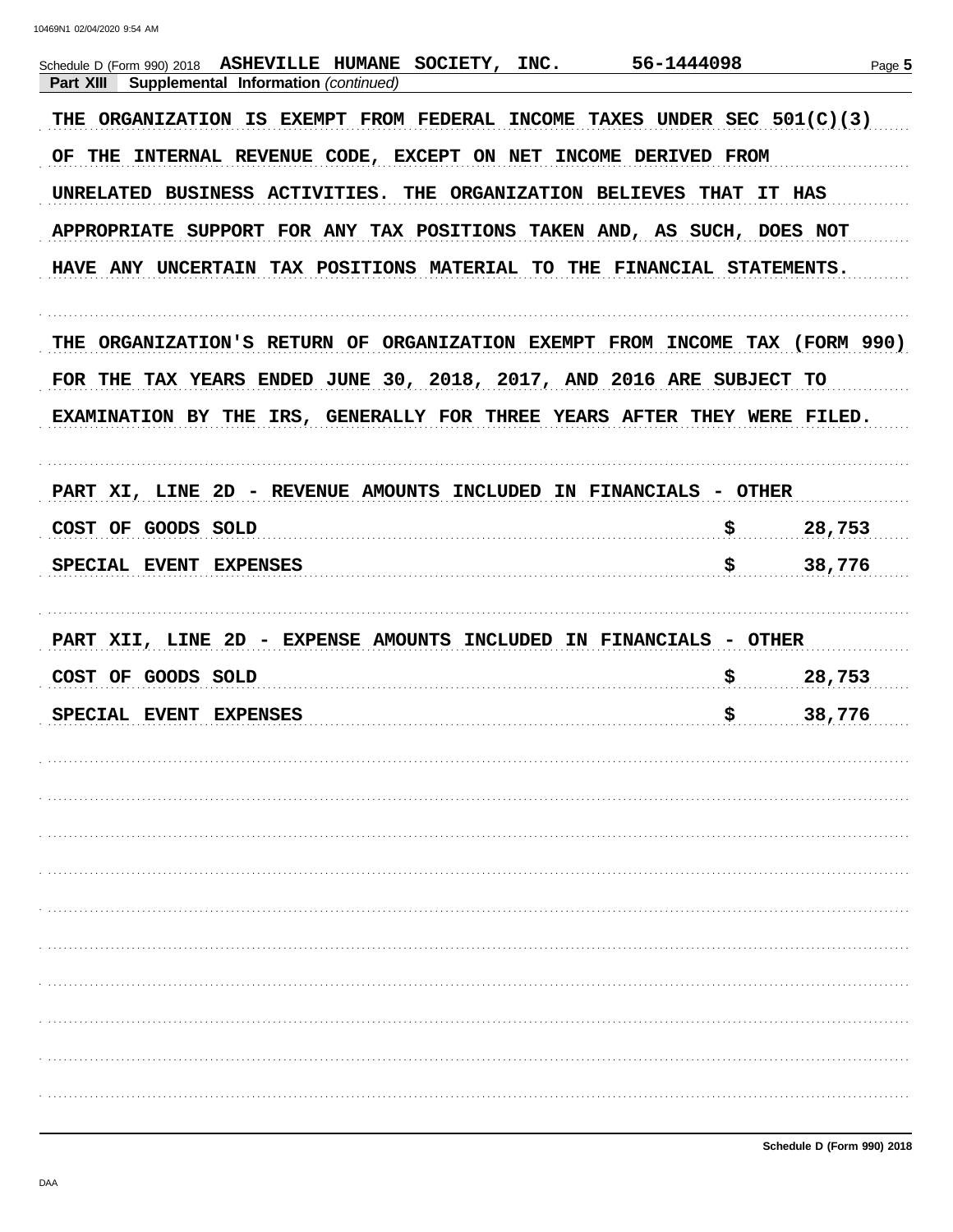| <b>SCHEDULE G</b><br>Supplemental Information Regarding Fundraising or Gaming Activities<br>OMB No. 1545-0047<br>Complete if the organization answered "Yes" on Form 990, Part IV, line 17, 18, or 19, or if the<br>(Form 990 or 990-EZ)<br>organization entered more than \$15,000 on Form 990-EZ, line 6a. |                                                                                                                                                                                                                                                                                                                                                                                                                                        |                                                                 |                                         |    |                                                                          |                                          |                                    |  |
|--------------------------------------------------------------------------------------------------------------------------------------------------------------------------------------------------------------------------------------------------------------------------------------------------------------|----------------------------------------------------------------------------------------------------------------------------------------------------------------------------------------------------------------------------------------------------------------------------------------------------------------------------------------------------------------------------------------------------------------------------------------|-----------------------------------------------------------------|-----------------------------------------|----|--------------------------------------------------------------------------|------------------------------------------|------------------------------------|--|
| Department of the Treasury<br>Internal Revenue Service                                                                                                                                                                                                                                                       |                                                                                                                                                                                                                                                                                                                                                                                                                                        | U Attach to Form 990 or Form 990-EZ.                            |                                         |    | U Go to www.irs.gov/Form990 for instructions and the latest information. | Open to Public<br>Inspection             |                                    |  |
| Name of the organization                                                                                                                                                                                                                                                                                     |                                                                                                                                                                                                                                                                                                                                                                                                                                        |                                                                 |                                         |    |                                                                          | Employer identification number           |                                    |  |
|                                                                                                                                                                                                                                                                                                              | ASHEVILLE HUMANE SOCIETY, INC.                                                                                                                                                                                                                                                                                                                                                                                                         |                                                                 |                                         |    |                                                                          | 56-1444098                               |                                    |  |
| Part I                                                                                                                                                                                                                                                                                                       | Fundraising Activities. Complete if the organization answered "Yes" on Form 990, Part IV, line 17.<br>Form 990-EZ filers are not required to complete this part.                                                                                                                                                                                                                                                                       |                                                                 |                                         |    |                                                                          |                                          |                                    |  |
| 1                                                                                                                                                                                                                                                                                                            | Indicate whether the organization raised funds through any of the following activities. Check all that apply.                                                                                                                                                                                                                                                                                                                          |                                                                 |                                         |    |                                                                          |                                          |                                    |  |
| $ \mathbf{X} $<br>Mail solicitations<br>a                                                                                                                                                                                                                                                                    |                                                                                                                                                                                                                                                                                                                                                                                                                                        | $\mathbf{e}$ $\mathbf{X}$ Solicitation of non-government grants |                                         |    |                                                                          |                                          |                                    |  |
| $ \mathbf{x} $<br>Internet and email solicitations                                                                                                                                                                                                                                                           |                                                                                                                                                                                                                                                                                                                                                                                                                                        | Solicitation of government grants<br>f                          |                                         |    |                                                                          |                                          |                                    |  |
| X <br>Phone solicitations                                                                                                                                                                                                                                                                                    |                                                                                                                                                                                                                                                                                                                                                                                                                                        | X <br>Special fundraising events<br>q                           |                                         |    |                                                                          |                                          |                                    |  |
| $\mathbf{x}$<br>In-person solicitations<br>d                                                                                                                                                                                                                                                                 |                                                                                                                                                                                                                                                                                                                                                                                                                                        |                                                                 |                                         |    |                                                                          |                                          |                                    |  |
|                                                                                                                                                                                                                                                                                                              | 2a Did the organization have a written or oral agreement with any individual (including officers, directors, trustees,<br>or key employees listed in Form 990, Part VII) or entity in connection with professional fundraising services?<br>b If "Yes," list the 10 highest paid individuals or entities (fundraisers) pursuant to agreements under which the fundraiser is to be<br>compensated at least \$5,000 by the organization. |                                                                 |                                         |    |                                                                          |                                          | $ \mathbf{x} $<br>Yes<br><b>No</b> |  |
|                                                                                                                                                                                                                                                                                                              |                                                                                                                                                                                                                                                                                                                                                                                                                                        |                                                                 | (iii) Did fund-                         |    |                                                                          | (v) Amount paid to                       | (vi) Amount paid to                |  |
|                                                                                                                                                                                                                                                                                                              | (i) Name and address of individual<br>or entity (fundraiser)                                                                                                                                                                                                                                                                                                                                                                           | (ii) Activity                                                   | raiser have<br>custody or<br>control of |    | (iv) Gross receipts<br>from activity                                     | (or retained by)<br>fundraiser listed in | (or retained by)<br>organization   |  |
|                                                                                                                                                                                                                                                                                                              |                                                                                                                                                                                                                                                                                                                                                                                                                                        |                                                                 | contributions?                          |    |                                                                          | col. (i)                                 |                                    |  |
| ONE & ALL<br>1 3500 LENOX ROAD STE 1900                                                                                                                                                                                                                                                                      |                                                                                                                                                                                                                                                                                                                                                                                                                                        |                                                                 | Yes                                     | No |                                                                          |                                          |                                    |  |
| <b>ATLANTA</b>                                                                                                                                                                                                                                                                                               | GA 30326                                                                                                                                                                                                                                                                                                                                                                                                                               | DIRCT MAIL                                                      |                                         | х  | 223,940                                                                  | 55,011                                   | 168,929                            |  |
| $\mathbf{2}$                                                                                                                                                                                                                                                                                                 |                                                                                                                                                                                                                                                                                                                                                                                                                                        |                                                                 |                                         |    |                                                                          |                                          |                                    |  |
| 3                                                                                                                                                                                                                                                                                                            |                                                                                                                                                                                                                                                                                                                                                                                                                                        |                                                                 |                                         |    |                                                                          |                                          |                                    |  |
|                                                                                                                                                                                                                                                                                                              |                                                                                                                                                                                                                                                                                                                                                                                                                                        |                                                                 |                                         |    |                                                                          |                                          |                                    |  |
| 4                                                                                                                                                                                                                                                                                                            |                                                                                                                                                                                                                                                                                                                                                                                                                                        |                                                                 |                                         |    |                                                                          |                                          |                                    |  |
| 5                                                                                                                                                                                                                                                                                                            |                                                                                                                                                                                                                                                                                                                                                                                                                                        |                                                                 |                                         |    |                                                                          |                                          |                                    |  |
| 6                                                                                                                                                                                                                                                                                                            |                                                                                                                                                                                                                                                                                                                                                                                                                                        |                                                                 |                                         |    |                                                                          |                                          |                                    |  |
| 7                                                                                                                                                                                                                                                                                                            |                                                                                                                                                                                                                                                                                                                                                                                                                                        |                                                                 |                                         |    |                                                                          |                                          |                                    |  |
| 8                                                                                                                                                                                                                                                                                                            |                                                                                                                                                                                                                                                                                                                                                                                                                                        |                                                                 |                                         |    |                                                                          |                                          |                                    |  |
| 9                                                                                                                                                                                                                                                                                                            |                                                                                                                                                                                                                                                                                                                                                                                                                                        |                                                                 |                                         |    |                                                                          |                                          |                                    |  |
| 10                                                                                                                                                                                                                                                                                                           |                                                                                                                                                                                                                                                                                                                                                                                                                                        |                                                                 |                                         |    |                                                                          |                                          |                                    |  |
| Total                                                                                                                                                                                                                                                                                                        |                                                                                                                                                                                                                                                                                                                                                                                                                                        |                                                                 |                                         |    | 223,940                                                                  | 55,011                                   | 168,929                            |  |
| 3<br>registration or licensing.<br>NORTH CAROLINA                                                                                                                                                                                                                                                            | List all states in which the organization is registered or licensed to solicit contributions or has been notified it is exempt from                                                                                                                                                                                                                                                                                                    |                                                                 |                                         |    |                                                                          |                                          |                                    |  |
|                                                                                                                                                                                                                                                                                                              |                                                                                                                                                                                                                                                                                                                                                                                                                                        |                                                                 |                                         |    |                                                                          |                                          |                                    |  |
|                                                                                                                                                                                                                                                                                                              |                                                                                                                                                                                                                                                                                                                                                                                                                                        |                                                                 |                                         |    |                                                                          |                                          |                                    |  |
|                                                                                                                                                                                                                                                                                                              |                                                                                                                                                                                                                                                                                                                                                                                                                                        |                                                                 |                                         |    |                                                                          |                                          |                                    |  |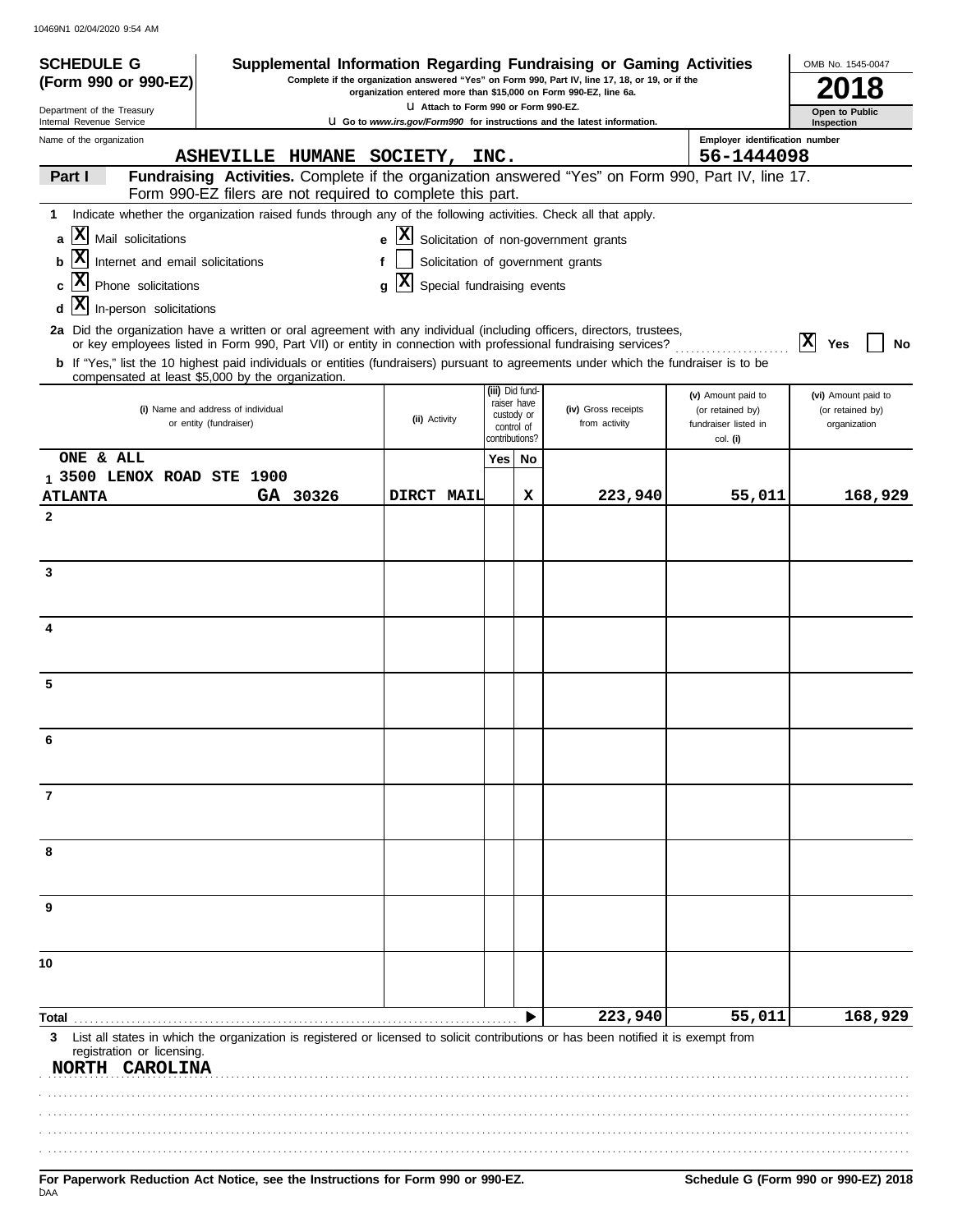Schedule G (Form 990 or 990-EZ) 2018 ASHEVILLE HUMANE SOCIETY, INC. 56-1444098 Page 2 **Part II Fundraising Events.** Complete if the organization answered "Yes" on Form 990, Part IV, line 18, or reported more gross receipts greater than \$5,000. than \$15,000 of fundraising event contributions and gross income on Form 990-EZ, lines 1 and 6b. List events with

|                 |          |                              | (a) Event $#1$<br><b>TASTE OF</b><br><b>COMPAS</b><br>(event type)       | (b) Event $#2$<br><b>DINE</b><br>TO BE KIND<br>(event type)                                         | (c) Other events<br><b>NONE</b><br>(total number) | (d) Total events<br>(add col. (a) through<br>$col.$ (c)) |
|-----------------|----------|------------------------------|--------------------------------------------------------------------------|-----------------------------------------------------------------------------------------------------|---------------------------------------------------|----------------------------------------------------------|
| Revenue         |          | 1 Gross receipts             | 123,783                                                                  | 73,978                                                                                              |                                                   | <u>197,761</u>                                           |
|                 |          | 2 Less: Contributions        | 60,486                                                                   | 73,978                                                                                              |                                                   | 134,464                                                  |
|                 |          | 3 Gross income (line 1 minus | 63,297                                                                   |                                                                                                     |                                                   | 63,297                                                   |
|                 |          | 4 Cash prizes                |                                                                          |                                                                                                     |                                                   |                                                          |
|                 |          | 5 Noncash prizes             |                                                                          |                                                                                                     |                                                   |                                                          |
|                 |          | 6 Rent/facility costs        | 13,570                                                                   |                                                                                                     |                                                   | 13,570                                                   |
| Direct Expenses |          | 7 Food and beverages         | <u>1,838</u>                                                             |                                                                                                     |                                                   | 1,838                                                    |
|                 |          | 8 Entertainment              | 1,200                                                                    |                                                                                                     |                                                   | 1,200                                                    |
|                 |          | 9 Other direct expenses      | 17,370                                                                   | 4,798                                                                                               |                                                   | 22,168                                                   |
|                 |          |                              |                                                                          |                                                                                                     |                                                   | 38,776<br>24,521                                         |
|                 | Part III |                              |                                                                          | Gaming. Complete if the organization answered "Yes" on Form 990, Part IV, line 19, or reported more |                                                   |                                                          |
|                 |          |                              | than \$15,000 on Form 990-EZ, line 6a.                                   | (b) Pull tabs/instant                                                                               |                                                   | (d) Total gaming (add                                    |
| Revenue         |          |                              | (a) Bingo                                                                | bingo/progressive bingo                                                                             | (c) Other gaming                                  | col. (a) through col. (c))                               |
|                 |          | 1 Gross revenue              |                                                                          |                                                                                                     |                                                   |                                                          |
|                 |          | 2 Cash prizes                |                                                                          |                                                                                                     |                                                   |                                                          |
|                 |          | 3 Noncash prizes             |                                                                          |                                                                                                     |                                                   |                                                          |
| Direct Expenses |          | 4 Rent/facility costs        |                                                                          |                                                                                                     |                                                   |                                                          |
|                 |          | 5 Other direct expenses      |                                                                          |                                                                                                     |                                                   |                                                          |
|                 |          | 6 Volunteer labor            | Yes $%$<br>No                                                            | Yes<br>. $\%$<br>No.                                                                                | <b>Yes</b> _____________<br>%<br>No               |                                                          |
|                 |          |                              | 7 Direct expense summary. Add lines 2 through 5 in column (d)            |                                                                                                     |                                                   |                                                          |
|                 |          |                              |                                                                          |                                                                                                     |                                                   |                                                          |
| 9               |          | <b>b</b> If "No," explain:   | Enter the state(s) in which the organization conducts gaming activities: |                                                                                                     |                                                   | Yes<br>No                                                |
|                 |          |                              |                                                                          |                                                                                                     |                                                   |                                                          |
|                 |          | <b>b</b> If "Yes," explain:  |                                                                          |                                                                                                     |                                                   | Yes<br>No                                                |
|                 |          |                              |                                                                          |                                                                                                     |                                                   |                                                          |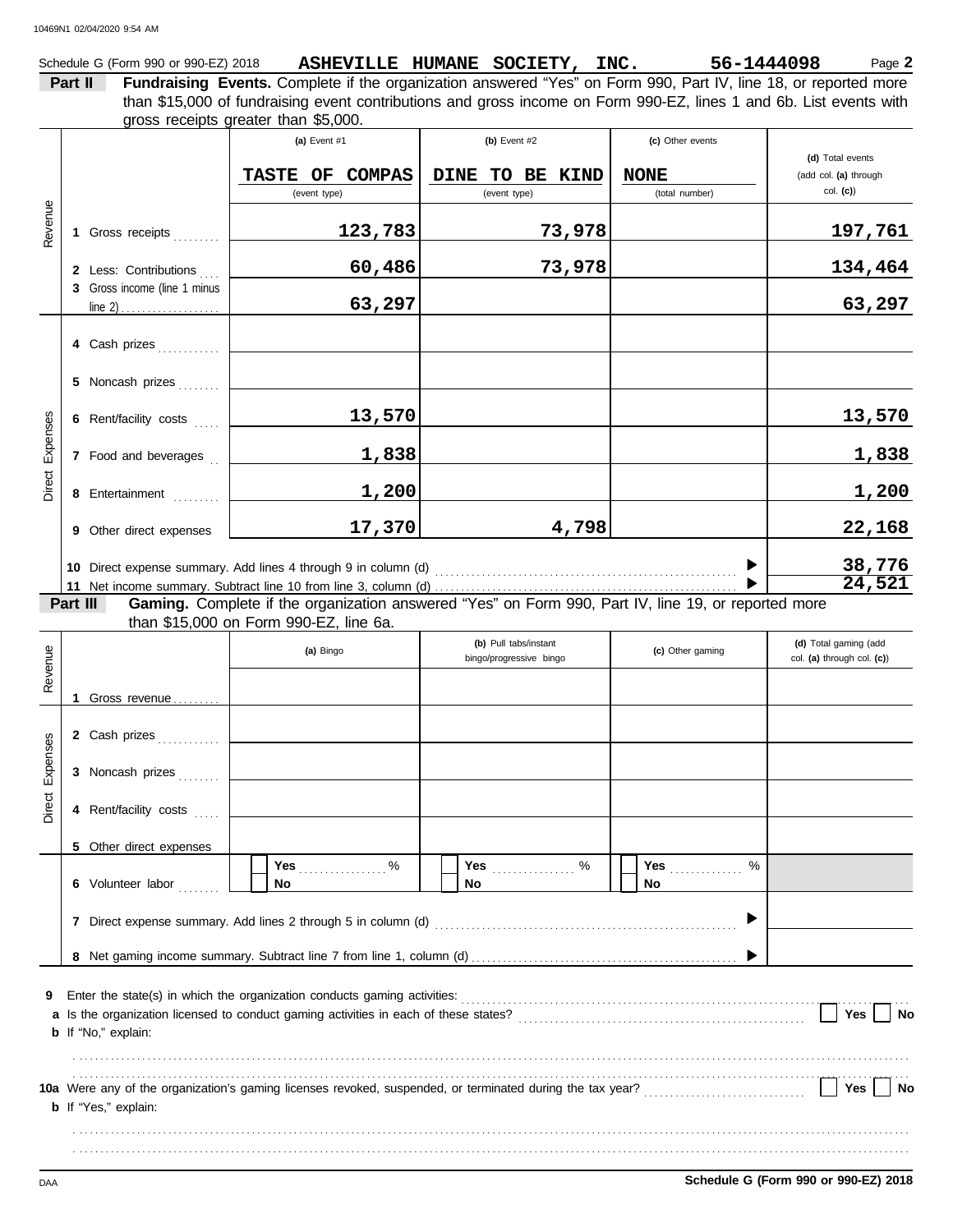|     | Schedule G (Form 990 or 990-EZ) 2018                                                                                                                                                                                                 | ASHEVILLE HUMANE SOCIETY, INC. |                        |  | 56-1444098      |     | Page 3 |
|-----|--------------------------------------------------------------------------------------------------------------------------------------------------------------------------------------------------------------------------------------|--------------------------------|------------------------|--|-----------------|-----|--------|
| 11  |                                                                                                                                                                                                                                      |                                |                        |  |                 | Yes | No     |
| 12  | Is the organization a grantor, beneficiary or trustee of a trust, or a member of a partnership or other entity                                                                                                                       |                                |                        |  |                 | Yes | No     |
| 13  | Indicate the percentage of gaming activity conducted in:                                                                                                                                                                             |                                |                        |  |                 |     |        |
| a   |                                                                                                                                                                                                                                      |                                |                        |  | 13a             |     | %      |
| b   | An outside facility <b>contained a set of the contract of the contract of the contract of the contract of the contract of the contract of the contract of the contract of the contract of the contract of the contract of the co</b> |                                |                        |  | 13 <sub>b</sub> |     | %      |
| 14  | Enter the name and address of the person who prepares the organization's gaming/special events books and<br>records:                                                                                                                 |                                |                        |  |                 |     |        |
|     |                                                                                                                                                                                                                                      |                                |                        |  |                 |     |        |
|     | Address <b>u</b>                                                                                                                                                                                                                     |                                |                        |  |                 |     |        |
| 15a | Does the organization have a contract with a third party from whom the organization receives gaming                                                                                                                                  |                                |                        |  |                 | Yes | No     |
| b   |                                                                                                                                                                                                                                      |                                |                        |  |                 |     |        |
|     |                                                                                                                                                                                                                                      |                                |                        |  |                 |     |        |
|     | If "Yes," enter name and address of the third party:                                                                                                                                                                                 |                                |                        |  |                 |     |        |
|     |                                                                                                                                                                                                                                      |                                |                        |  |                 |     |        |
|     | Address <b>u</b>                                                                                                                                                                                                                     |                                |                        |  |                 |     |        |
| 16  | Gaming manager information:                                                                                                                                                                                                          |                                |                        |  |                 |     |        |
|     |                                                                                                                                                                                                                                      |                                |                        |  |                 |     |        |
|     |                                                                                                                                                                                                                                      |                                |                        |  |                 |     |        |
|     | Description of services provided <b>u</b> electron contract the contract of the contract of services provided <b>u</b>                                                                                                               |                                |                        |  |                 |     |        |
|     | Director/officer                                                                                                                                                                                                                     | Employee                       | Independent contractor |  |                 |     |        |
| 17  | Mandatory distributions:                                                                                                                                                                                                             |                                |                        |  |                 |     |        |
| а   | Is the organization required under state law to make charitable distributions from the gaming proceeds to                                                                                                                            |                                |                        |  |                 |     |        |
|     |                                                                                                                                                                                                                                      |                                |                        |  |                 | Yes | No     |
| b   | Enter the amount of distributions required under state law to be distributed to other exempt organizations or                                                                                                                        |                                |                        |  |                 |     |        |
|     | spent in the organization's own exempt activities during the tax year $\mathbf{u}$ \$                                                                                                                                                |                                |                        |  |                 |     |        |
|     | Supplemental Information. Provide the explanations required by Part I, line 2b, columns (iii) and (v); and<br>Part IV                                                                                                                |                                |                        |  |                 |     |        |
|     | Part III, lines 9, 9b, 10b, 15b, 15c, 16, and 17b, as applicable. Also provide any additional information.                                                                                                                           |                                |                        |  |                 |     |        |
|     | See instructions.                                                                                                                                                                                                                    |                                |                        |  |                 |     |        |
|     |                                                                                                                                                                                                                                      |                                |                        |  |                 |     |        |
|     |                                                                                                                                                                                                                                      |                                |                        |  |                 |     |        |
|     |                                                                                                                                                                                                                                      |                                |                        |  |                 |     |        |
|     |                                                                                                                                                                                                                                      |                                |                        |  |                 |     |        |
|     |                                                                                                                                                                                                                                      |                                |                        |  |                 |     |        |
|     |                                                                                                                                                                                                                                      |                                |                        |  |                 |     |        |
|     |                                                                                                                                                                                                                                      |                                |                        |  |                 |     |        |
|     |                                                                                                                                                                                                                                      |                                |                        |  |                 |     |        |
|     |                                                                                                                                                                                                                                      |                                |                        |  |                 |     |        |
|     |                                                                                                                                                                                                                                      |                                |                        |  |                 |     |        |
|     |                                                                                                                                                                                                                                      |                                |                        |  |                 |     |        |
|     |                                                                                                                                                                                                                                      |                                |                        |  |                 |     |        |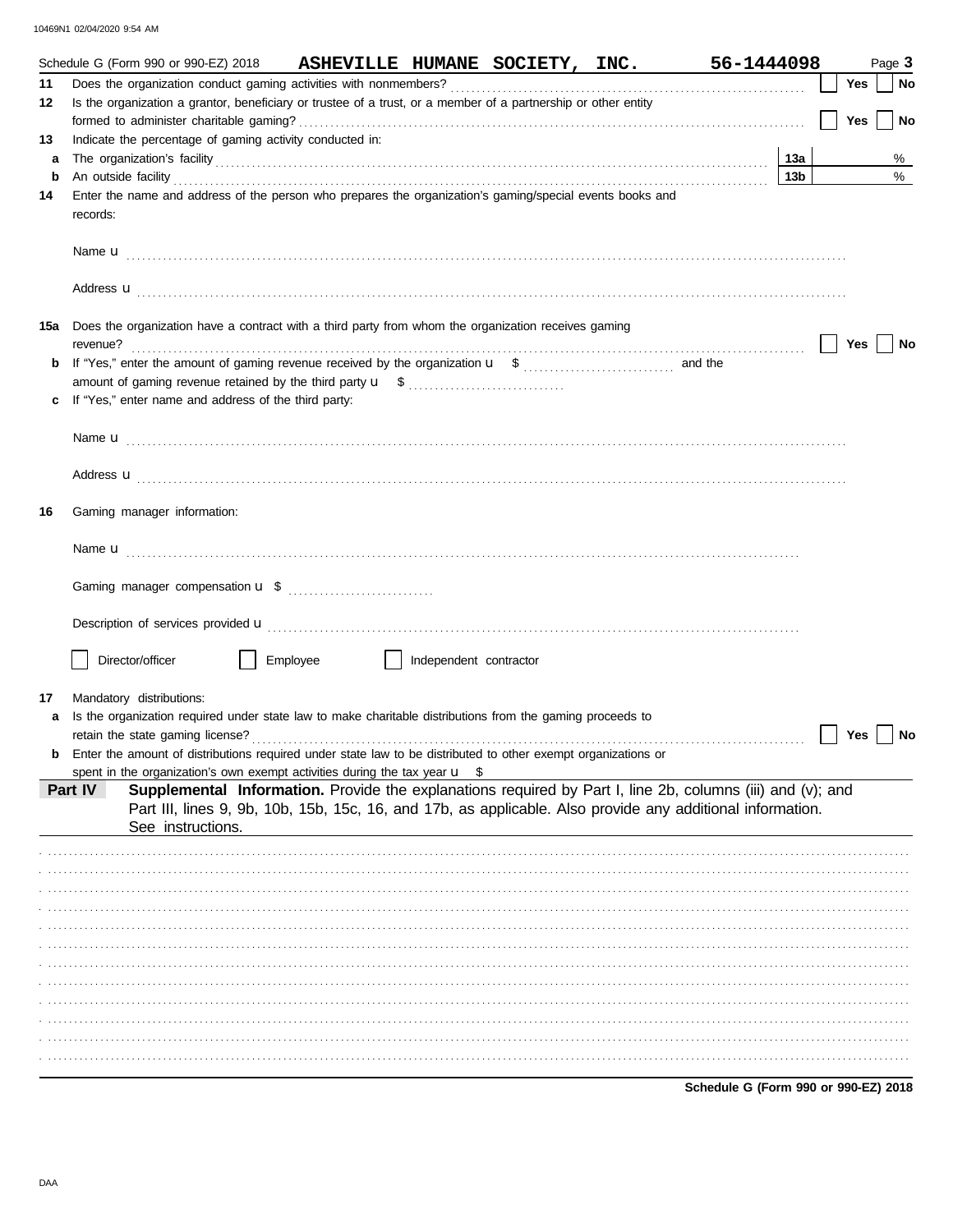# **(Form 990)**

# **SCHEDULE M Noncash Contributions**

u **Complete if the organizations answered "Yes" on Form 990, Part IV, lines 29 or 30.**

u **Go to** *www.irs.gov/Form990* **for instructions and the latest information.**

OMB No. 1545-0047

| 2018                  |
|-----------------------|
| <b>Open To Public</b> |
| <b>Inspection</b>     |

Name of the organization **Employer identification number Employer identification number** Department of the Treasury<br>Internal Revenue Service

ASHEVILLE HUMANE SOCIETY, INC.  $|56-1444098$ 

u **Attach to Form 990.**

|              | <b>Types of Property</b><br>Part I                                                                                 |             |                            |                                             |    |                    |                              |     |            |    |
|--------------|--------------------------------------------------------------------------------------------------------------------|-------------|----------------------------|---------------------------------------------|----|--------------------|------------------------------|-----|------------|----|
|              |                                                                                                                    | (a)         | (b)                        | (c)                                         |    |                    | (d)                          |     |            |    |
|              |                                                                                                                    | Check if    | Number of contributions or | Noncash contribution<br>amounts reported on |    |                    | Method of determining        |     |            |    |
|              |                                                                                                                    | applicable  | items contributed          | Form 990, Part VIII, line 1g                |    |                    | noncash contribution amounts |     |            |    |
| 1            | Art - Works of art                                                                                                 |             |                            |                                             |    |                    |                              |     |            |    |
| $\mathbf{2}$ | Art - Historical treasures                                                                                         |             |                            |                                             |    |                    |                              |     |            |    |
| 3            | Art - Fractional interests                                                                                         |             |                            |                                             |    |                    |                              |     |            |    |
| 4            | Books and publications                                                                                             |             |                            |                                             |    |                    |                              |     |            |    |
| 5            | Clothing and household                                                                                             |             |                            |                                             |    |                    |                              |     |            |    |
|              | goods $\ldots \ldots \ldots \ldots \ldots \ldots \ldots \ldots$                                                    |             |                            |                                             |    |                    |                              |     |            |    |
| 6            | Cars and other vehicles                                                                                            |             |                            |                                             |    |                    |                              |     |            |    |
| 7            | Boats and planes                                                                                                   |             |                            |                                             |    |                    |                              |     |            |    |
| 8            |                                                                                                                    |             |                            |                                             |    |                    |                              |     |            |    |
| 9            | Securities - Publicly traded                                                                                       |             |                            |                                             |    |                    |                              |     |            |    |
| 10           | Securities - Closely held stock                                                                                    |             |                            |                                             |    |                    |                              |     |            |    |
| 11           | Securities - Partnership, LLC,                                                                                     |             |                            |                                             |    |                    |                              |     |            |    |
|              | or trust interests                                                                                                 |             |                            |                                             |    |                    |                              |     |            |    |
| 12           | Securities - Miscellaneous                                                                                         |             |                            |                                             |    |                    |                              |     |            |    |
| 13           | Qualified conservation                                                                                             |             |                            |                                             |    |                    |                              |     |            |    |
|              | contribution - Historic                                                                                            |             |                            |                                             |    |                    |                              |     |            |    |
|              | structures                                                                                                         |             |                            |                                             |    |                    |                              |     |            |    |
| 14           | Qualified conservation                                                                                             |             |                            |                                             |    |                    |                              |     |            |    |
|              | contribution - Other                                                                                               |             |                            |                                             |    |                    |                              |     |            |    |
| 15           | Real estate - Residential                                                                                          |             |                            |                                             |    |                    |                              |     |            |    |
| 16           | Real estate - Commercial                                                                                           |             |                            |                                             |    |                    |                              |     |            |    |
| 17           | Real estate - Other                                                                                                |             |                            |                                             |    |                    |                              |     |            |    |
| 18           |                                                                                                                    |             |                            |                                             |    |                    |                              |     |            |    |
| 19           | Food inventory                                                                                                     |             |                            |                                             |    |                    |                              |     |            |    |
| 20           | Drugs and medical supplies                                                                                         |             |                            |                                             |    |                    |                              |     |            |    |
| 21           |                                                                                                                    |             |                            |                                             |    |                    |                              |     |            |    |
| 22           | Historical artifacts                                                                                               |             |                            |                                             |    |                    |                              |     |            |    |
| 23           | Scientific specimens                                                                                               |             |                            |                                             |    |                    |                              |     |            |    |
| 24           | Archeological artifacts                                                                                            | X           | 275                        |                                             |    | <b>FAIR MARKET</b> | <b>VALUE</b>                 |     |            |    |
| 25           | Other <b>u</b> ( <b>ANIMAL</b> SUPPLIES)<br>Other <b>u</b> (GENERAL SUPPLIE)                                       | $\mathbf x$ | 5                          | 90, 245<br>4,269                            |    | <b>FAIR MARKET</b> | <b>VALUE</b>                 |     |            |    |
| 26<br>27     |                                                                                                                    |             |                            |                                             |    |                    |                              |     |            |    |
| 28           | Other $\mathbf{u}$ (                                                                                               |             |                            |                                             |    |                    |                              |     |            |    |
| 29           | Number of Forms 8283 received by the organization during the tax year for contributions for                        |             |                            |                                             |    |                    |                              |     |            |    |
|              | which the organization completed Form 8283, Part IV, Donee Acknowledgement                                         |             |                            |                                             | 29 |                    |                              |     |            |    |
|              |                                                                                                                    |             |                            |                                             |    |                    |                              |     | <b>Yes</b> | No |
| 30a          | During the year, did the organization receive by contribution any property reported in Part I, lines 1 through     |             |                            |                                             |    |                    |                              |     |            |    |
|              | 28, that it must hold for at least three years from the date of the initial contribution, and which isn't required |             |                            |                                             |    |                    |                              |     |            |    |
|              | to be used for exempt purposes for the entire holding period?                                                      |             |                            |                                             |    |                    |                              | 30a |            | X  |
| b            | If "Yes," describe the arrangement in Part II.                                                                     |             |                            |                                             |    |                    |                              |     |            |    |
| 31           |                                                                                                                    |             |                            |                                             |    |                    |                              |     |            |    |
|              | Does the organization have a gift acceptance policy that requires the review of any nonstandard<br>contributions?  |             |                            |                                             |    |                    |                              |     | X          |    |
| 32a          | Does the organization hire or use third parties or related organizations to solicit, process, or sell noncash      |             |                            |                                             |    |                    |                              | 31  |            |    |
|              | contributions?                                                                                                     |             |                            |                                             |    |                    |                              | 32a |            | X  |
| b            | If "Yes," describe in Part II.                                                                                     |             |                            |                                             |    |                    |                              |     |            |    |
| 33           | If the organization didn't report an amount in column (c) for a type of property for which column (a) is checked,  |             |                            |                                             |    |                    |                              |     |            |    |
|              | describe in Part II.                                                                                               |             |                            |                                             |    |                    |                              |     |            |    |

**For Paperwork Reduction Act Notice, see the Instructions for Form 990. Schedule M (Form 990) 2018**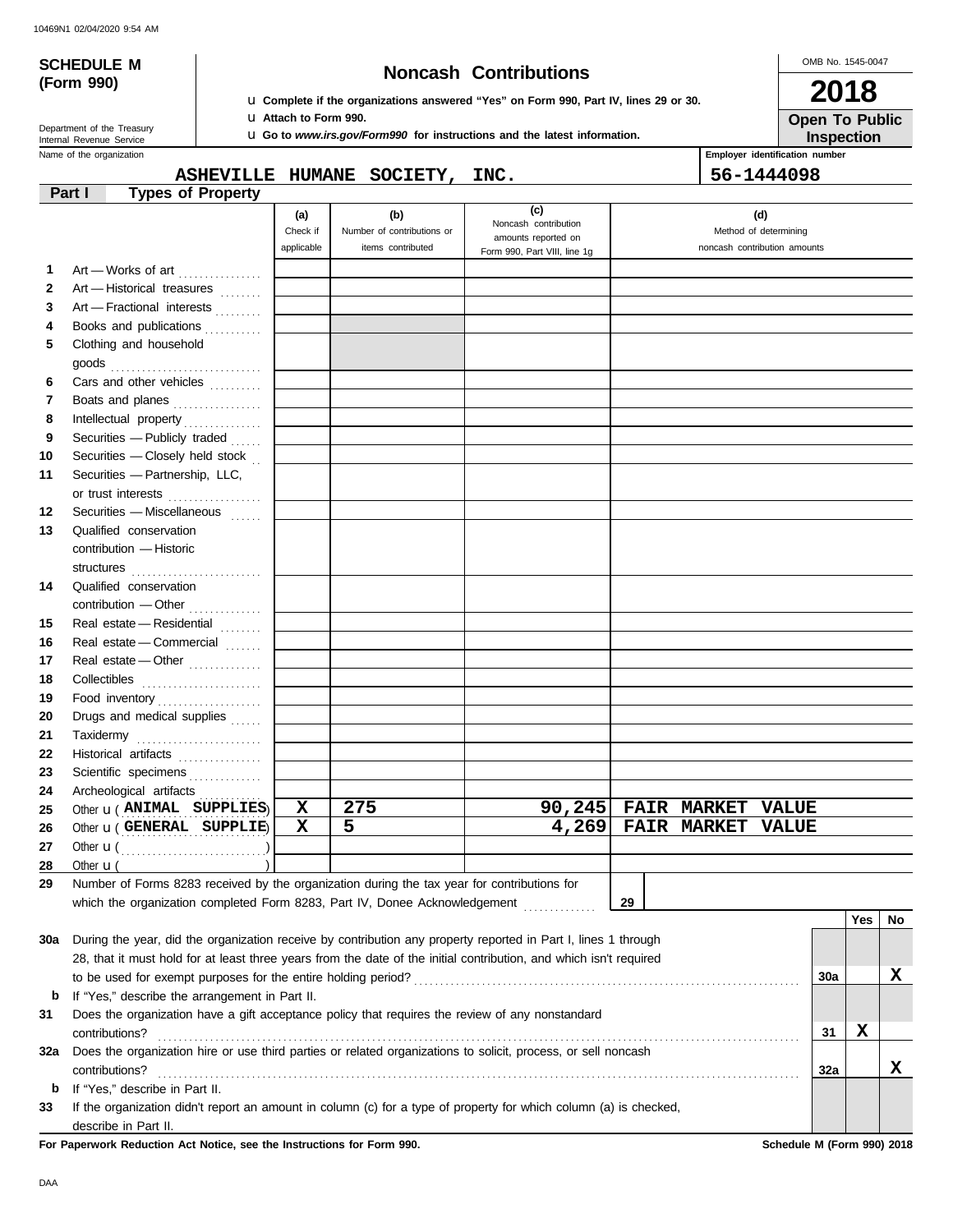| Part II | Schedule M (Form 990) 2018 ASHEVILLE HUMANE SOCIETY, INC.                         |  |  | 56-1444098<br>Supplemental Information. Provide the information required by Part I, lines 30b, 32b, and 33, and whether | Page 2                                                                     |
|---------|-----------------------------------------------------------------------------------|--|--|-------------------------------------------------------------------------------------------------------------------------|----------------------------------------------------------------------------|
|         | or a combination of both. Also complete this part for any additional information. |  |  | the organization is reporting in Part I, column (b), the number of contributions, the number of items received,         |                                                                            |
|         | SCHEDULE M - SUPPLEMENTAL INFORMATION                                             |  |  |                                                                                                                         |                                                                            |
|         |                                                                                   |  |  |                                                                                                                         | AMOUNTS IN COLUMN (B) REPRESENT NUMBER OF SEPARATE CONTRIBUTIONS RECEIVED. |
|         |                                                                                   |  |  |                                                                                                                         |                                                                            |
|         |                                                                                   |  |  | IN SOME CASES, MULTIPLE CONTRIBUTIONS MAY HAVE BEEN PROVIDED BY THE SAME                                                |                                                                            |
| DONOR.  |                                                                                   |  |  |                                                                                                                         | NUMBER OF DONATIONS FOR ANIMAL SUPPLIES ON LINE 25 IS AN ESTIMATE.         |
|         |                                                                                   |  |  |                                                                                                                         |                                                                            |
|         |                                                                                   |  |  |                                                                                                                         |                                                                            |
|         |                                                                                   |  |  |                                                                                                                         |                                                                            |
|         |                                                                                   |  |  |                                                                                                                         |                                                                            |
|         |                                                                                   |  |  |                                                                                                                         |                                                                            |
|         |                                                                                   |  |  |                                                                                                                         |                                                                            |
|         |                                                                                   |  |  |                                                                                                                         |                                                                            |
|         |                                                                                   |  |  |                                                                                                                         |                                                                            |
|         |                                                                                   |  |  |                                                                                                                         |                                                                            |
|         |                                                                                   |  |  |                                                                                                                         |                                                                            |
|         |                                                                                   |  |  |                                                                                                                         |                                                                            |
|         |                                                                                   |  |  |                                                                                                                         |                                                                            |
|         |                                                                                   |  |  |                                                                                                                         |                                                                            |
|         |                                                                                   |  |  |                                                                                                                         |                                                                            |
|         |                                                                                   |  |  |                                                                                                                         |                                                                            |
|         |                                                                                   |  |  |                                                                                                                         |                                                                            |
|         |                                                                                   |  |  |                                                                                                                         |                                                                            |
|         |                                                                                   |  |  |                                                                                                                         |                                                                            |
|         |                                                                                   |  |  |                                                                                                                         |                                                                            |
|         |                                                                                   |  |  |                                                                                                                         |                                                                            |
|         |                                                                                   |  |  |                                                                                                                         |                                                                            |
|         |                                                                                   |  |  |                                                                                                                         |                                                                            |
|         |                                                                                   |  |  |                                                                                                                         |                                                                            |
|         |                                                                                   |  |  |                                                                                                                         |                                                                            |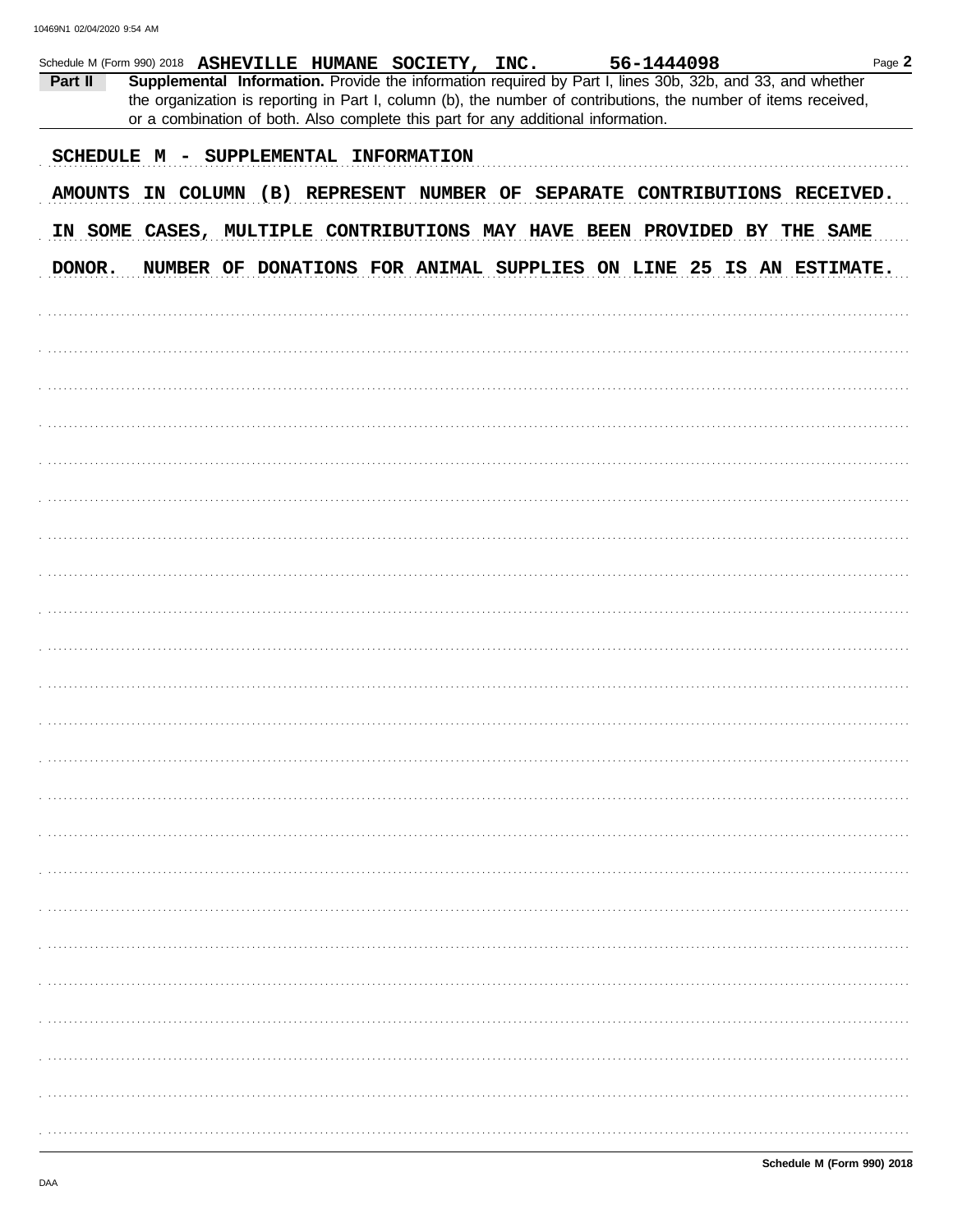**SCHEDULE O** (Form 990 or 990-EZ)

#### Supplemental Information to Form 990 or 990-EZ

Complete to provide information for responses to specific questions on Form 990 or 990-EZ or to provide any additional information.

> u Attach to Form 990 or 990-EZ. u Go to www.irs.gov/Form990 for the latest information.

OMB No. 1545-0047 2018

**Open to Public** Inspection

Department of the Treasury Internal Revenue Service Name of the organization

ASHEVILLE HUMANE SOCIETY, INC.

56-1444098

Employer identification number

FORM 990 - ORGANIZATION'S MISSION OR MOST SIGNIFICANT ACTIVITIES RESCUES, REUNITES, REHABILITATES, AND REHOMES THOUSANDS OF HOMELESS ANIMALS EACH YEAR, SUPPORTS AND PROVIDES COMMUNITY SOLUTIONS TO HELP KEEP PETS HEALTHY AND IN THEIR HOMES, AND OPERATES THE ANIMAL CARE CAMPUS, AN ADOPTION AND EDUCATION CENTER, AND ANIMAL SHELTER.

FORM 990, PART III, LINE 4A - FIRST ACCOMPLISHMENT DURING THE FISCAL YEAR ENDED JUNE 30, 2019, ASHEVILLE HUMANE SOCIETY ADOPTED OUT 3,696 ANIMALS, REUNITED 1,093 LOST PETS WITH THEIR OWNERS, COLLABORATED WITH LOCAL PLACEMENT PARTNERS, AND TRANSFERRED 485 ANIMALS TO OTHER ADOPTION/RESCUE AGENCIES. ANIMALS SAVED IN TOTAL:  $5,274.$ WE ALSO PROVIDED ASSISTANCE TO 8,234 COMMUNITY ANIMALS WHO NEVER ENTERED THE TOTAL ANIMALS SERVED IN OUR COMMUNITY: 13,508. SHELTER.

WE ARE HERE FOR ANIMALS THAT ARE LOST, SURRENDERED, NEGLECTED OR MISTREATED; WHO ALL DESERVE AN OPPORTUNITY WITH A LOVING FAMILY OF THEIR VERY OWN. WE PROVIDE A SOFT BED, FOOD, SAFETY, COMFORT, MEDICAL EVALUATION, MEDICAL TREATMENT, VACCINATIONS, AND BEHAVIORAL TESTING FOR WE PLACE ALL ANIMALS WHO CAN HUMANELY AND SAFELY BE ADOPTED EACH ANIMAL. INTO A LOVING HOME. OUR INCREDIBLY DEDICATED STAFF, GENEROUS VOLUNTEERS, FOSTER FAMILIES, AND DONORS ENSURE EACH ANIMAL RECEIVES ALL OF THE CARE AND RESOURCES AVAILABLE TO HELP THEM THRIVE IN A NEW FOREVER HOME. ALL OF OUR ANIMALS IN THE ADOPTION AND EDUCATION CENTER STAY WITH US UNTIL **THEY FIND** THEIR NEW FAMILY, WHETHER IT TAKES HOURS OR MONTHS.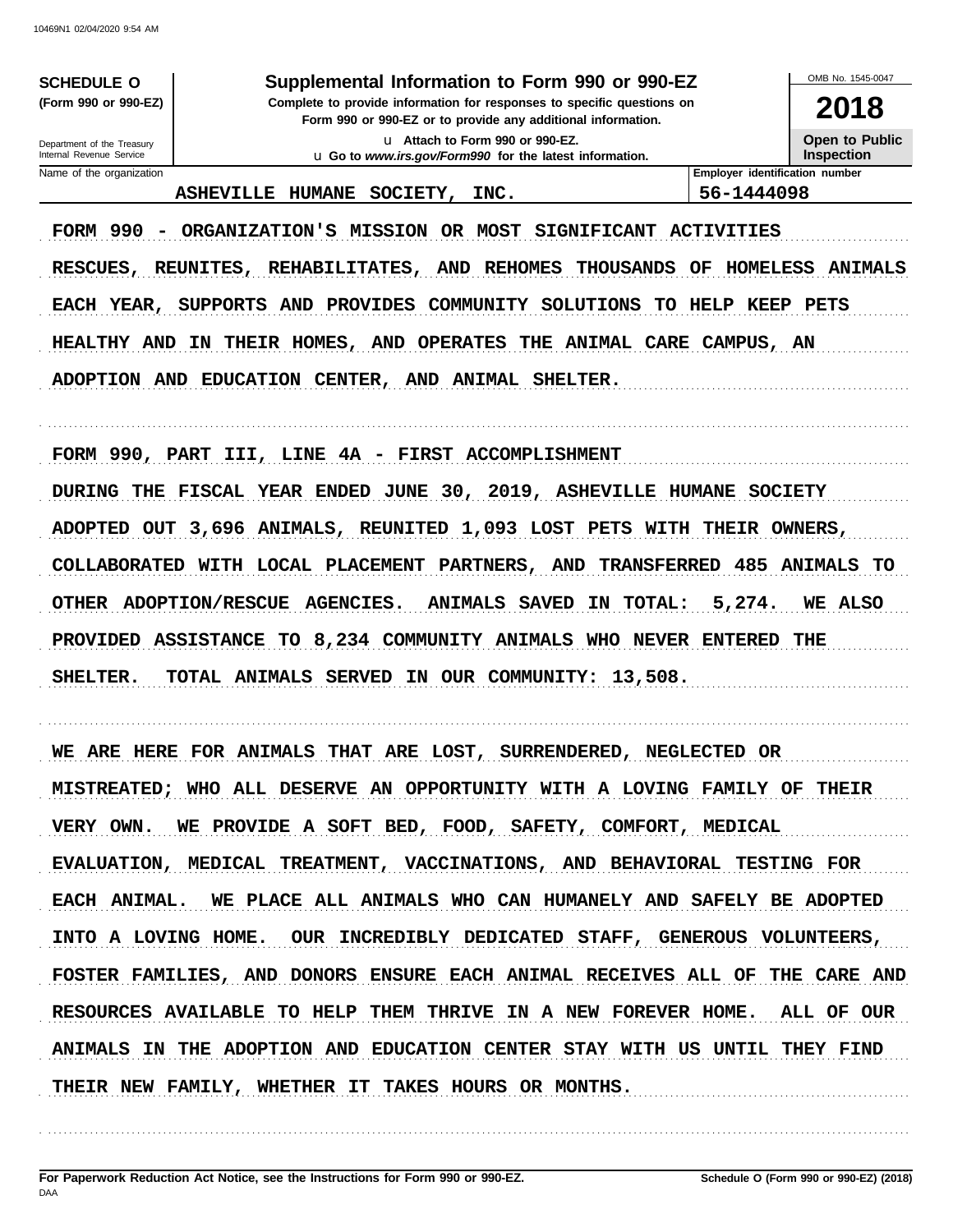10469N1 02/04/2020 9:54 AM Schedule O (Form 990 or 990-EZ) (2018) Page 2 Employer identification number Name of the organization ASHEVILLE HUMANE SOCIETY, INC. 56-1444098 IN ADDITION TO CARING FOR THE ANIMALS THAT ARE BROUGHT TO US, WE ALSO SERVE OUR COMMUNITY. WE HAVE NUMEROUS RESOURCES AVAILABLE TO ASSIST PETS AND THEIR PEOPLE IN BUNCOMBE COUNTY. FROM LOST & FOUND, TO LOW COST CLINICS, TO SAFETY NET OUR GOAL IS TO KEEP PETS IN THEIR HOMES WHERE THEY ARE LOVED. FORM 990, PART VI, LINE 11B - ORGANIZATION'S PROCESS TO REVIEW FORM 990 THE RETURN WAS PREPARED BY AN INDEPENDENT ACCOUNTANT WITH ASSISTANCE AND OVERSIGHT BY MANAGEMENT AND REVIEWED BY THE BOARD FINANCE COMMITTEE. UPON COMPLETION AND REVIEW, THE RETURN WAS PROVIDED TO EACH VOTING MEMBER PRIOR TO SUBMISSION TO THE IRS. FORM 990, PART VI, LINE 12C - ENFORCEMENT OF CONFLICTS POLICY BOARD MEMBERS ARE REQUIRED TO SIGN ANNUAL CONFLICT OF INTEREST DISCLOSURE STATEMENTS. IF A CONFLICT OF INTEREST SHOULD ARISE IN THE INTERIM, THE BOARD MEMBER INFORMS THE BOARD AND ABSTAINS FROM VOTING ON THE ISSUE. FORM 990, PART VI, LINE 15A - COMPENSATION PROCESS FOR TOP OFFICIAL THE BOARD CHAIR AND EXECUTIVE COMMITTEE REVIEW COMPARABLE ORGANIZATIONS COMPENSATION PACKAGES AND REVIEW THE SOCIETY OF ANIMAL ADMINISTRATORS SALARY SURVEY AS A GUIDE. THEY PRESENT THE INFORMATION TO THE ENTIRE BOARD FOR APPROVAL. FORM 990, PART VI, LINE 19 - GOVERNING DOCUMENTS DISCLOSURE EXPLANATION THE ORGANIZATION'S FINANCIAL STATEMENTS ARE AVAILABLE ON THE ORGANIZATION'S WEBSITE AND TO THE PUBLIC UPON REQUEST AT THE ORGANIZATION'S OFFICE AT 14 FOREVER FRIENDS LANE, ASHEVILLE, NORTH CAROLINA. THE ORGANIZATION'S GOVERNING DOCUMENTS AND CONFLICT OF INTEREST POLICY ARE

PAGE 1 OF 2

Schedule O (Form 990 or 990-EZ) (2018)